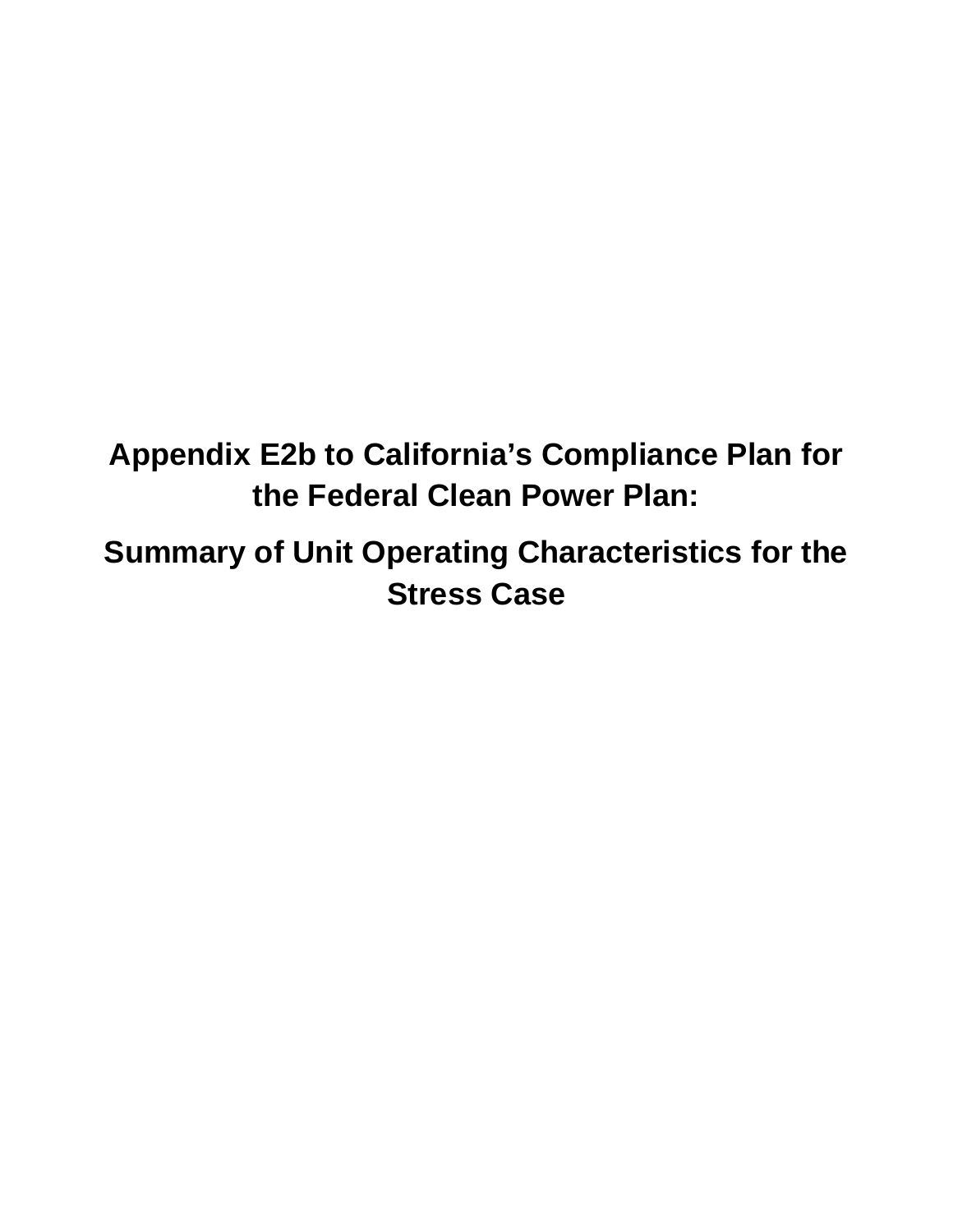## **05-03-16 U.S. EPA Clean Power plan, Rule 111D (existing power plants) Annual Units Average Heat Rate, Capacity Factor, CO2e Emissions, Fuel use, and Generation from Affected California Power Plants Energy Assessment Division**

 **Summary:** The following data sheet contains annual unit specific PLEXOS simulation results for generation (GWh), fuel use (1000 MMBTU) and capacity rating (MW available to heat rate (BTU/KWh), capacity factor (Annual %) and CO2e (short tons) for existing power plants in California covered by EPA's clean power plan rule 111D.<br>The intended audience is the EPA and stakeholders. grid). From these simulation results we are able to calculate each units annual average

 The Stress Case includes 6,270 MW (2,800 MW CT, 3,470 MW CCs) of new thermal resources and no replacement capacity is included when Diablo is retired 12/31/2024. and no replacement capacity is included when Diablo is retired 12/31/2024.<br>Non OTC retirements are aligned with the 2014 LTPP, which used a generic retirement date assumption for thermal, non-OTC plants in California of 40 years from COD. This produced about 2,000 MW of retirements by 2026 (mostly CHP). This will impact the 111d results because some **Source of Data:** Data for forecast years 2020 -2026 come from the PLEXOS production cost model simulations for the IEPE 2015 Mid Demand and a modified IEPR 2015 High Demand Case with Diablo Canyon retired and low hydro sensitivity (aka Stress Case).

of the retired plants are covered by rule 111d.

## **Key Caveats:**

1. The PLEXOS production cost model simulations are through 2026; the 2027-2030 forecast are estimated by applying the average growth rate from 2025-2026 to the 2026 values unless otherwise noted

2. For the CO2e calculations, staff assumes natural gas emits 117.1 pounds CO2 per MMBTU, landfill gas emits 115.3 pounds CO2 per MMBTU, and coal emits 225.3 pounds of CO2 per MMBTU, then converted to short tons.

## **Major Updates:**

**5-3-2016 SEGs solar-thermal units projected fuel use and associated emissions were adjusted to only account for the natural gas portion. Prior results incorrectly assigned emissions to the solar generation portion as well.** 

**5-3-2016 Grayson 5 uses a blend of natural gas and landfill gas to generate electricity. The CO2e emissions were adjusted to use an average of the two fuels. 5-20-2016 included extrapolated 2027-2031. CO2e values differ slightly from statewide table due to rounding in later years and the Grayson 5 blended CO2e (NG and landfill gas) in the early forecast years. Grayson 5 does not generate after the year 2023.** 

## **Author:**

Angela Tanghetti, Supply Analysis Office, 916-654-4854, [angela.tanghetti@energy.ca.gov](mailto:angela.tanghetti@energy.ca.gov)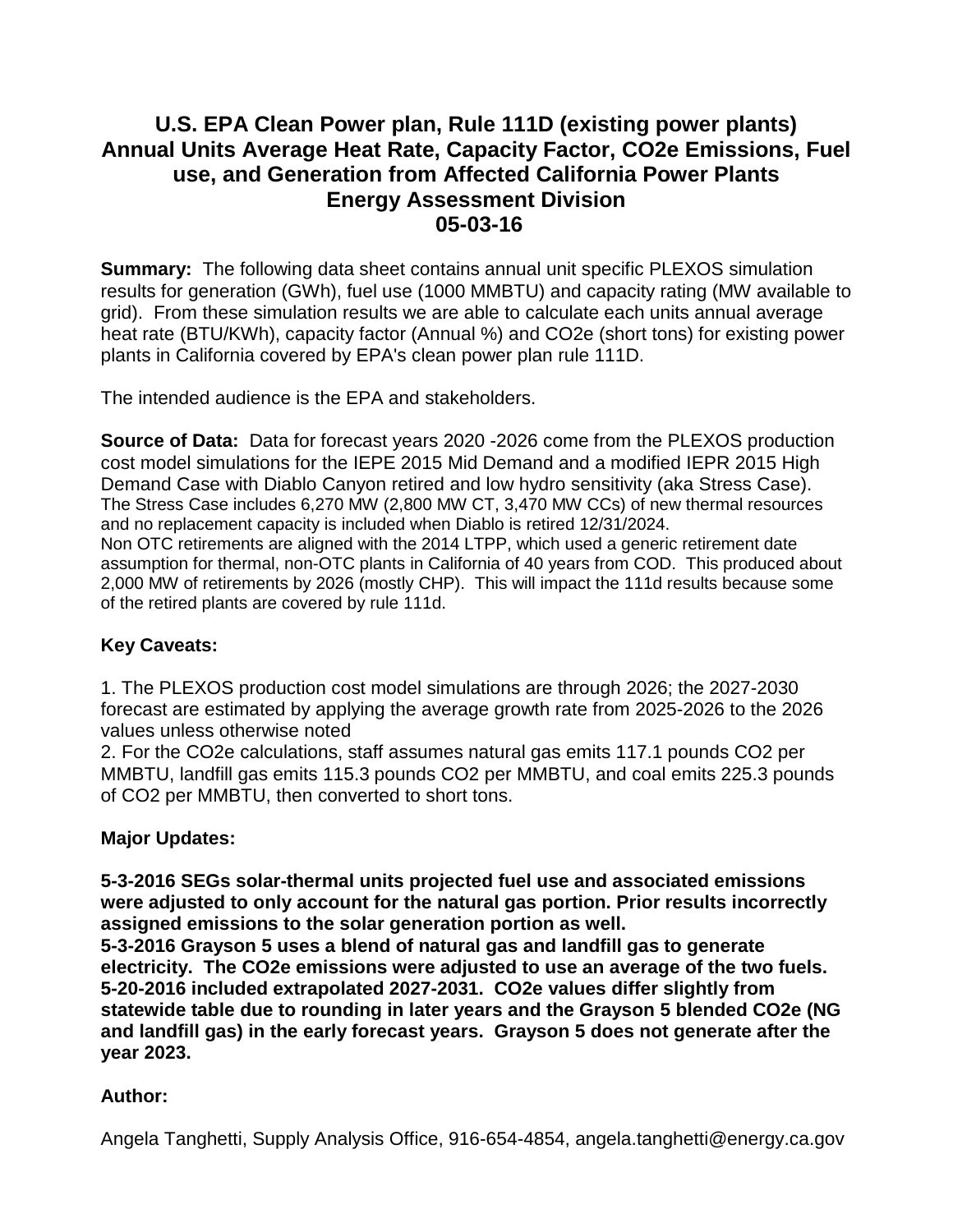|         |       | 111(d) designation CEC Plant II PLEXOS Unit Name | <b>Fuel Price Index</b> | Year |             |             |             | Generation (GWh) Fuel Use(1000 MMBTU) Implied Heat rate(BTU/KWh) CO2e emissions (M short tons) | Rated Capacity (MW) Capacity Factor (%) |       |
|---------|-------|--------------------------------------------------|-------------------------|------|-------------|-------------|-------------|------------------------------------------------------------------------------------------------|-----------------------------------------|-------|
| include | G0011 | <b>AES Alamitos 1</b>                            | NG SCG                  | 2020 |             |             |             |                                                                                                | 174.6                                   | 0.0%  |
| include | G0011 | <b>AES Alamitos 1</b>                            | NG SCG                  | 2021 |             |             |             |                                                                                                | 0.0                                     | 0.0%  |
| include | G0011 | <b>AES Alamitos 1</b>                            | NG SCG                  | 2022 | $\Omega$    |             | $\Omega$    |                                                                                                | $0.0\,$                                 | 0.0%  |
| include | G0011 | <b>AES Alamitos 2</b>                            | NG SCG                  | 2020 | $\Omega$    | $\Omega$    | $\Omega$    |                                                                                                | 175.0                                   | 0.0%  |
| include | G0011 | <b>AES Alamitos 2</b>                            | NG SCG                  | 2021 |             | $\Omega$    | $\Omega$    | $\Omega$                                                                                       | $0.0\,$                                 | 0.0%  |
| include | G0011 | <b>AES Alamitos 2</b>                            | NG SCG                  | 2022 | $\Omega$    | $\Omega$    | $\mathbf 0$ | $\Omega$                                                                                       | 0.0                                     | 0.0%  |
| include | G0011 | <b>AES Alamitos 3</b>                            | NG SCG                  | 2020 | 602         | 7701        | 12795       | 450887                                                                                         | 332.2                                   | 20.6% |
| include | G0011 | <b>AES Alamitos 3</b>                            | NG SCG                  | 2021 | $\mathbf 0$ | $\mathbf 0$ | $\mathbf 0$ | $\Omega$                                                                                       | $0.0\,$                                 | 0.0%  |
| include | G0011 | <b>AES Alamitos 3</b>                            | NG SCG                  | 2022 | $\mathbf 0$ | $\Omega$    | $\Omega$    | $\Omega$                                                                                       | 0.0                                     | 0.0%  |
| include | G0011 | <b>AES Alamitos 4</b>                            | NG SCG                  | 2020 | $\Omega$    | $\Omega$    | $\Omega$    | $\Omega$                                                                                       | 335.7                                   | 0.0%  |
| include | G0011 | <b>AES Alamitos 4</b>                            | NG SCG                  | 2021 |             | $\Omega$    | $\mathbf 0$ | $\Omega$                                                                                       | 0.0                                     | 0.0%  |
| include | G0011 | <b>AES Alamitos 4</b>                            | NG SCG                  | 2022 | $\Omega$    | $\Omega$    | $\mathbf 0$ | $\Omega$                                                                                       | 0.0                                     | 0.0%  |
| include | G0011 | <b>AES Alamitos 5</b>                            | NG SCG                  | 2020 | 3           | 34          | 11815       | 1971                                                                                           | 485.0                                   | 0.1%  |
| include | G0011 | <b>AES Alamitos 5</b>                            | NG SCG                  | 2021 |             | $\Omega$    | $\mathbf 0$ | $\Omega$                                                                                       | 0.0                                     | 0.0%  |
| include | G0011 | <b>AES Alamitos 5</b>                            | NG SCG                  | 2022 |             |             | $\Omega$    |                                                                                                | 0.0                                     | 0.0%  |
| include | G0011 | <b>AES Alamitos 6</b>                            | NG SCG                  | 2020 | $\Omega$    |             |             |                                                                                                | 495.0                                   | 0.0%  |
| include | G0011 | <b>AES Alamitos 6</b>                            | NG SCG                  | 2021 |             | $\Omega$    | $\Omega$    | $\Omega$                                                                                       | 0.0                                     | 0.0%  |
| include | G0011 | AES Alamitos 6                                   | NG SCG                  | 2022 | $\mathbf 0$ | $\mathbf 0$ | $\mathbf 0$ | $\Omega$                                                                                       | 0.0                                     | 0.0%  |
| include | G0221 | Agnews 1                                         | NG PG&E LT              | 2020 | 28          | 262         | 9213        | 15343                                                                                          | 30.5                                    | 10.6% |
| include | G0221 | Agnews 1                                         | NG PG&E LT              | 2021 | 23          | 212         | 9213        | 12423                                                                                          | $30.5\,$                                | 8.6%  |
| include | G0221 | Agnews 1                                         | NG PG&E LT              | 2022 | 28          | 260         | 9213        | 15251                                                                                          | 30.5                                    | 10.6% |
| include | G0221 | Agnews 1                                         | NG PG&E LT              | 2023 | 19          | 172         | 9213        | 10069                                                                                          | 30.5                                    | 7.0%  |
| include | G0221 | Agnews 1                                         | NG PG&E LT              | 2024 | 11          | 105         | 9213        | 6162                                                                                           | 30.5                                    | 4.3%  |
| include | G0221 | Agnews 1                                         | NG PG&E LT              | 2025 | 42          | 390         | 9213        | 22862                                                                                          | 30.5                                    | 15.8% |
| include | G0221 | Agnews 1                                         | NG PG&E LT              | 2026 | 43          | 393         | 9213        | 23015                                                                                          | 30.5                                    | 15.9% |
| include | G0040 | Badger Creek 1                                   | NG TEOR Cogen           | 2020 | 162         | 1529        | 9433        | 89510                                                                                          | 47.0                                    | 39.3% |
| include | G0040 | Badger Creek 1                                   | NG TEOR Cogen           | 2021 | 129         | 1214        | 9433        | 71051                                                                                          | 47.0                                    | 31.2% |
| include | G0040 | Badger Creek 1                                   | NG TEOR Cogen           | 2022 | 125         | 1176        | 9433        | 68827                                                                                          | 47.0                                    | 30.2% |
| include | G0040 | Badger Creek 1                                   | NG TEOR Cogen           | 2023 | 108         | 1023        | 9433        | 59910                                                                                          | 47.0                                    | 26.3% |
| include | G0040 | Badger Creek 1                                   | NG TEOR Cogen           | 2024 | 96          | 904         | 9433        | 52936                                                                                          | 47.0                                    | 23.2% |
| include | G0040 | Badger Creek 1                                   | NG TEOR Cogen           | 2025 | 150         | 1419        | 9433        | 83068                                                                                          | 47.0                                    | 36.4% |
| include | G0040 | Badger Creek 1                                   | NG TEOR Cogen           | 2026 | 135         | 1278        | 9433        | 74806                                                                                          | 47.0                                    | 32.8% |
| include | G0428 | Bear Mountain CG 1                               | NG TEOR Cogen           | 2020 | 218         | 1999        | 9156        | 117063                                                                                         | 47.0                                    | 52.9% |
| include | G0428 | Bear Mountain CG 1                               | NG TEOR Cogen           | 2021 | 176         | 1613        | 9156        | 94415                                                                                          | 47.0                                    | 42.7% |
| include | G0428 | Bear Mountain CG 1                               | NG TEOR Cogen           | 2022 | 172         | 1573        | 9156        | 92100                                                                                          | 47.0                                    | 41.6% |
| include | G0428 | Bear Mountain CG 1                               | NG TEOR Cogen           | 2023 | 149         | 1361        | 9156        | 79667                                                                                          | 47.0                                    | 36.0% |
| include | G0428 | Bear Mountain CG 1                               | NG TEOR Cogen           | 2024 | 139         | 1269        | 9156        | 74274                                                                                          | 47.0                                    | 33.6% |
| include | G0428 | Bear Mountain CG 1                               | NG TEOR Cogen           | 2025 | 184         | 1683        | 9156        | 98542                                                                                          | 47.0                                    | 44.5% |
| include | G0428 | Bear Mountain CG 1                               | NG TEOR Cogen           | 2026 | 175         | 1599        | 9156        | 93608                                                                                          | 47.0                                    | 42.3% |
| include | G0787 | Blythe ALS                                       | NG Blythe               | 2020 | 1999        | 13774       | 6890        | 806465                                                                                         | 262.5                                   | 86.7% |
| include | G0787 | <b>Blythe ALS</b>                                | NG Blythe               | 2021 | 2012        | 13861       | 6890        | 811572                                                                                         | 262.5                                   | 87.2% |
| include | G0787 | <b>Blythe ALS</b>                                | NG Blythe               | 2022 | 2006        | 13824       | 6890        | 809372                                                                                         | 262.5                                   | 87.0% |
| include | G0787 | <b>Blythe ALS</b>                                | NG Blythe               | 2023 | 2014        | 13876       | 6890        | 812424                                                                                         | 262.5                                   | 87.3% |
| include | G0787 | <b>Blythe ALS</b>                                | NG Blythe               | 2024 | 2017        | 13895       | 6890        | 813563                                                                                         | 262.5                                   | 87.5% |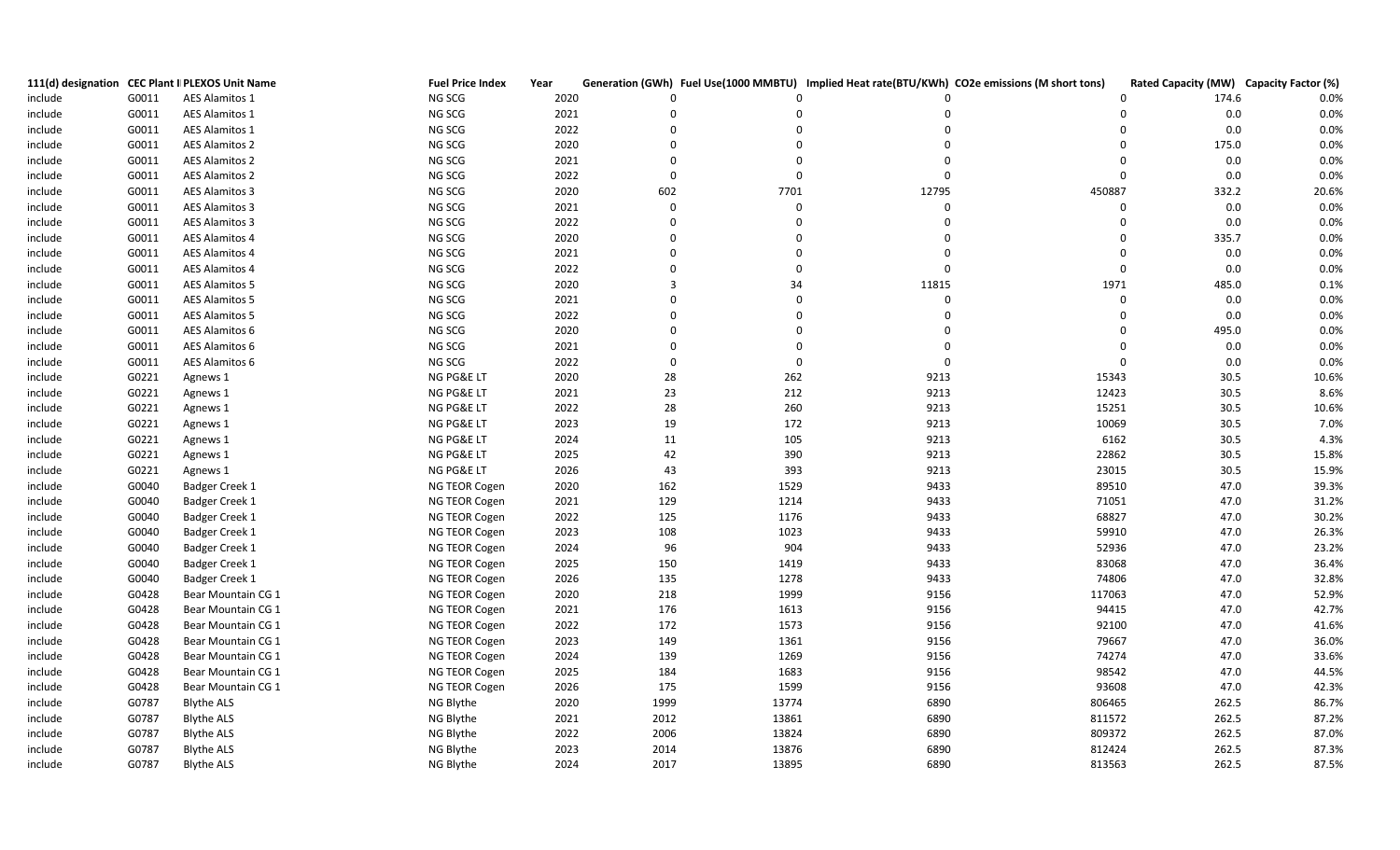|         |       | 111(d) designation CEC Plant II PLEXOS Unit Name | <b>Fuel Price Index</b> | Year |      |       |      | Generation (GWh) Fuel Use(1000 MMBTU) Implied Heat rate(BTU/KWh) CO2e emissions (M short tons) | Rated Capacity (MW) Capacity Factor (%) |       |
|---------|-------|--------------------------------------------------|-------------------------|------|------|-------|------|------------------------------------------------------------------------------------------------|-----------------------------------------|-------|
| include | G0787 | <b>Blythe ALS</b>                                | NG Blythe               | 2025 | 2024 | 13949 | 6890 | 816717                                                                                         | 262.5                                   | 87.8% |
| include | G0787 | <b>Blythe ALS</b>                                | NG Blythe               | 2026 | 2031 | 13996 | 6890 | 819462                                                                                         | 262.5                                   | 88.1% |
| include | G0787 | <b>Blythe BLS</b>                                | NG Blythe               | 2020 | 1871 | 12891 | 6890 | 754768                                                                                         | 262.5                                   | 81.1% |
| include | G0787 | <b>Blythe BLS</b>                                | NG Blythe               | 2021 | 1897 | 13069 | 6890 | 765178                                                                                         | 262.5                                   | 82.3% |
| include | G0787 | <b>Blythe BLS</b>                                | NG Blythe               | 2022 | 1886 | 12995 | 6890 | 760850                                                                                         | 262.5                                   | 81.8% |
| include | G0787 | <b>Blythe BLS</b>                                | NG Blythe               | 2023 | 1905 | 13123 | 6890 | 768351                                                                                         | 262.5                                   | 82.6% |
| include | G0787 | <b>Blythe BLS</b>                                | NG Blythe               | 2024 | 1876 | 12927 | 6890 | 756893                                                                                         | 262.5                                   | 81.4% |
| include | G0787 | <b>Blythe BLS</b>                                | NG Blythe               | 2025 | 1890 | 13019 | 6890 | 762285                                                                                         | 262.5                                   | 81.9% |
| include | G0787 | <b>Blythe BLS</b>                                | NG Blythe               | 2026 | 1897 | 13074 | 6890 | 765464                                                                                         | 262.5                                   | 82.3% |
| include | G0084 | Carson Cogen Co. 1                               | NG SCG                  | 2020 | 31   | 290   | 9285 | 16988                                                                                          | 48.0                                    | 7.4%  |
| include | G0084 | Carson Cogen Co. 1                               | NG SCG                  | 2021 | 28   | 263   | 9353 | 15378                                                                                          | 48.0                                    | 6.7%  |
| include | G0084 | Carson Cogen Co. 1                               | NG SCG                  | 2022 | 26   | 243   | 9429 | 14203                                                                                          | 48.0                                    | 6.1%  |
| include | G0084 | Carson Cogen Co. 1                               | NG SCG                  | 2023 | 14   | 129   | 9531 | 7551                                                                                           | 48.0                                    | 3.2%  |
| include | G0084 | Carson Cogen Co. 1                               | NG SCG                  | 2024 | 12   | 118   | 9560 | 6932                                                                                           | 48.0                                    | 2.9%  |
| include | G0084 | Carson Cogen Co. 1                               | NG SCG                  | 2025 | 19   | 179   | 9435 | 10505                                                                                          | 48.0                                    | 4.5%  |
| include | G0084 | Carson Cogen Co. 1                               | NG SCG                  | 2026 | 17   | 165   | 9458 | 9637                                                                                           | 48.0                                    | 4.1%  |
| include | G0085 | Carson Ice CG CC                                 | NG SMUD                 | 2020 | 200  | 1017  | 5090 | 59536                                                                                          | 57.8                                    | 39.3% |
| include | G0085 | Carson Ice CG CC                                 | NG SMUD                 | 2021 | 203  | 1031  | 5090 | 60363                                                                                          | 57.8                                    | 39.9% |
| include | G0085 | Carson Ice CG CC                                 | NG SMUD                 | 2022 | 200  | 1017  | 5090 | 59536                                                                                          | 57.8                                    | 39.3% |
| include | G0085 | Carson Ice CG CC                                 | NG SMUD                 | 2023 | 212  | 1080  | 5090 | 63257                                                                                          | 57.8                                    | 41.8% |
| include | G0085 | Carson Ice CG CC                                 | NG SMUD                 | 2024 | 196  | 996   | 5090 | 58296                                                                                          | 57.8                                    | 38.5% |
| include | G0085 | Carson Ice CG CC                                 | NG SMUD                 | 2025 | 205  | 1045  | 5090 | 61190                                                                                          | 57.8                                    | 40.4% |
| include | G0085 | Carson Ice CG CC                                 | NG SMUD                 | 2026 | 197  | 1003  | 5090 | 58709                                                                                          | 57.8                                    | 38.8% |
| include | G0085 | Carson Ice CG GT1                                | NG SMUD                 | 2020 | 137  | 912   | 6647 | 53383                                                                                          | 43.2                                    | 36.1% |
| include | G0085 | Carson Ice CG GT1                                | NG SMUD                 | 2021 | 146  | 969   | 6647 | 56762                                                                                          | 43.2                                    | 38.4% |
| include | G0085 | Carson Ice CG GT1                                | NG SMUD                 | 2022 | 141  | 935   | 6647 | 54724                                                                                          | 43.2                                    | 37.1% |
| include | G0085 | Carson Ice CG GT1                                | NG SMUD                 | 2023 | 139  | 927   | 6647 | 54274                                                                                          | 43.2                                    | 36.8% |
| include | G0085 | Carson Ice CG GT1                                | NG SMUD                 | 2024 | 146  | 973   | 6647 | 56993                                                                                          | 43.2                                    | 38.6% |
| include | G0085 | Carson Ice CG GT1                                | NG SMUD                 | 2025 | 149  | 993   | 6647 | 58154                                                                                          | 43.2                                    | 39.4% |
| include | G0085 | Carson Ice CG GT1                                | NG SMUD                 | 2026 | 150  | 995   | 6647 | 58252                                                                                          | 43.2                                    | 39.4% |
| include | G0429 | Chalk Cliff CG 1                                 | NG TEOR Cogen           | 2020 | 147  | 1298  | 8803 | 76014                                                                                          | 30.6                                    | 54.9% |
| include | G0429 | Chalk Cliff CG 1                                 | NG TEOR Cogen           | 2021 | 146  | 1287  | 8803 | 75329                                                                                          | 30.6                                    | 54.4% |
| include | G0429 | Chalk Cliff CG 1                                 | NG TEOR Cogen           | 2022 | 143  | 1259  | 8803 | 73687                                                                                          | 30.6                                    | 53.2% |
| include | G0429 | Chalk Cliff CG 1                                 | NG TEOR Cogen           | 2023 | 135  | 1186  | 8803 | 69414                                                                                          | 30.6                                    | 50.2% |
| include | G0429 | Chalk Cliff CG 1                                 | NG TEOR Cogen           | 2024 | 129  | 1139  | 8803 | 66686                                                                                          | 30.6                                    | 48.2% |
| include | G0429 | Chalk Cliff CG 1                                 | NG TEOR Cogen           | 2025 | 137  | 1207  | 8803 | 70680                                                                                          | 30.6                                    | 51.1% |
| include | G0429 | Chalk Cliff CG 1                                 | NG TEOR Cogen           | 2026 | 131  | 1152  | 8803 | 67432                                                                                          | 30.6                                    | 48.7% |
| include | G0923 | Clearwater Cogen 1                               | NG SCG                  | 2020 | 22   | 151   | 6800 | 8852                                                                                           | 28.0                                    | 9.0%  |
| include | G0923 | Clearwater Cogen 1                               | NG SCG                  | 2021 | 22   | 151   | 6810 | 8852                                                                                           | 28.0                                    | 9.0%  |
| include | G0923 | Clearwater Cogen 1                               | NG SCG                  | 2022 | 22   | 151   | 6806 | 8847                                                                                           | 28.0                                    | 9.0%  |
| include | G0923 | Clearwater Cogen 1                               | NG SCG                  | 2023 | 22   | 151   | 6794 | 8831                                                                                           | 28.0                                    | 9.0%  |
| include | G0923 | Clearwater Cogen 1                               | NG SCG                  | 2024 | 22   | 151   | 6796 | 8847                                                                                           | 28.0                                    | 9.0%  |
| include | G0923 | Clearwater Cogen 1                               | NG SCG                  | 2025 | 22   | 151   | 6798 | 8836                                                                                           | 28.0                                    | 9.0%  |
| include | G0923 | Clearwater Cogen 1                               | NG SCG                  | 2026 | 22   | 150   | 6777 | 8809                                                                                           | 28.0                                    | 9.0%  |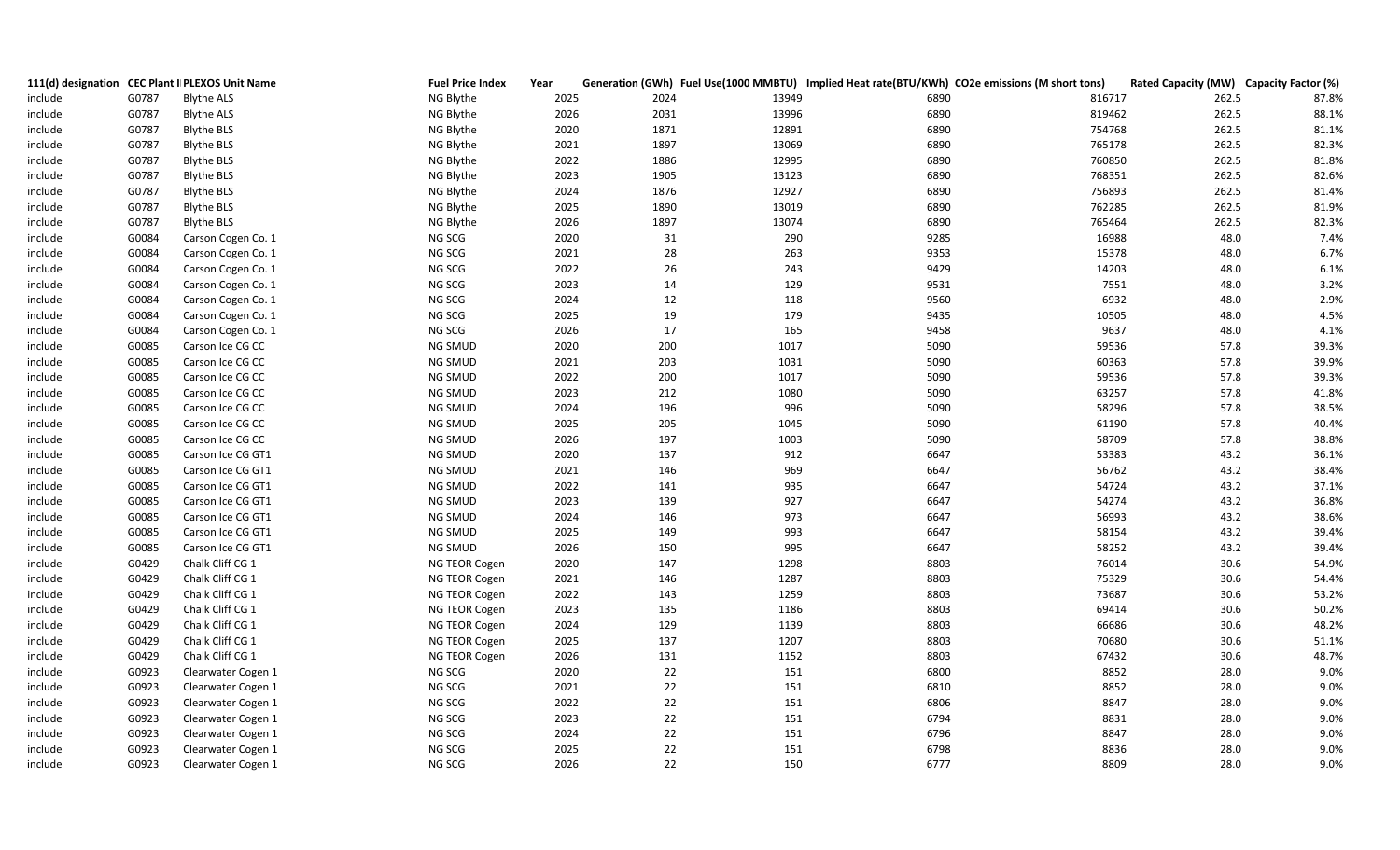|         |       | 111(d) designation CEC Plant II PLEXOS Unit Name | <b>Fuel Price Index</b> | Year | Generation (GWh) Fuel Use(1000 MMBTU) Implied Heat rate(BTU/KWh) CO2e emissions (M short tons) |      |         | Rated Capacity (MW) Capacity Factor (%) |       |
|---------|-------|--------------------------------------------------|-------------------------|------|------------------------------------------------------------------------------------------------|------|---------|-----------------------------------------|-------|
| include | G0934 | Colusa Gener 1A                                  | NG PG&E LT              | 2020 | 2167<br>15379                                                                                  | 7097 | 900446  | 330.0                                   | 74.8% |
| include | G0934 | Colusa Gener 1A                                  | NG PG&E LT              | 2021 | 15203<br>2142                                                                                  | 7097 | 890163  | 330.0                                   | 73.9% |
| include | G0934 | Colusa Gener 1A                                  | NG PG&E LT              | 2022 | 15073<br>2124                                                                                  | 7097 | 882550  | 330.0                                   | 73.3% |
| include | G0934 | Colusa Gener 1A                                  | NG PG&E LT              | 2023 | 2175<br>15436                                                                                  | 7097 | 903758  | 330.0                                   | 75.0% |
| include | G0934 | Colusa Gener 1A                                  | NG PG&E LT              | 2024 | 2176<br>15441                                                                                  | 7097 | 904052  | 330.0                                   | 75.1% |
| include | G0934 | Colusa Gener 1A                                  | NG PG&E LT              | 2025 | 2392<br>16980                                                                                  | 7097 | 994202  | 330.0                                   | 82.5% |
| include | G0934 | Colusa Gener 1A                                  | NG PG&E LT              | 2026 | 2430<br>17244                                                                                  | 7097 | 1009624 | 330.0                                   | 83.8% |
| include | G0934 | Colusa Gener 1B                                  | NG PG&E LT              | 2020 | 2135<br>15150                                                                                  | 7097 | 887053  | 330.0                                   | 73.6% |
| include | G0934 | Colusa Gener 1B                                  | NG PG&E LT              | 2021 | 15152<br>2135                                                                                  | 7097 | 887165  | 330.0                                   | 73.7% |
| include | G0934 | Colusa Gener 1B                                  | NG PG&E LT              | 2022 | 2133<br>15137                                                                                  | 7097 | 886265  | 330.0                                   | 73.6% |
| include | G0934 | Colusa Gener 1B                                  | NG PG&E LT              | 2023 | 2192<br>15553                                                                                  | 7097 | 910641  | 330.0                                   | 75.6% |
| include | G0934 | Colusa Gener 1B                                  | NG PG&E LT              | 2024 | 2164<br>15356                                                                                  | 7097 | 899069  | 330.0                                   | 74.6% |
| include | G0934 | Colusa Gener 1B                                  | NG PG&E LT              | 2025 | 17091<br>2408                                                                                  | 7097 | 1000705 | 330.0                                   | 83.1% |
| include | G0934 | Colusa Gener 1B                                  | NG PG&E LT              | 2026 | 16731<br>2357                                                                                  | 7098 | 979611  | 330.0                                   | 81.3% |
| Include | G0149 | Corona Cogen 1                                   | NG SCG                  | 2020 | 759<br>127                                                                                     | 5968 | 44434   | 25.7                                    | 56.4% |
| Include | G0149 | Corona Cogen 1                                   | NG SCG                  | 2021 | 127<br>759                                                                                     | 5987 | 44461   | 25.7                                    | 56.3% |
| Include | G0149 | Corona Cogen 1                                   | NG SCG                  | 2022 | 127<br>759                                                                                     | 5987 | 44461   | 25.7                                    | 56.3% |
| Include | G0149 | Corona Cogen 1                                   | NG SCG                  | 2023 | 127<br>758                                                                                     | 5978 | 44396   | 25.7                                    | 56.3% |
| Include | G0149 | Corona Cogen 1                                   | NG SCG                  | 2024 | 127<br>760                                                                                     | 5979 | 44514   | 25.7                                    | 56.4% |
| Include | G0149 | Corona Cogen 1                                   | NG SCG                  | 2025 | 757<br>127                                                                                     | 5964 | 44294   | 25.7                                    | 56.3% |
| Include | G0149 | Corona Cogen 1                                   | NG SCG                  | 2026 | 757<br>127                                                                                     | 5965 | 44301   | 25.7                                    | 56.3% |
| include | G0889 | Cosumnes River 1a                                | NG SMUD                 | 2020 | 1880<br>13767                                                                                  | 7324 | 806062  | 249.1                                   | 85.9% |
| include | G0889 | Cosumnes River 1a                                | NG SMUD                 | 2021 | 1852<br>13564                                                                                  | 7324 | 794144  | 249.1                                   | 84.6% |
| include | G0889 | Cosumnes River 1a                                | NG SMUD                 | 2022 | 13416<br>1832                                                                                  | 7324 | 785521  | 249.1                                   | 83.7% |
| include | G0889 | Cosumnes River 1a                                | NG SMUD                 | 2023 | 1815<br>13292                                                                                  | 7323 | 778221  | 249.1                                   | 82.9% |
| include | G0889 | Cosumnes River 1a                                | NG SMUD                 | 2024 | 13388<br>1828                                                                                  | 7323 | 783877  | 249.1                                   | 83.6% |
| include | G0889 | Cosumnes River 1a                                | NG SMUD                 | 2025 | 13573<br>1853                                                                                  | 7324 | 794708  | 249.1                                   | 84.7% |
| include | G0889 | Cosumnes River 1a                                | NG SMUD                 | 2026 | 1898<br>13904                                                                                  | 7324 | 814059  | 249.1                                   | 86.8% |
| include | G0889 | Cosumnes River 1b                                | NG SMUD                 | 2020 | 13806<br>1885                                                                                  | 7324 | 808357  | 249.1                                   | 86.1% |
| include | G0889 | Cosumnes River 1b                                | NG SMUD                 | 2021 | 13847<br>1891                                                                                  | 7324 | 810761  | 249.1                                   | 86.4% |
| include | G0889 | Cosumnes River 1b                                | NG SMUD                 | 2022 | 13483<br>1841                                                                                  | 7324 | 789452  | 249.1                                   | 84.1% |
| include | G0889 | Cosumnes River 1b                                | NG SMUD                 | 2023 | 13605<br>1857                                                                                  | 7325 | 796556  | 249.1                                   | 84.9% |
| include | G0889 | Cosumnes River 1b                                | NG SMUD                 | 2024 | 13470<br>1839                                                                                  | 7325 | 788654  | 249.1                                   | 84.0% |
| include | G0889 | Cosumnes River 1b                                | NG SMUD                 | 2025 | 13656<br>1865                                                                                  | 7324 | 799581  | 249.1                                   | 85.2% |
| include | G0889 | Cosumnes River 1b                                | NG SMUD                 | 2026 | 1874<br>13724                                                                                  | 7324 | 803545  | 249.1                                   | 85.6% |
| include | G0161 | Crockett Cogen 1                                 | NG PG&E LT              | 2020 | 9073<br>1762                                                                                   | 5150 | 531235  | 247.4                                   | 81.1% |
| include | G0161 | Crockett Cogen 1                                 | NG PG&E LT              | 2021 | 1756<br>9046                                                                                   | 5150 | 529628  | 247.4                                   | 80.8% |
| include | G0161 | Crockett Cogen 1                                 | NG PG&E LT              | 2022 | 1756<br>9046                                                                                   | 5150 | 529628  | 247.4                                   | 80.8% |
| include | G0161 | Crockett Cogen 1                                 | NG PG&E LT              | 2023 | 1756<br>9046                                                                                   | 5150 | 529628  | 247.4                                   | 80.8% |
| include | G0161 | Crockett Cogen 1                                 | NG PG&E LT              | 2024 | 1762<br>9073                                                                                   | 5150 | 531235  | 247.4                                   | 81.1% |
| include | G0161 | Crockett Cogen 1                                 | NG PG&E LT              | 2025 | 1756<br>9046                                                                                   | 5150 | 529628  | 247.4                                   | 80.8% |
| include | G0161 | Crockett Cogen 1                                 | NG PG&E LT              | 2026 | 9046<br>1756                                                                                   | 5150 | 529628  | 247.4                                   | 80.8% |
| include | G0783 | Delta Energy 1a                                  | NG PG&E BB              | 2020 | 6356<br>44446                                                                                  | 6993 | 2602290 | 833.1                                   | 86.9% |
| include | G0783 | Delta Energy 1a                                  | NG PG&E BB              | 2021 | 43945<br>6284                                                                                  | 6993 | 2572951 | 833.1                                   | 85.9% |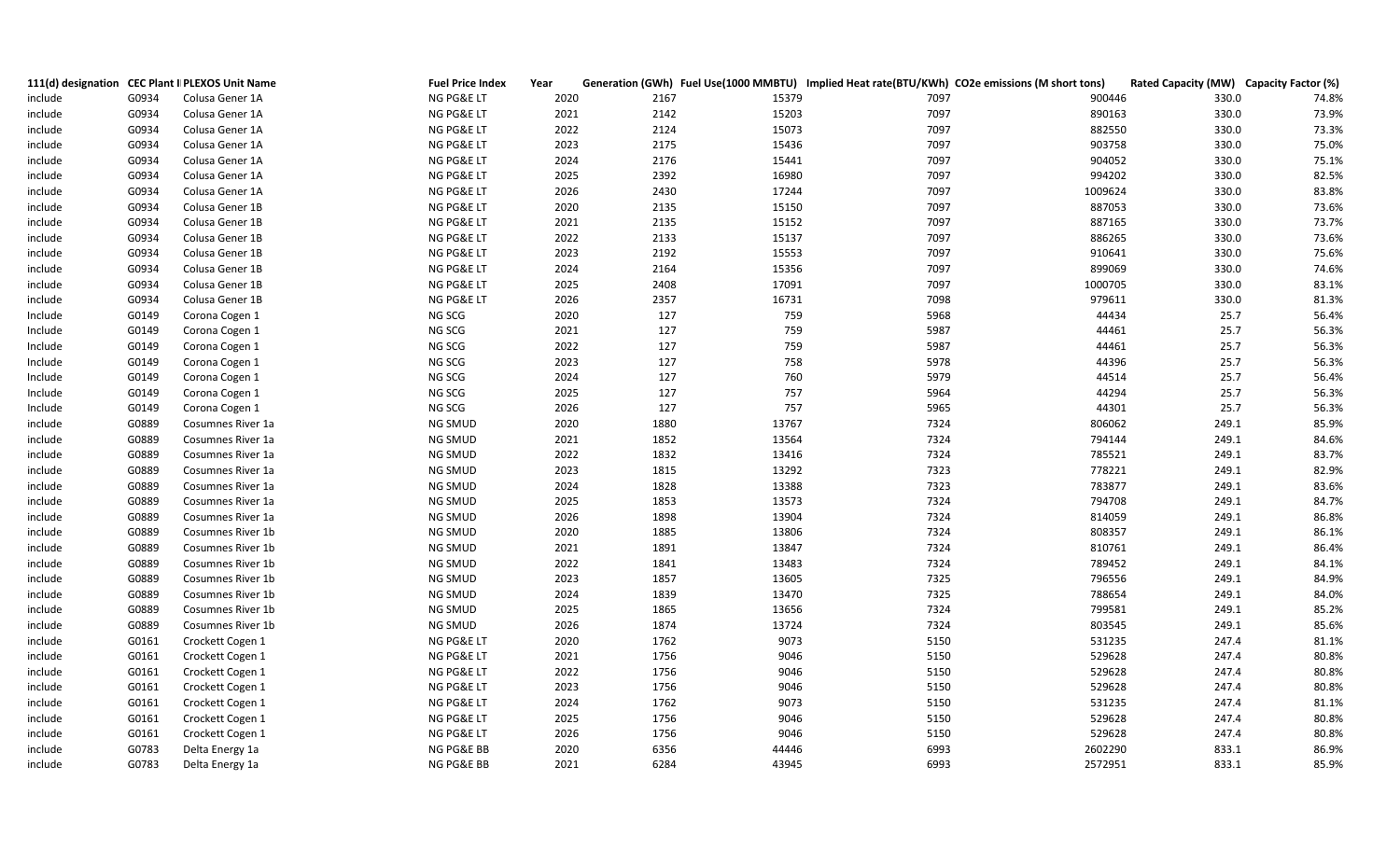|         |       | 111(d) designation CEC Plant II PLEXOS Unit Name | <b>Fuel Price Index</b> | Year |              |                | Generation (GWh) Fuel Use(1000 MMBTU) Implied Heat rate(BTU/KWh) CO2e emissions (M short tons) |             | Rated Capacity (MW) Capacity Factor (%) |       |
|---------|-------|--------------------------------------------------|-------------------------|------|--------------|----------------|------------------------------------------------------------------------------------------------|-------------|-----------------------------------------|-------|
| include | G0783 | Delta Energy 1a                                  | NG PG&E BB              | 2022 | 6276         | 43885          | 6992                                                                                           | 2569469     | 833.1                                   | 85.8% |
| include | G0783 | Delta Energy 1a                                  | NG PG&E BB              | 2023 | 6272         | 43828          | 6987                                                                                           | 2566103     | 833.1                                   | 85.7% |
| include | G0783 | Delta Energy 1a                                  | NG PG&E BB              | 2024 | 6248         | 43660          | 6988                                                                                           | 2556274     | 833.1                                   | 85.4% |
| include | G0783 | Delta Energy 1a                                  | NG PG&E BB              | 2025 | 6394         | 44727          | 6996                                                                                           | 2618761     | 833.1                                   | 87.4% |
| include | G0783 | Delta Energy 1a                                  | NG PG&E BB              | 2026 | 6403         | 44784          | 6995                                                                                           | 2622101     | 833.1                                   | 87.5% |
| include | G0169 | Donald Von Raesfeld 1a                           | NG PG&E BB              | 2020 | 142          | 1098           | 7749                                                                                           | 64274       | 60.5                                    | 26.7% |
| include | G0169 | Donald Von Raesfeld 1a                           | NG PG&E BB              | 2021 | 127          | 984            | 7729                                                                                           | 57641       | 60.5                                    | 24.0% |
| include | G0169 | Donald Von Raesfeld 1a                           | NG PG&E BB              | 2022 | 205          | 1585           | 7719                                                                                           | 92807       | 60.5                                    | 38.6% |
| include | G0169 | Donald Von Raesfeld 1a                           | NG PG&E BB              | 2023 | 132          | 1018           | 7707                                                                                           | 59605       | 60.5                                    | 24.9% |
| include | G0169 | Donald Von Raesfeld 1a                           | NG PG&E BB              | 2024 | 77           | 596            | 7698                                                                                           | 34918       | 60.5                                    | 14.6% |
| include | G0169 | Donald Von Raesfeld 1a                           | NG PG&E BB              | 2025 | 256          | 1978           | 7730                                                                                           | 115825      | 60.5                                    | 48.2% |
| include | G0169 | Donald Von Raesfeld 1a                           | NG PG&E BB              | 2026 | 234          | 1811           | 7722                                                                                           | 106006      | 60.5                                    | 44.1% |
| include | G0169 | Donald Von Raesfeld 1b                           | NG PG&E BB              | 2020 | 95           | 736            | 7752                                                                                           | 43081       | 60.5                                    | 17.9% |
| include | G0169 | Donald Von Raesfeld 1b                           | NG PG&E BB              | 2021 | 143          | 1108           | 7723                                                                                           | 64846       | 60.5                                    | 27.0% |
| include | G0169 | Donald Von Raesfeld 1b                           | NG PG&E BB              | 2022 | 157          | 1213           | 7718                                                                                           | 71042       | 60.5                                    | 29.6% |
| include | G0169 | Donald Von Raesfeld 1b                           | NG PG&E BB              | 2023 | 151          | 1161           | 7704                                                                                           | 67994       | 60.5                                    | 28.4% |
| include | G0169 | Donald Von Raesfeld 1b                           | NG PG&E BB              | 2024 | 138          | 1063           | 7680                                                                                           | 62215       | 60.5                                    | 26.0% |
| include | G0169 | Donald Von Raesfeld 1b                           | NG PG&E BB              | 2025 | 242          | 1872           | 7725                                                                                           | 109618      | 60.5                                    | 45.6% |
| include | G0169 | Donald Von Raesfeld 1b                           | NG PG&E BB              | 2026 | 235          | 1817           | 7718                                                                                           | 106389      | 60.5                                    | 44.3% |
| include | G0190 | El Centro 4                                      | NG SCG                  | 2020 | $\mathbf 0$  | $\mathbf 0$    | $\overline{0}$                                                                                 | $\mathbf 0$ | 73.9                                    | 0.0%  |
| include | G0190 | El Centro 4                                      | NG SCG                  | 2021 | $\mathbf 0$  | $\Omega$       | $\Omega$                                                                                       | $\Omega$    | 73.9                                    | 0.0%  |
| include | G0190 | El Centro 4                                      | NG SCG                  | 2022 | $\Omega$     |                |                                                                                                | $\Omega$    | 73.9                                    | 0.0%  |
| include | G0190 | El Centro 4                                      | NG SCG                  | 2023 | $\Omega$     |                | $\Omega$                                                                                       | $\mathbf 0$ | 73.9                                    | 0.0%  |
| include | G0190 | El Centro 4                                      | NG SCG                  | 2024 | $\Omega$     |                |                                                                                                | $\Omega$    | 73.9                                    | 0.0%  |
| include | G0190 | El Centro 4                                      | NG SCG                  | 2025 | $\Omega$     |                |                                                                                                | $\Omega$    | 73.9                                    | 0.0%  |
| include | G0190 | El Centro 4                                      | NG SCG                  | 2026 |              |                |                                                                                                | $\mathbf 0$ | 73.9                                    | 0.0%  |
| include | G0190 | El Centro CC 2                                   | NG SCG                  | 2020 |              |                |                                                                                                | $\Omega$    | 115.0                                   | 0.0%  |
| include | G0190 | El Centro CC 2                                   | NG SCG                  | 2021 | $\Omega$     |                |                                                                                                | $\Omega$    | 115.0                                   | 0.0%  |
| include | G0190 | El Centro CC 2                                   | NG SCG                  | 2022 |              |                | $\overline{0}$                                                                                 | $\mathbf 0$ | 115.0                                   | 0.0%  |
| include | G0190 | El Centro CC 2                                   | NG SCG                  | 2023 |              | 3              | 9119                                                                                           | 173         | 115.0                                   | 0.0%  |
| include | G0190 | El Centro CC 2                                   | NG SCG                  | 2024 | $\Omega$     | $\Omega$       | $\mathbf 0$                                                                                    | 0           | 115.0                                   | 0.0%  |
| include | G0190 | El Centro CC 2                                   | NG SCG                  | 2025 | $\mathbf{1}$ | $\overline{7}$ | 9150                                                                                           | 408         | 115.0                                   | 0.1%  |
| include | G0190 | El Centro CC 2                                   | NG SCG                  | 2026 | $\mathbf{1}$ | 12             | 9262                                                                                           | 686         | 115.0                                   | 0.1%  |
| include | G0190 | El Centro CC 3                                   | NG SCG                  | 2020 | -8           | 67             | 7865                                                                                           | 3894        | 165.0                                   | 0.6%  |
| include | G0190 | El Centro CC 3                                   | NG SCG                  | 2021 | 13           | 100            | 7864                                                                                           | 5831        | 165.0                                   | 0.9%  |
| include | G0190 | El Centro CC 3                                   | NG SCG                  | 2022 | 19           | 148            | 7789                                                                                           | 8642        | 165.0                                   | 1.3%  |
| include | G0190 | El Centro CC 3                                   | NG SCG                  | 2023 | 17           | 137            | 7898                                                                                           | 8051        | 165.0                                   | 1.2%  |
| include | G0190 | El Centro CC 3                                   | NG SCG                  | 2024 | 18           | 140            | 7847                                                                                           | 8175        | 165.0                                   | 1.2%  |
| include | G0190 | El Centro CC 3                                   | NG SCG                  | 2025 | 32           | 252            | 7795                                                                                           | 14775       | 165.0                                   | 2.2%  |
| include | G0190 | El Centro CC 3                                   | NG SCG                  | 2026 | 62           | 476            | 7720                                                                                           | 27868       | 165.0                                   | 4.3%  |
| include | G0053 | El Segundo 5a                                    | NG SCG                  | 2020 | 2069         | 13948          | 6740                                                                                           | 816651      | 275.0                                   | 85.7% |
| include | G0053 | El Segundo 5a                                    | NG SCG                  | 2021 | 2038         | 13735          | 6739                                                                                           | 804205      | 275.0                                   | 84.4% |
| include | G0053 | El Segundo 5a                                    | NG SCG                  | 2022 | 2022         | 13629          | 6742                                                                                           | 797977      | 275.0                                   | 83.7% |
| include | G0053 | El Segundo 5a                                    | NG SCG                  | 2023 | 1953         | 13161          | 6737                                                                                           | 770581      | 275.0                                   | 80.9% |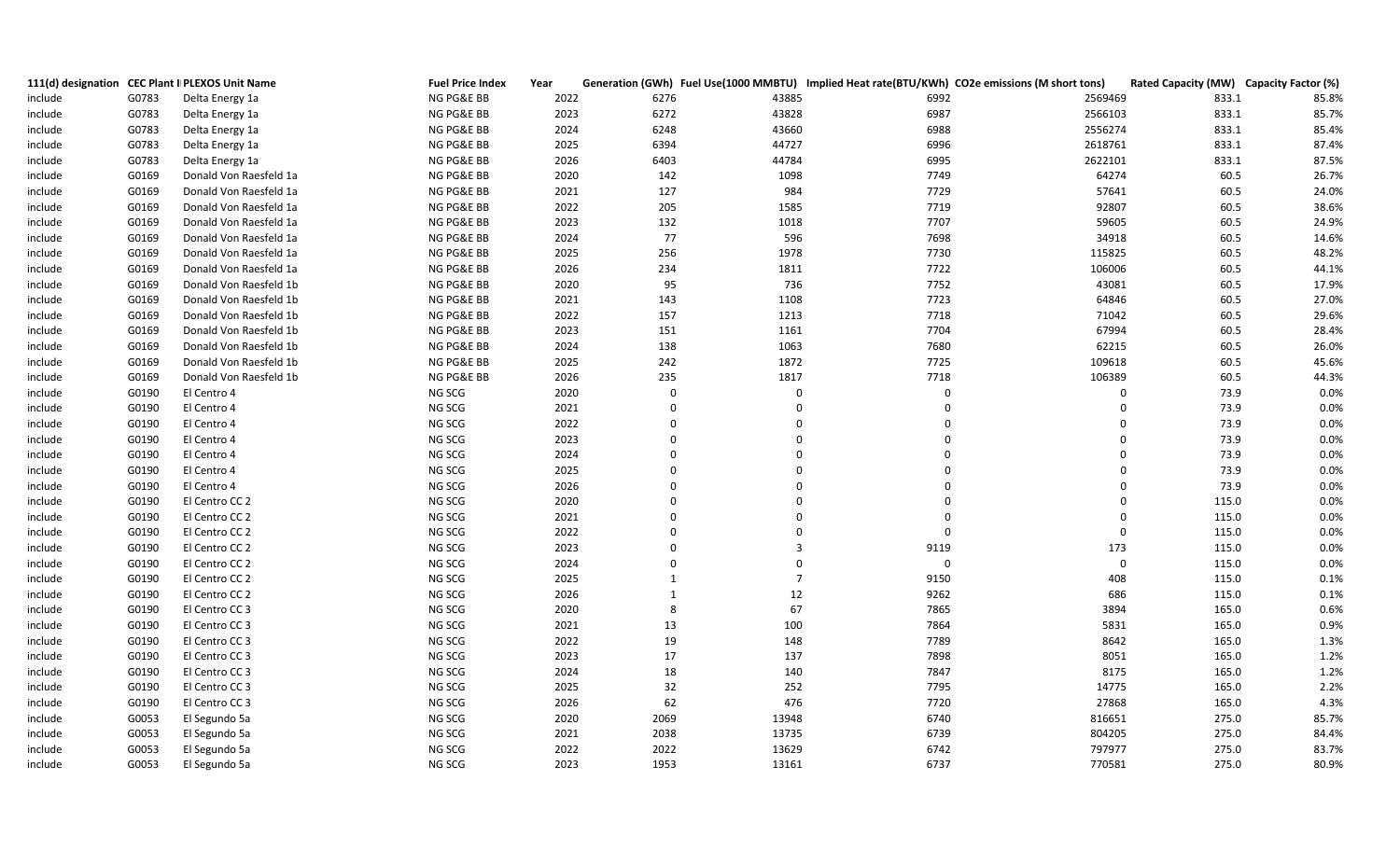|         |       | 111(d) designation CEC Plant II PLEXOS Unit Name | <b>Fuel Price Index</b> | Year |                |             |                  | Generation (GWh) Fuel Use(1000 MMBTU) Implied Heat rate(BTU/KWh) CO2e emissions (M short tons) | Rated Capacity (MW) Capacity Factor (%) |       |
|---------|-------|--------------------------------------------------|-------------------------|------|----------------|-------------|------------------|------------------------------------------------------------------------------------------------|-----------------------------------------|-------|
| include | G0053 | El Segundo 5a                                    | NG SCG                  | 2024 | 2020           | 13608       | 6738             | 796734                                                                                         | 275.0                                   | 83.6% |
| include | G0053 | El Segundo 5a                                    | NG SCG                  | 2025 | 2072           | 13958       | 6735             | 817242                                                                                         | 275.0                                   | 85.8% |
| include | G0053 | El Segundo 5a                                    | NG SCG                  | 2026 | 2057           | 13862       | 6738             | 811596                                                                                         | 275.0                                   | 85.2% |
| include | G0053 | El Segundo 5b                                    | NG SCG                  | 2020 | 2071           | 13954       | 6738             | 817023                                                                                         | 275.0                                   | 85.7% |
| include | G0053 | El Segundo 5b                                    | NG SCG                  | 2021 | 2041           | 13752       | 6738             | 805179                                                                                         | 275.0                                   | 84.5% |
| include | G0053 | El Segundo 5b                                    | NG SCG                  | 2022 | 2015           | 13578       | 6739             | 794964                                                                                         | 275.0                                   | 83.4% |
| include | G0053 | El Segundo 5b                                    | NG SCG                  | 2023 | 2034           | 13709       | 6739             | 802684                                                                                         | 275.0                                   | 84.2% |
| include | G0053 | El Segundo 5b                                    | NG SCG                  | 2024 | 2061           | 13891       | 6740             | 813299                                                                                         | 275.0                                   | 85.3% |
| include | G0053 | El Segundo 5b                                    | NG SCG                  | 2025 | 2080           | 14016       | 6740             | 820662                                                                                         | 275.0                                   | 86.1% |
| include | G0053 | El Segundo 5b                                    | NG SCG                  | 2026 | 2101           | 14160       | 6739             | 829044                                                                                         | 275.0                                   | 87.0% |
| include | G0799 | Elk Hills CC 1                                   | NG S Cal Prod           | 2020 | 2342           | 15967       | 6817             | 934873                                                                                         | 308.5                                   | 86.4% |
| include | G0799 | Elk Hills CC 1                                   | NG S Cal Prod           | 2021 | 2331           | 15866       | 6806             | 928931                                                                                         | 308.5                                   | 86.0% |
| include | G0799 | Elk Hills CC 1                                   | NG S Cal Prod           | 2022 | 2327           | 15833       | 6805             | 927013                                                                                         | 308.5                                   | 85.9% |
| include | G0799 | Elk Hills CC 1                                   | NG S Cal Prod           | 2023 | 2326           | 15805       | 6793             | 925356                                                                                         | 308.5                                   | 85.9% |
| include | G0799 | Elk Hills CC 1                                   | NG S Cal Prod           | 2024 | 2303           | 15622       | 6784             | 914692                                                                                         | 308.5                                   | 85.0% |
| include | G0799 | Elk Hills CC 1                                   | NG S Cal Prod           | 2025 | 2335           | 15887       | 6805             | 930194                                                                                         | 308.5                                   | 86.1% |
| include | G0799 | Elk Hills CC 1                                   | NG S Cal Prod           | 2026 | 2334           | 15879       | 6802             | 929696                                                                                         | 308.5                                   | 86.1% |
| include | G0799 | Elk Hills CC 2                                   | NG S Cal Prod           | 2020 | 2350           | 16017       | 6817             | 937768                                                                                         | 308.5                                   | 86.7% |
| include | G0799 | Elk Hills CC 2                                   | NG S Cal Prod           | 2021 | 2330           | 15857       | 6805             | 928449                                                                                         | 308.5                                   | 86.0% |
| include | G0799 | Elk Hills CC 2                                   | NG S Cal Prod           | 2022 | 2320           | 15787       | 6804             | 924307                                                                                         | 308.5                                   | 85.6% |
| include | G0799 | Elk Hills CC 2                                   | NG S Cal Prod           | 2023 | 2312           | 15708       | 6795             | 919720                                                                                         | 308.5                                   | 85.3% |
| include | G0799 | Elk Hills CC 2                                   | NG S Cal Prod           | 2024 | 2318           | 15726       | 6784             | 920762                                                                                         | 308.5                                   | 85.5% |
| include | G0799 | Elk Hills CC 2                                   | NG S Cal Prod           | 2025 | 2349           | 15978       | 6803             | 935522                                                                                         | 308.5                                   | 86.7% |
| include | G0799 | Elk Hills CC 2                                   | NG S Cal Prod           | 2026 | 2329           | 15837       | 6801             | 927242                                                                                         | 308.5                                   | 85.9% |
| include | G0201 | Etiwanda 3                                       | NG SCG                  | 2020 | 283            | 4149        | 14650            | 242920                                                                                         | 320.0                                   | 10.1% |
| include | G0201 | Etiwanda 3                                       | NG SCG                  | 2021 | 284            | 4154        | 14626            | 243191                                                                                         | 320.0                                   | 10.1% |
| include | G0201 | Etiwanda 3                                       | NG SCG                  | 2022 | 287            | 4192        | 14622            | 245458                                                                                         | 320.0                                   | 10.2% |
| include | G0201 | Etiwanda 4                                       | NG SCG                  | 2020 | $\overline{0}$ | $\mathbf 0$ | $\overline{0}$   | $\mathbf 0$                                                                                    | 320.0                                   | 0.0%  |
| include | G0201 | Etiwanda 4                                       | NG SCG                  | 2021 | $\mathbf 0$    | $\mathbf 0$ | $\overline{0}$   | $\mathbf 0$                                                                                    | 320.0                                   | 0.0%  |
| include | G0201 | Etiwanda 4                                       | NG SCG                  | 2022 | $\mathbf 0$    | $\mathbf 0$ | $\boldsymbol{0}$ | $\mathbf 0$                                                                                    | 320.0                                   | 0.0%  |
| include | G0384 | Fresno Cogen 1b                                  | NG PG&E LT              | 2020 | 23             | 138         | 5922             | 8056                                                                                           | 50.5                                    | 5.2%  |
| include | G0384 | Fresno Cogen 1b                                  | NG PG&E LT              | 2021 | 23             | 137         | 5922             | 8039                                                                                           | 50.5                                    | 5.2%  |
| include | G0384 | Fresno Cogen 1b                                  | NG PG&E LT              | 2022 | 23             | 137         | 5922             | 8039                                                                                           | 50.5                                    | 5.2%  |
| include | G0384 | Fresno Cogen 1b                                  | NG PG&E LT              | 2023 | 23             | 137         | 5922             | 8039                                                                                           | 50.5                                    | 5.2%  |
| include | G0384 | Fresno Cogen 1b                                  | NG PG&E LT              | 2024 | 23             | 138         | 5922             | 8056                                                                                           | 50.5                                    | 5.2%  |
| include | G0384 | Fresno Cogen 1b                                  | NG PG&E LT              | 2025 | 23             | 137         | 5922             | 8039                                                                                           | $50.5\,$                                | 5.2%  |
| include | G0384 | Fresno Cogen 1b                                  | NG PG&E LT              | 2026 | 23             | 137         | 5922             | 8039                                                                                           | 50.5                                    | 5.2%  |
| include | G0950 | Gateway Generating 8a                            | NG PG&E LT              | 2020 | 1837           | 13259       | 7219             | 776315                                                                                         | 306.0                                   | 68.3% |
| include | G0950 | Gateway Generating 8a                            | NG PG&E LT              | 2021 | 1831           | 13205       | 7211             | 773138                                                                                         | 306.0                                   | 68.1% |
| include | G0950 | Gateway Generating 8a                            | NG PG&E LT              | 2022 | 1841           | 13272       | 7211             | 777068                                                                                         | 306.0                                   | 68.5% |
| include | G0950 | Gateway Generating 8a                            | NG PG&E LT              | 2023 | 1747           | 12591       | 7209             | 737191                                                                                         | 306.0                                   | 65.0% |
| include | G0950 | Gateway Generating 8a                            | NG PG&E LT              | 2024 | 1712           | 12331       | 7205             | 721998                                                                                         | 306.0                                   | 63.7% |
| include | G0950 | Gateway Generating 8a                            | NG PG&E LT              | 2025 | 2047           | 14778       | 7220             | 865235                                                                                         | 306.0                                   | 76.1% |
| include | G0950 | Gateway Generating 8a                            | NG PG&E LT              | 2026 | 2067           | 14926       | 7220             | 873919                                                                                         | 306.0                                   | 76.9% |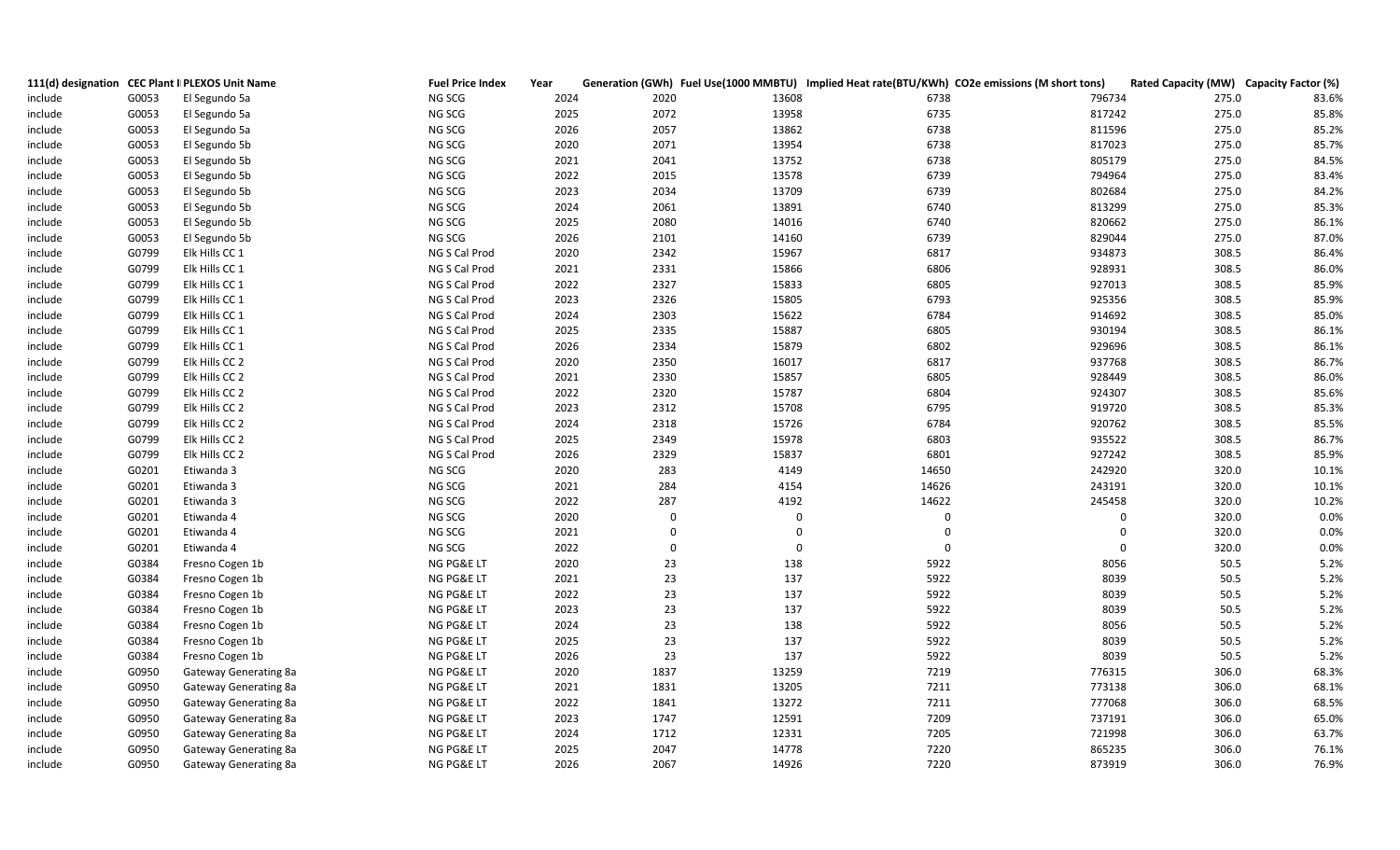|         |       | 111(d) designation CEC Plant II PLEXOS Unit Name | <b>Fuel Price Index</b> | Year | Generation (GWh) Fuel Use(1000 MMBTU) Implied Heat rate(BTU/KWh) CO2e emissions (M short tons) |          |             |             | Rated Capacity (MW) Capacity Factor (%) |       |
|---------|-------|--------------------------------------------------|-------------------------|------|------------------------------------------------------------------------------------------------|----------|-------------|-------------|-----------------------------------------|-------|
| include | G0950 | Gateway Generating 8b                            | NG PG&E LT              | 2020 | 1921                                                                                           | 13867    | 7219        | 811934      | 306.0                                   | 71.5% |
| include | G0950 | <b>Gateway Generating 8b</b>                     | NG PG&E LT              | 2021 | 1814                                                                                           | 13078    | 7210        | 765718      | 306.0                                   | 67.5% |
| include | G0950 | Gateway Generating 8b                            | NG PG&E LT              | 2022 | 1754                                                                                           | 12651    | 7212        | 740736      | 306.0                                   | 65.3% |
| include | G0950 | Gateway Generating 8b                            | NG PG&E LT              | 2023 | 1678                                                                                           | 12096    | 7210        | 708241      | 306.0                                   | 62.4% |
| include | G0950 | <b>Gateway Generating 8b</b>                     | NG PG&E LT              | 2024 | 1695                                                                                           | 12212    | 7203        | 714996      | 306.0                                   | 63.1% |
| include | G0950 | Gateway Generating 8b                            | NG PG&E LT              | 2025 | 2121                                                                                           | 15309    | 7219        | 896363      | 306.0                                   | 78.9% |
| include | G0950 | Gateway Generating 8b                            | NG PG&E LT              | 2026 | 2152                                                                                           | 15536    | 7220        | 909646      | 306.0                                   | 80.1% |
| include | G0229 | Gilroy Power Plant 1                             | NG PG&E LT              | 2020 | 62                                                                                             | 327      | 5292        | 19117       | 105.0                                   | 6.7%  |
| include | G0229 | Gilroy Power Plant 1                             | NG PG&E LT              | 2021 | 61                                                                                             | 325      | 5292        | 19013       | 105.0                                   | 6.7%  |
| include | G0229 | Gilroy Power Plant 1                             | NG PG&E LT              | 2022 | 61                                                                                             | 325      | 5292        | 19013       | 105.0                                   | 6.7%  |
| include | G0229 | Gilroy Power Plant 1                             | NG PG&E LT              | 2023 | 61                                                                                             | 325      | 5292        | 19013       | 105.0                                   | 6.7%  |
| include | G0229 | Gilroy Power Plant 1                             | NG PG&E LT              | 2024 | 62                                                                                             | 327      | 5292        | 19117       | 105.0                                   | 6.7%  |
| include | G0229 | Gilroy Power Plant 1                             | NG PG&E LT              | 2025 | 61                                                                                             | 325      | 5292        | 19013       | 105.0                                   | 6.7%  |
| include | G0229 | Gilroy Power Plant 1                             | NG PG&E LT              | 2026 | 61                                                                                             | 325      | 5292        | 19013       | 105.0                                   | 6.7%  |
| include | G0233 | Goal Line Cogen 1                                | NG SDG&E                | 2020 | 230                                                                                            | 1200     | 5224        | 70237       | 34.8                                    | 75.1% |
| include | G0233 | Goal Line Cogen 1                                | NG SDG&E                | 2021 | 229                                                                                            | 1196     | 5224        | 70030       | 34.8                                    | 74.9% |
| include | G0233 | Goal Line Cogen 1                                | NG SDG&E                | 2022 | 229                                                                                            | 1198     | 5224        | 70164       | 34.8                                    | 75.1% |
| include | G0233 | Goal Line Cogen 1                                | NG SDG&E                | 2023 | 229                                                                                            | 1196     | 5226        | 70038       | 34.8                                    | 74.9% |
| include | G0233 | Goal Line Cogen 1                                | NG SDG&E                | 2024 | 231                                                                                            | 1205     | 5225        | 70546       | 34.8                                    | 75.5% |
| include | G0233 | Goal Line Cogen 1                                | NG SDG&E                | 2025 | 230                                                                                            | 1200     | 5223        | 70285       | 34.8                                    | 75.2% |
| include | G0233 | Goal Line Cogen 1                                | NG SDG&E                | 2026 | 229                                                                                            | 1198     | 5224        | 70154       | 34.8                                    | 75.0% |
| include | G0236 | Grayson 5                                        | NG SCG/Landfill Gas     | 2020 | 202                                                                                            | 2461     | 12158       | 142973      | 44.0                                    | 52.4% |
| include | G0236 | Grayson 5                                        | NG SCG/Landfill Gas     | 2021 | 223                                                                                            | 2716     | 12152       | 157760      | 44.0                                    | 57.8% |
| include | G0236 | Grayson 5                                        | NG SCG/Landfill Gas     | 2022 | 240                                                                                            | 2913     | 12141       | 169214      | 44.0                                    | 62.1% |
| include | G0236 | Grayson 5                                        | NG SCG/Landfill Gas     | 2023 | 217                                                                                            | 2632     | 12149       | 152916      | 44.0                                    | 56.1% |
| include | G0236 | Grayson 5                                        | NG SCG/Landfill Gas     | 2024 | $\mathbf 0$                                                                                    | $\Omega$ | $\mathbf 0$ | $\mathbf 0$ | 0.0                                     | 0.0%  |
| include | G0236 | Grayson 5                                        | NG SCG/Landfill Gas     | 2025 | $\mathbf 0$                                                                                    |          |             | $\mathbf 0$ | 0.0                                     | 0.0%  |
| include | G0236 | Grayson 5                                        | NG SCG/Landfill Gas     | 2026 | $\Omega$                                                                                       | $\Omega$ | $\Omega$    | $\mathbf 0$ | 0.0                                     | 0.0%  |
| include | G0236 | Grayson CC A                                     | NG SCG                  | 2020 | $\Omega$                                                                                       | $\Omega$ | $\mathbf 0$ | $\mathbf 0$ | 50.0                                    | 0.0%  |
| include | G0236 | Grayson CC A                                     | NG SCG                  | 2021 | $\Omega$                                                                                       |          | $\Omega$    | $\mathbf 0$ | $50.0\,$                                | 0.0%  |
| include | G0236 | Grayson CC A                                     | NG SCG                  | 2022 | $\Omega$                                                                                       | $\Omega$ | $\mathbf 0$ | $\mathbf 0$ | 50.0                                    | 0.0%  |
| include | G0236 | Grayson CC A                                     | NG SCG                  | 2023 | $\Omega$                                                                                       | $\Omega$ | $\mathbf 0$ | $\mathbf 0$ | 50.0                                    | 0.0%  |
| include | G0236 | Grayson CC A                                     | NG SCG                  | 2024 | $\Omega$                                                                                       | $\Omega$ | $\Omega$    | $\mathbf 0$ | 50.0                                    | 0.0%  |
| include | G0236 | Grayson CC A                                     | NG SCG                  | 2025 | $\Omega$                                                                                       | $\Omega$ | $\Omega$    | $\mathbf 0$ | 50.0                                    | 0.0%  |
| include | G0236 | Grayson CC A                                     | NG SCG                  | 2026 | $\Omega$                                                                                       | $\Omega$ | $\Omega$    | $\mathbf 0$ | 50.0                                    | 0.0%  |
| include | G0236 | Grayson CC BC                                    | NG SCG                  | 2020 | $\Omega$                                                                                       | $\Omega$ | $\mathbf 0$ | $\mathbf 0$ | 80.0                                    | 0.0%  |
| include | G0236 | Grayson CC BC                                    | NG SCG                  | 2021 | $\Omega$                                                                                       | $\Omega$ | $\mathbf 0$ | $\mathbf 0$ | 80.0                                    | 0.0%  |
| include | G0236 | Grayson CC BC                                    | NG SCG                  | 2022 | $\Omega$                                                                                       | $\Omega$ | $\Omega$    | $\mathbf 0$ | 80.0                                    | 0.0%  |
| include | G0236 | Grayson CC BC                                    | NG SCG                  | 2023 | $\Omega$                                                                                       |          | $\Omega$    | $\mathbf 0$ | 80.0                                    | 0.0%  |
| include | G0236 | Grayson CC BC                                    | NG SCG                  | 2024 | $\Omega$                                                                                       | $\Omega$ | $\Omega$    | $\mathbf 0$ | 80.0                                    | 0.0%  |
| include | G0236 | Grayson CC BC                                    | NG SCG                  | 2025 | $\Omega$                                                                                       | $\Omega$ | $\mathbf 0$ | $\mathbf 0$ | 80.0                                    | 0.0%  |
| include | G0236 | Grayson CC BC                                    | NG SCG                  | 2026 | $\mathbf{1}$                                                                                   | 11       | 8847        | 622         | 80.0                                    | 0.2%  |
| include | G0238 | Greenleaf 1                                      | NG PG&E LT              | 2020 | 25                                                                                             | 229      | 9120        | 13414       | 46.9                                    | 6.1%  |
| include | G0238 | Greenleaf 1                                      | NG PG&E LT              | 2021 | 25                                                                                             | 226      | 9120        | 13248       | 46.9                                    | 6.0%  |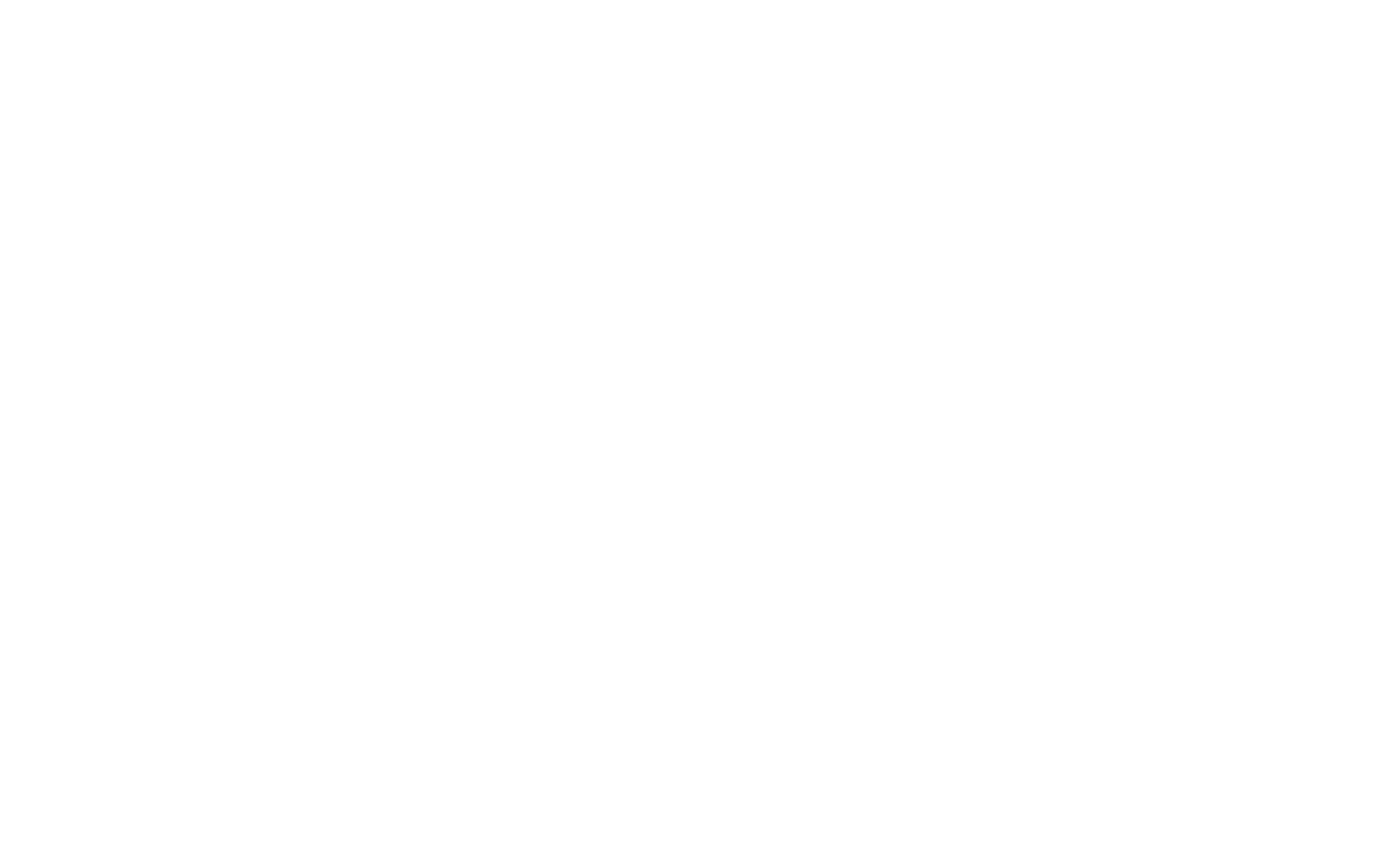|         |       | 111(d) designation CEC Plant II PLEXOS Unit Name | <b>Fuel Price Index</b> | Year |             |             |                | Generation (GWh) Fuel Use(1000 MMBTU) Implied Heat rate(BTU/KWh) CO2e emissions (M short tons) | Rated Capacity (MW) Capacity Factor (%) |       |
|---------|-------|--------------------------------------------------|-------------------------|------|-------------|-------------|----------------|------------------------------------------------------------------------------------------------|-----------------------------------------|-------|
| include | G0487 | Redding CC 1                                     | NG PG&E BB              | 2025 | 543         | 3881        | 7151           | 227257                                                                                         | 70.0                                    | 88.3% |
| include | G0487 | Redding CC 1                                     | NG PG&E BB              | 2026 | 544         | 3888        | 7151           | 227621                                                                                         | 70.0                                    | 88.4% |
| include | G0490 | Redondo Beach 5                                  | NG SCG                  | 2020 | $\mathbf 0$ | $\Omega$    | $\mathbf 0$    | $\mathbf 0$                                                                                    | 178.9                                   | 0.0%  |
| include | G0490 | Redondo Beach 5                                  | NG SCG                  | 2021 | $\Omega$    | $\Omega$    | $\Omega$       | $\Omega$                                                                                       | 0.0                                     | 0.0%  |
| include | G0490 | Redondo Beach 5                                  | NG SCG                  | 2022 | $\Omega$    | $\Omega$    | $\Omega$       | $\mathbf 0$                                                                                    | 0.0                                     | 0.0%  |
| include | G0490 | Redondo Beach 6                                  | NG SCG                  | 2020 | $\Omega$    | $\Omega$    | $\Omega$       | $\Omega$                                                                                       | 175.0                                   | 0.0%  |
| include | G0490 | Redondo Beach 6                                  | NG SCG                  | 2021 | $\Omega$    | $\Omega$    | $\Omega$       | $\Omega$                                                                                       | $0.0\,$                                 | 0.0%  |
| include | G0490 | Redondo Beach 6                                  | NG SCG                  | 2022 | $\Omega$    | $\Omega$    | $\Omega$       | $\mathbf 0$                                                                                    | 0.0                                     | 0.0%  |
| include | G0490 | Redondo Beach 7                                  | NG SCG                  | 2020 | $\mathbf 0$ | $\Omega$    | $\Omega$       | $\mathbf 0$                                                                                    | 480.0                                   | 0.0%  |
| include | G0490 | Redondo Beach 7                                  | NG SCG                  | 2021 | $\Omega$    | $\Omega$    | $\Omega$       | $\mathbf 0$                                                                                    | 0.0                                     | 0.0%  |
| include | G0490 | Redondo Beach 7                                  | NG SCG                  | 2022 | $\mathbf 0$ | $\mathbf 0$ | $\mathbf 0$    | $\mathbf 0$                                                                                    | $0.0\,$                                 | 0.0%  |
| include | G0490 | Redondo Beach 8                                  | NG SCG                  | 2020 | 6           | 72          | 11739          | 4188                                                                                           | 480.0                                   | 0.1%  |
| include | G0490 | Redondo Beach 8                                  | NG SCG                  | 2021 | $\Omega$    | $\Omega$    | $\mathbf 0$    | $\mathbf 0$                                                                                    | 0.0                                     | 0.0%  |
| include | G0490 | Redondo Beach 8                                  | NG SCG                  | 2022 | $\mathbf 0$ | $\Omega$    | $\overline{0}$ | $\mathbf 0$                                                                                    | 0.0                                     | 0.0%  |
| include | G0213 | Roseville Energy 1a                              | NG PG&E LT              | 2020 | 597         | 4582        | 7679           | 268264                                                                                         | 87.5                                    | 77.6% |
| include | G0213 | Roseville Energy 1a                              | NG PG&E LT              | 2021 | 626         | 4807        | 7679           | 281429                                                                                         | 87.5                                    | 81.4% |
| include | G0213 | Roseville Energy 1a                              | NG PG&E LT              | 2022 | 589         | 4520        | 7679           | 264624                                                                                         | 87.5                                    | 76.6% |
| include | G0213 | Roseville Energy 1a                              | NG PG&E LT              | 2023 | 585         | 4491        | 7679           | 262971                                                                                         | 87.5                                    | 76.1% |
| include | G0213 | Roseville Energy 1a                              | NG PG&E LT              | 2024 | 524         | 4026        | 7679           | 235734                                                                                         | 87.5                                    | 68.2% |
| include | G0213 | Roseville Energy 1a                              | NG PG&E LT              | 2025 | 612         | 4700        | 7679           | 275199                                                                                         | 87.5                                    | 79.6% |
| include | G0213 | Roseville Energy 1a                              | NG PG&E LT              | 2026 | 602         | 4619        | 7679           | 270461                                                                                         | 87.5                                    | 78.3% |
| include | G0213 | Roseville Energy 1b                              | NG PG&E LT              | 2020 | 598         | 4592        | 7679           | 268890                                                                                         | 87.5                                    | 77.8% |
| include | G0213 | Roseville Energy 1b                              | NG PG&E LT              | 2021 | 618         | 4743        | 7679           | 277675                                                                                         | 87.5                                    | 80.4% |
| include | G0213 | Roseville Energy 1b                              | NG PG&E LT              | 2022 | 589         | 4524        | 7679           | 264886                                                                                         | 87.5                                    | 76.7% |
| include | G0213 | Roseville Energy 1b                              | NG PG&E LT              | 2023 | 581         | 4458        | 7679           | 261042                                                                                         | 87.5                                    | 75.5% |
| include | G0213 | Roseville Energy 1b                              | NG PG&E LT              | 2024 | 559         | 4294        | 7679           | 251399                                                                                         | 87.5                                    | 72.7% |
| include | G0213 | Roseville Energy 1b                              | NG PG&E LT              | 2025 | 620         | 4761        | 7679           | 278757                                                                                         | 87.5                                    | 80.7% |
| include | G0213 | Roseville Energy 1b                              | NG PG&E LT              | 2026 | 607         | 4665        | 7679           | 273110                                                                                         | 87.5                                    | 79.0% |
| include | G0935 | Russell City 1a                                  | NG PG&E LT              | 2020 | 2063        | 14676       | 7114           | 859285                                                                                         | 310.0                                   | 75.8% |
| include | G0935 | Russell City 1a                                  | NG PG&E LT              | 2021 | 2102        | 14953       | 7112           | 875485                                                                                         | 310.0                                   | 77.2% |
| include | G0935 | Russell City 1a                                  | NG PG&E LT              | 2022 | 2018        | 14357       | 7113           | 840582                                                                                         | 310.0                                   | 74.1% |
| include | G0935 | Russell City 1a                                  | NG PG&E LT              | 2023 | 2069        | 14719       | 7113           | 861779                                                                                         | 310.0                                   | 76.0% |
| include | G0935 | Russell City 1a                                  | NG PG&E LT              | 2024 | 2069        | 14711       | 7112           | 861334                                                                                         | 310.0                                   | 76.0% |
| include | G0935 | Russell City 1a                                  | NG PG&E LT              | 2025 | 2240        | 15940       | 7116           | 933274                                                                                         | 310.0                                   | 82.3% |
| include | G0935 | Russell City 1a                                  | NG PG&E LT              | 2026 | 2139        | 15222       | 7116           | 891243                                                                                         | 310.0                                   | 78.6% |
| include | G0935 | Russell City 1b                                  | NG PG&E LT              | 2020 | 2019        | 14360       | 7114           | 840803                                                                                         | 310.0                                   | 74.1% |
| include | G0935 | Russell City 1b                                  | NG PG&E LT              | 2021 | 1979        | 14075       | 7113           | 824073                                                                                         | 310.0                                   | 72.7% |
| include | G0935 | Russell City 1b                                  | NG PG&E LT              | 2022 | 2022        | 14385       | 7113           | 842257                                                                                         | 310.0                                   | 74.3% |
| include | G0935 | Russell City 1b                                  | NG PG&E LT              | 2023 | 1970        | 14010       | 7113           | 820286                                                                                         | 310.0                                   | 72.3% |
| include | G0935 | Russell City 1b                                  | NG PG&E LT              | 2024 | 2034        | 14463       | 7112           | 846794                                                                                         | 310.0                                   | 74.7% |
| include | G0935 | Russell City 1b                                  | NG PG&E LT              | 2025 | 2195        | 15616       | 7115           | 914326                                                                                         | 310.0                                   | 80.6% |
| include | G0935 | Russell City 1b                                  | NG PG&E LT              | 2026 | 2186        | 15557       | 7116           | 910891                                                                                         | 310.0                                   | 80.3% |
| include | G0467 | SCA Cogen 2 a                                    | NG SMUD                 | 2020 | 390         | 2276        | 5841           | 133244                                                                                         | 66.3                                    | 66.9% |
| include | G0467 | SCA Cogen 2 a                                    | NG SMUD                 | 2021 | 388         | 2268        | 5841           | 132810                                                                                         | 66.3                                    | 66.7% |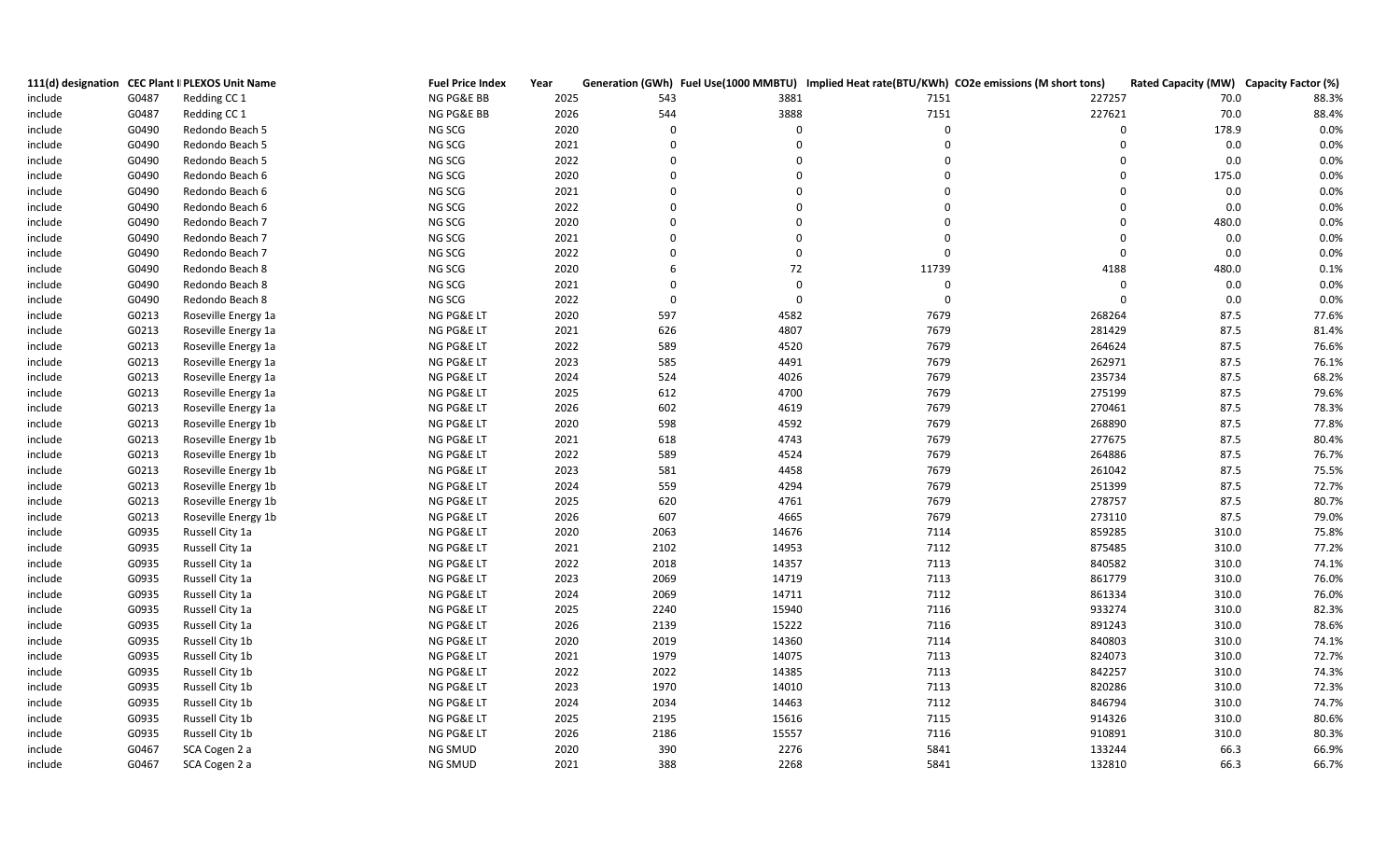|         |       | 111(d) designation CEC Plant II PLEXOS Unit Name | <b>Fuel Price Index</b> | Year |                |             |             | Generation (GWh) Fuel Use(1000 MMBTU) Implied Heat rate(BTU/KWh) CO2e emissions (M short tons) | Rated Capacity (MW) Capacity Factor (%) |       |
|---------|-------|--------------------------------------------------|-------------------------|------|----------------|-------------|-------------|------------------------------------------------------------------------------------------------|-----------------------------------------|-------|
| include | G0467 | SCA Cogen 2 a                                    | NG SMUD                 | 2022 | 388            | 2268        | 5841        | 132810                                                                                         | 66.3                                    | 66.7% |
| include | G0467 | SCA Cogen 2 a                                    | NG SMUD                 | 2023 | 388            | 2268        | 5841        | 132810                                                                                         | 66.3                                    | 66.7% |
| include | G0467 | SCA Cogen 2 a                                    | NG SMUD                 | 2024 | 390            | 2276        | 5841        | 133244                                                                                         | 66.3                                    | 66.9% |
| include | G0467 | SCA Cogen 2 a                                    | NG SMUD                 | 2025 | 388            | 2268        | 5841        | 132810                                                                                         | 66.3                                    | 66.7% |
| include | G0467 | SCA Cogen 2 a                                    | NG SMUD                 | 2026 | 388            | 2268        | 5841        | 132810                                                                                         | 66.3                                    | 66.7% |
| include | G0467 | SCA Cogen 2 b                                    | NG SMUD                 | 2020 | 390            | 1329        | 3412        | 77834                                                                                          | 68.0                                    | 65.2% |
| include | G0467 | SCA Cogen 2 b                                    | NG SMUD                 | 2021 | 388            | 1325        | 3412        | 77581                                                                                          | 68.0                                    | 65.0% |
| include | G0467 | SCA Cogen 2 b                                    | NG SMUD                 | 2022 | 388            | 1325        | 3412        | 77581                                                                                          | 68.0                                    | 65.0% |
| include | G0467 | SCA Cogen 2 b                                    | NG SMUD                 | 2023 | 388            | 1325        | 3412        | 77581                                                                                          | 68.0                                    | 65.0% |
| include | G0467 | SCA Cogen 2 b                                    | NG SMUD                 | 2024 | 390            | 1329        | 3412        | 77834                                                                                          | 68.0                                    | 65.2% |
| include | G0467 | SCA Cogen 2 b                                    | NG SMUD                 | 2025 | 388            | 1325        | 3412        | 77581                                                                                          | 68.0                                    | 65.0% |
| include | G0467 | SCA Cogen 2 b                                    | NG SMUD                 | 2026 | 388            | 1325        | 3412        | 77581                                                                                          | 68.0                                    | 65.0% |
| include | G0549 | Scattergood 1                                    | NG SCG                  | 2020 | 397            | 5199        | 13087       | 304410                                                                                         | 179.0                                   | 25.3% |
| include | G0549 | Scattergood 1                                    | NG SCG                  | 2021 | $\mathbf 0$    | $\mathbf 0$ | $\mathbf 0$ | $\mathbf 0$                                                                                    | 0.0                                     | 0.0%  |
| include | G0549 | Scattergood 1                                    | NG SCG                  | 2022 | $\mathbf 0$    | $\mathbf 0$ | $\mathbf 0$ | $\mathbf 0$                                                                                    | 0.0                                     | 0.0%  |
| include | G0549 | Scattergood 2                                    | NG SCG                  | 2020 | 401            | 5320        | 13263       | 311493                                                                                         | 179.0                                   | 25.5% |
| include | G0549 | Scattergood 2                                    | NG SCG                  | 2021 | $\overline{0}$ | $\mathbf 0$ | $\mathbf 0$ | 0                                                                                              | $0.0\,$                                 | 0.0%  |
| include | G0549 | Scattergood 2                                    | NG SCG                  | 2022 | $\mathbf 0$    | $\mathbf 0$ | $\mathbf 0$ | $\mathbf 0$                                                                                    | $0.0\,$                                 | 0.0%  |
| include | G0000 | Scattergood CC                                   | NG SCG                  | 2020 | 765            | 5391        | 7047        | 315633                                                                                         | 300.0                                   | 29.0% |
| include | G0000 | Scattergood CC                                   | NG SCG                  | 2021 | 838            | 5898        | 7041        | 345349                                                                                         | 300.0                                   | 31.8% |
| include | G0000 | Scattergood CC                                   | NG SCG                  | 2022 | 892            | 6270        | 7032        | 367088                                                                                         | 300.0                                   | 33.8% |
| include | G0000 | Scattergood CC                                   | NG SCG                  | 2023 | 733            | 5159        | 7035        | 302031                                                                                         | 300.0                                   | 27.8% |
| include | G0000 | Scattergood CC                                   | NG SCG                  | 2024 | 814            | 5726        | 7030        | 335241                                                                                         | 300.0                                   | 30.9% |
| include | G0000 | Scattergood CC                                   | NG SCG                  | 2025 | 1176           | 8260        | 7024        | 483604                                                                                         | 300.0                                   | 44.6% |
| include | G0000 | Scattergood CC                                   | NG SCG                  | 2026 | 1295           | 9098        | 7023        | 532661                                                                                         | 300.0                                   | 49.2% |
| include | G0000 | Scattergood CT 1                                 | NG SCG                  | 2020 | $\Omega$       | $\Omega$    | $\Omega$    | $\Omega$                                                                                       | 100.0                                   | 0.0%  |
| include | G0000 | Scattergood CT 1                                 | NG SCG                  | 2021 |                | $\Omega$    | $\Omega$    | $\Omega$                                                                                       | 100.0                                   | 0.0%  |
| include | G0000 | Scattergood CT 1                                 | NG SCG                  | 2022 | $\Omega$       | $\Omega$    | $\Omega$    | $\Omega$                                                                                       | 100.0                                   | 0.0%  |
| include | G0000 | Scattergood CT 1                                 | NG SCG                  | 2023 | $\Omega$       | $\Omega$    | $\Omega$    | $\Omega$                                                                                       | 100.0                                   | 0.0%  |
| include | G0000 | Scattergood CT 1                                 | NG SCG                  | 2024 |                | $\Omega$    | $\Omega$    | $\Omega$                                                                                       | 100.0                                   | 0.0%  |
| include | G0000 | Scattergood CT 1                                 | NG SCG                  | 2025 | $\Omega$       | $\Omega$    | $\Omega$    | $\Omega$                                                                                       | 100.0                                   | 0.0%  |
| include | G0000 | Scattergood CT 1                                 | NG SCG                  | 2026 | $\Omega$       | $\Omega$    | $\Omega$    | $\Omega$                                                                                       | 100.0                                   | 0.0%  |
| include | G0000 | Scattergood CT 2                                 | NG SCG                  | 2020 |                | $\Omega$    | $\Omega$    | $\Omega$                                                                                       | 100.0                                   | 0.0%  |
| include | G0000 | Scattergood CT 2                                 | NG SCG                  | 2021 | $\Omega$       | $\Omega$    | $\Omega$    | $\Omega$                                                                                       | 100.0                                   | 0.0%  |
| include | G0000 | Scattergood CT 2                                 | NG SCG                  | 2022 | $\Omega$       | $\Omega$    | $\Omega$    | $\Omega$                                                                                       | 100.0                                   | 0.0%  |
| include | G0000 | Scattergood CT 2                                 | NG SCG                  | 2023 |                | $\mathbf 0$ | $\mathbf 0$ | $\mathbf 0$                                                                                    | 100.0                                   | 0.0%  |
| include | G0000 | Scattergood CT 2                                 | NG SCG                  | 2024 | $\Omega$       | $\Omega$    | $\mathbf 0$ | $\mathbf 0$                                                                                    | 100.0                                   | 0.0%  |
| include | G0000 | Scattergood CT 2                                 | NG SCG                  | 2025 | $\Omega$       | $\Omega$    | $\mathbf 0$ | $\mathbf 0$                                                                                    | 100.0                                   | 0.0%  |
| include | G0000 | Scattergood CT 2                                 | NG SCG                  | 2026 | $\mathbf{1}$   | 11          | 8869        | 623                                                                                            | 100.0                                   | 0.1%  |
| include | S0071 | SEGS III                                         | Solar/NG SCG            | 2020 | 55             | 110         | 2002        | 6429                                                                                           | 22.6                                    | 27.7% |
| include | S0071 | SEGS III                                         | Solar/NG SCG            | 2021 | 55             | 109         | 1998        | 6411                                                                                           | 22.6                                    | 27.6% |
| include | S0071 | SEGS III                                         | Solar/NG SCG            | 2022 | 55             | 109         | 1998        | 6411                                                                                           | 22.6                                    | 27.6% |
| include | S0071 | SEGS III                                         | Solar/NG SCG            | 2023 | 55             | 109         | 1998        | 6411                                                                                           | 23.7                                    | 26.3% |
| include | S0071 | SEGS III                                         | Solar/NG SCG            | 2024 | 55             | 110         | 2002        | 6429                                                                                           | 23.7                                    | 26.3% |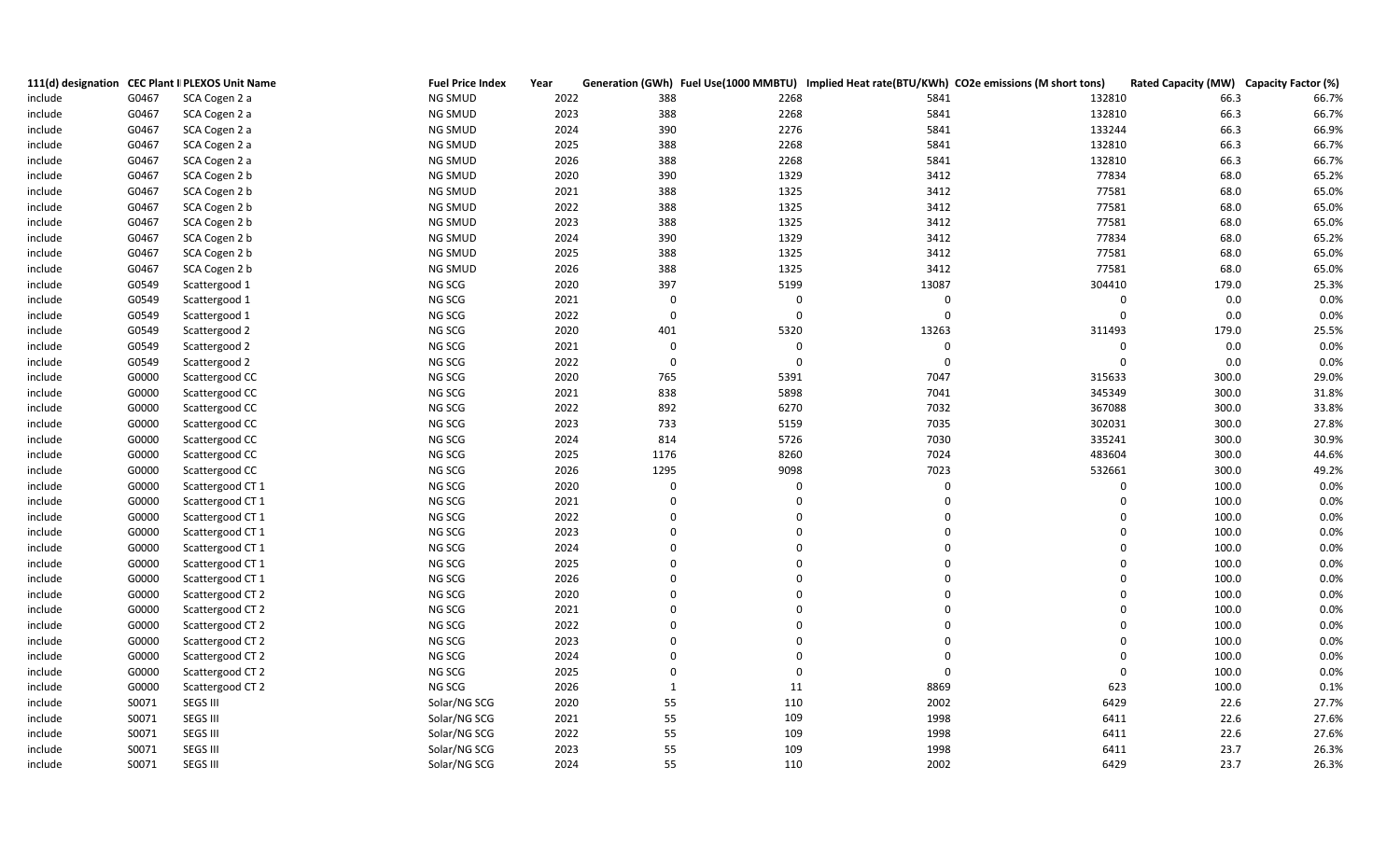|         |       | 111(d) designation CEC Plant II PLEXOS Unit Name | <b>Fuel Price Index</b> | Year | Generation (GWh) Fuel Use(1000 MMBTU) Implied Heat rate(BTU/KWh) CO2e emissions (M short tons) |      |      | Rated Capacity (MW) Capacity Factor (%) |       |
|---------|-------|--------------------------------------------------|-------------------------|------|------------------------------------------------------------------------------------------------|------|------|-----------------------------------------|-------|
| include | S0071 | <b>SEGS III</b>                                  | Solar/NG SCG            | 2025 | 55<br>109                                                                                      | 1998 | 6411 | 23.7                                    | 26.3% |
| include | S0071 | SEGS III                                         | Solar/NG SCG            | 2026 | 55<br>109                                                                                      | 1998 | 6411 | 22.6                                    | 27.6% |
| include | S0072 | <b>SEGS IV</b>                                   | Solar/NG SCG            | 2020 | 55<br>128                                                                                      | 2335 | 7500 | 22.6                                    | 27.7% |
| include | S0072 | <b>SEGS IV</b>                                   | Solar/NG SCG            | 2021 | 55<br>128                                                                                      | 2332 | 7480 | 22.6                                    | 27.6% |
| include | S0072 | <b>SEGS IV</b>                                   | Solar/NG SCG            | 2022 | 128<br>55                                                                                      | 2332 | 7480 | 22.6                                    | 27.6% |
| include | S0072 | SEGS IV                                          | Solar/NG SCG            | 2023 | 55<br>128                                                                                      | 2332 | 7480 | 23.7                                    | 26.3% |
| include | S0072 | <b>SEGS IV</b>                                   | Solar/NG SCG            | 2024 | 55<br>128                                                                                      | 2335 | 7500 | 23.7                                    | 26.3% |
| include | S0072 | SEGS IV                                          | Solar/NG SCG            | 2025 | 55<br>128                                                                                      | 2332 | 7480 | 23.7                                    | 26.3% |
| include | S0072 | <b>SEGS IV</b>                                   | Solar/NG SCG            | 2026 | 55<br>128                                                                                      | 2332 | 7480 | 22.6                                    | 27.6% |
| include | S0073 | <b>SEGS IX</b>                                   | Solar/NG SCG            | 2020 | 128<br>148                                                                                     | 868  | 7500 | 60.7                                    | 27.7% |
| include | S0073 | SEGS IX                                          | Solar/NG SCG            | 2021 | 147<br>128                                                                                     | 867  | 7480 | 60.7                                    | 27.6% |
| include | S0073 | <b>SEGS IX</b>                                   | Solar/NG SCG            | 2022 | 147<br>128                                                                                     | 867  | 7480 | 60.7                                    | 27.6% |
| include | S0073 | <b>SEGS IX</b>                                   | Solar/NG SCG            | 2023 | 147<br>128                                                                                     | 867  | 7480 | 63.8                                    | 26.3% |
| include | S0073 | <b>SEGS IX</b>                                   | Solar/NG SCG            | 2024 | 148<br>128                                                                                     | 868  | 7500 | 63.8                                    | 26.3% |
| include | S0073 | <b>SEGS IX</b>                                   | Solar/NG SCG            | 2025 | 147<br>128                                                                                     | 867  | 7480 | 63.8                                    | 26.3% |
| include | S0073 | <b>SEGS IX</b>                                   | Solar/NG SCG            | 2026 | 147<br>128                                                                                     | 867  | 7480 | 60.7                                    | 27.6% |
| include | S0074 | SEGS V                                           | Solar/NG SCG            | 2020 | 55<br>110                                                                                      | 2002 | 6429 | 22.6                                    | 27.7% |
| include | S0074 | SEGS V                                           | Solar/NG SCG            | 2021 | 55<br>109                                                                                      | 1998 | 6411 | 22.6                                    | 27.6% |
| include | S0074 | SEGS V                                           | Solar/NG SCG            | 2022 | 109<br>55                                                                                      | 1998 | 6411 | 22.6                                    | 27.6% |
| include | S0074 | SEGS V                                           | Solar/NG SCG            | 2023 | 55<br>109                                                                                      | 1998 | 6411 | 23.7                                    | 26.3% |
| include | S0074 | SEGS V                                           | Solar/NG SCG            | 2024 | 55<br>110                                                                                      | 2002 | 6429 | 23.7                                    | 26.3% |
| include | S0074 | SEGS V                                           | Solar/NG SCG            | 2025 | 55<br>109                                                                                      | 1998 | 6411 | 23.7                                    | 26.3% |
| include | S0074 | SEGS V                                           | Solar/NG SCG            | 2026 | 55<br>109                                                                                      | 1998 | 6411 | 22.6                                    | 27.6% |
| include | S0075 | <b>SEGS VI</b>                                   | Solar/NG SCG            | 2020 | 56<br>128                                                                                      | 2282 | 7500 | 23.1                                    | 27.7% |
| include | S0075 | <b>SEGS VI</b>                                   | Solar/NG SCG            | 2021 | 56<br>128                                                                                      | 2278 | 7480 | 23.1                                    | 27.6% |
| include | S0075 | <b>SEGS VI</b>                                   | Solar/NG SCG            | 2022 | 128<br>56                                                                                      | 2278 | 7480 | 23.1                                    | 27.6% |
| include | S0075 | <b>SEGS VI</b>                                   | Solar/NG SCG            | 2023 | 56<br>128                                                                                      | 2278 | 7480 | 24.3                                    | 26.3% |
| include | S0075 | <b>SEGS VI</b>                                   | Solar/NG SCG            | 2024 | 56<br>128                                                                                      | 2282 | 7500 | 24.3                                    | 26.3% |
| include | S0075 | SEGS VI                                          | Solar/NG SCG            | 2025 | 56<br>128                                                                                      | 2278 | 7480 | 24.3                                    | 26.3% |
| include | S0075 | <b>SEGS VI</b>                                   | Solar/NG SCG            | 2026 | 56<br>128                                                                                      | 2278 | 7480 | 23.1                                    | 27.6% |
| include | S0076 | <b>SEGS VII</b>                                  | Solar/NG SCG            | 2020 | 110<br>56                                                                                      | 1956 | 6429 | 23.1                                    | 27.7% |
| include | S0076 | <b>SEGS VII</b>                                  | Solar/NG SCG            | 2021 | 56<br>109                                                                                      | 1953 | 6411 | 23.1                                    | 27.6% |
| include | S0076 | <b>SEGS VII</b>                                  | Solar/NG SCG            | 2022 | 56<br>109                                                                                      | 1953 | 6411 | 23.1                                    | 27.6% |
| include | S0076 | <b>SEGS VII</b>                                  | Solar/NG SCG            | 2023 | 56<br>109                                                                                      | 1953 | 6411 | 24.3                                    | 26.3% |
| include | S0076 | <b>SEGS VII</b>                                  | Solar/NG SCG            | 2024 | 56<br>110                                                                                      | 1956 | 6429 | 24.3                                    | 26.3% |
| include | S0076 | <b>SEGS VII</b>                                  | Solar/NG SCG            | 2025 | 56<br>109                                                                                      | 1953 | 6411 | 24.3                                    | 26.3% |
| include | S0076 | <b>SEGS VII</b>                                  | Solar/NG SCG            | 2026 | 56<br>109                                                                                      | 1953 | 6411 | 23.1                                    | 27.6% |
| include | S0077 | SEGS VIII                                        | Solar/NG SCG            | 2020 | 148<br>128                                                                                     | 868  | 7500 | 60.7                                    | 27.7% |
| include | S0077 | <b>SEGS VIII</b>                                 | Solar/NG SCG            | 2021 | 128<br>147                                                                                     | 867  | 7480 | 60.7                                    | 27.6% |
| include | S0077 | SEGS VIII                                        | Solar/NG SCG            | 2022 | 147<br>128                                                                                     | 867  | 7480 | 60.7                                    | 27.6% |
| include | S0077 | SEGS VIII                                        | Solar/NG SCG            | 2023 | 147<br>128                                                                                     | 867  | 7480 | 63.8                                    | 26.3% |
| include | S0077 | <b>SEGS VIII</b>                                 | Solar/NG SCG            | 2024 | 128<br>148                                                                                     | 868  | 7500 | 63.8                                    | 26.3% |
| include | S0077 | <b>SEGS VIII</b>                                 | Solar/NG SCG            | 2025 | 147<br>128                                                                                     | 867  | 7480 | 63.8                                    | 26.3% |
| include | S0077 | <b>SEGS VIII</b>                                 | Solar/NG SCG            | 2026 | 147<br>128                                                                                     | 867  | 7480 | 60.7                                    | 27.6% |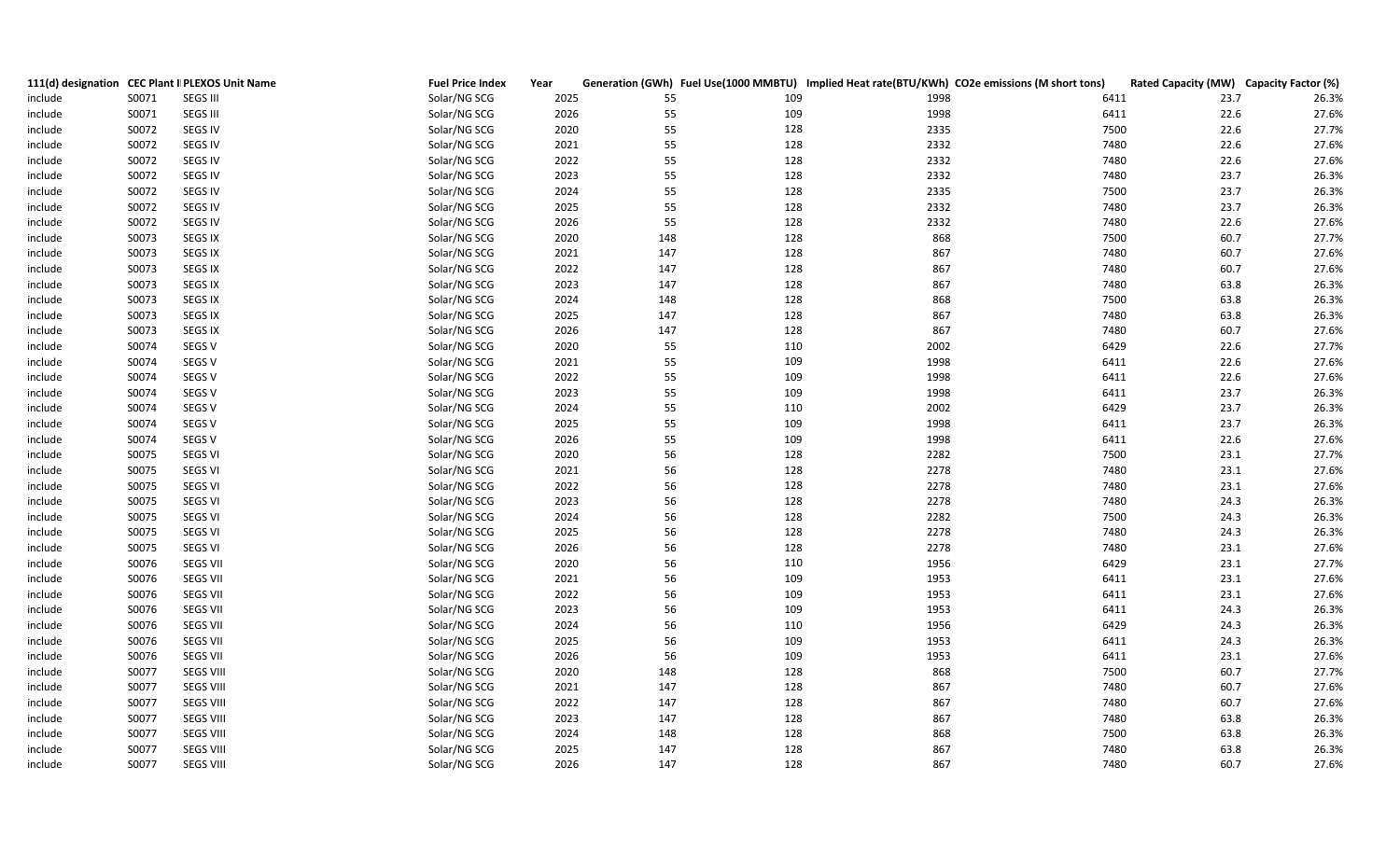|         |       | 111(d) designation CEC Plant II PLEXOS Unit Name | <b>Fuel Price Index</b> | Year | Generation (GWh) Fuel Use(1000 MMBTU) Implied Heat rate(BTU/KWh) CO2e emissions (M short tons) |      |        | Rated Capacity (MW) Capacity Factor (%) |       |
|---------|-------|--------------------------------------------------|-------------------------|------|------------------------------------------------------------------------------------------------|------|--------|-----------------------------------------|-------|
| include | G0076 | SPA Campbell CG 1                                | NG SMUD                 | 2020 | 752<br>3203                                                                                    | 4260 | 187510 | 164.0                                   | 52.2% |
| include | G0076 | SPA Campbell CG 1                                | NG SMUD                 | 2021 | 3203<br>752                                                                                    | 4260 | 187510 | 164.0                                   | 52.2% |
| include | G0076 | SPA Campbell CG 1                                | NG SMUD                 | 2022 | 748<br>3186                                                                                    | 4260 | 186528 | 164.0                                   | 51.9% |
| include | G0076 | SPA Campbell CG 1                                | NG SMUD                 | 2023 | 752<br>3203                                                                                    | 4260 | 187510 | 164.0                                   | 52.2% |
| include | G0076 | SPA Campbell CG 1                                | NG SMUD                 | 2024 | 752<br>3203                                                                                    | 4260 | 187510 | 164.0                                   | 52.2% |
| include | G0076 | SPA Campbell CG 1                                | NG SMUD                 | 2025 | 752<br>3203                                                                                    | 4260 | 187510 | 164.0                                   | 52.2% |
| include | G0076 | SPA Campbell CG 1                                | NG SMUD                 | 2026 | 752<br>3203                                                                                    | 4260 | 187510 | 164.0                                   | 52.2% |
| include | G0784 | Sunrise Power CC 1a                              | NG Kern River           | 2020 | 1789<br>12790                                                                                  | 7148 | 748826 | 250.5                                   | 81.3% |
| include | G0784 | Sunrise Power CC 1a                              | NG Kern River           | 2021 | 12571<br>1762                                                                                  | 7134 | 736010 | 250.5                                   | 80.1% |
| include | G0784 | Sunrise Power CC 1a                              | NG Kern River           | 2022 | 1798<br>12825                                                                                  | 7133 | 750876 | 250.5                                   | 81.7% |
| include | G0784 | Sunrise Power CC 1a                              | NG Kern River           | 2023 | 12475<br>1751                                                                                  | 7123 | 730411 | 250.5                                   | 79.6% |
| include | G0784 | Sunrise Power CC 1a                              | NG Kern River           | 2024 | 12296<br>1729                                                                                  | 7111 | 719931 | 250.5                                   | 78.6% |
| include | G0784 | Sunrise Power CC 1a                              | NG Kern River           | 2025 | 1822<br>13003                                                                                  | 7137 | 761327 | 250.5                                   | 82.8% |
| include | G0784 | Sunrise Power CC 1a                              | NG Kern River           | 2026 | 1843<br>13146                                                                                  | 7131 | 769673 | 250.5                                   | 83.8% |
| include | G0784 | Sunrise Power CC 1b                              | NG Kern River           | 2020 | 12945<br>1811                                                                                  | 7147 | 757926 | 250.5                                   | 82.3% |
| include | G0784 | Sunrise Power CC 1b                              | NG Kern River           | 2021 | 1785<br>12729                                                                                  | 7133 | 745272 | 250.5                                   | 81.1% |
| include | G0784 | Sunrise Power CC 1b                              | NG Kern River           | 2022 | 1775<br>12659                                                                                  | 7131 | 741159 | 250.5                                   | 80.7% |
| include | G0784 | Sunrise Power CC 1b                              | NG Kern River           | 2023 | 1767<br>12584                                                                                  | 7120 | 736776 | 250.5                                   | 80.3% |
| include | G0784 | Sunrise Power CC 1b                              | NG Kern River           | 2024 | 1781<br>12662                                                                                  | 7111 | 741341 | 250.5                                   | 80.9% |
| include | G0784 | Sunrise Power CC 1b                              | NG Kern River           | 2025 | 1842<br>13145                                                                                  | 7135 | 769623 | 250.5                                   | 83.7% |
| include | G0784 | Sunrise Power CC 1b                              | NG Kern River           | 2026 | 1794<br>12793                                                                                  | 7130 | 749033 | 250.5                                   | 81.5% |
| include | G0779 | Sutter 1a                                        | NG PG&E BB              | 2020 | 1832<br>12768                                                                                  | 6971 | 747590 | 276.5                                   | 75.4% |
| include | G0779 | Sutter 1a                                        | NG PG&E BB              | 2021 | 1774<br>12368                                                                                  | 6970 | 724122 | 276.5                                   | 73.1% |
| include | G0779 | Sutter 1a                                        | NG PG&E BB              | 2022 | 1841<br>12834                                                                                  | 6971 | 751411 | 276.5                                   | 75.8% |
| include | G0779 | Sutter 1a                                        | NG PG&E BB              | 2023 | 1804<br>12578                                                                                  | 6971 | 736418 | 276.5                                   | 74.3% |
| include | G0779 | Sutter 1a                                        | NG PG&E BB              | 2024 | 1774<br>12362                                                                                  | 6969 | 723785 | 276.5                                   | 73.0% |
| include | G0779 | Sutter 1a                                        | NG PG&E BB              | 2025 | 13597<br>1950                                                                                  | 6972 | 796077 | 276.5                                   | 80.3% |
| include | G0779 | Sutter 1a                                        | NG PG&E BB              | 2026 | 1909<br>13310                                                                                  | 6972 | 779327 | 276.5                                   | 78.6% |
| include | G0779 | Sutter 1b                                        | NG PG&E BB              | 2020 | 12879<br>1847                                                                                  | 6971 | 754063 | 276.5                                   | 76.1% |
| include | G0779 | Sutter 1b                                        | NG PG&E BB              | 2021 | 12941<br>1857                                                                                  | 6970 | 757696 | 276.5                                   | 76.4% |
| include | G0779 | Sutter 1b                                        | NG PG&E BB              | 2022 | 12913<br>1853                                                                                  | 6970 | 756031 | 276.5                                   | 76.3% |
| include | G0779 | Sutter 1b                                        | NG PG&E BB              | 2023 | 1855<br>12929                                                                                  | 6971 | 756998 | 276.5                                   | 76.4% |
| include | G0779 | Sutter 1b                                        | NG PG&E BB              | 2024 | 1802<br>12554                                                                                  | 6968 | 735008 | 276.5                                   | 74.2% |
| include | G0779 | Sutter 1b                                        | NG PG&E BB              | 2025 | 13328<br>1912                                                                                  | 6972 | 780373 | 276.5                                   | 78.7% |
| include | G0779 | Sutter 1b                                        | NG PG&E BB              | 2026 | 13242<br>1899                                                                                  | 6972 | 775330 | 276.5                                   | 78.2% |
| include | G0590 | Sycamore Cogen GTB                               | NG TEOR Cogen           | 2020 | 73<br>-9                                                                                       | 7832 | 4300   | 74.4                                    | 1.4%  |
| include | G0590 | Sycamore Cogen GTB                               | NG TEOR Cogen           | 2021 | 73<br>9                                                                                        | 7840 | 4292   | 74.4                                    | 1.4%  |
| include | G0590 | Sycamore Cogen GTB                               | NG TEOR Cogen           | 2022 | 74<br>9                                                                                        | 7911 | 4331   | 74.4                                    | 1.4%  |
| include | G0590 | Sycamore Cogen GTB                               | NG TEOR Cogen           | 2023 | 73<br>9                                                                                        | 7839 | 4291   | 74.4                                    | 1.4%  |
| include | G0590 | Sycamore Cogen GTB                               | NG TEOR Cogen           | 2024 | 74<br>-9                                                                                       | 7876 | 4323   | 74.4                                    | 1.4%  |
| include | G0590 | Sycamore Cogen GTB                               | NG TEOR Cogen           | 2025 | 73<br>9                                                                                        | 7813 | 4277   | 74.4                                    | 1.4%  |
| include | G0590 | Sycamore Cogen GTB                               | NG TEOR Cogen           | 2026 | 73<br>9                                                                                        | 7835 | 4289   | 74.4                                    | 1.4%  |
| include | G0590 | <b>Sycamore Cogen GTD</b>                        | NG TEOR Cogen           | 2020 | 73<br>9                                                                                        | 7822 | 4294   | 74.4                                    | 1.4%  |
| include | G0590 | <b>Sycamore Cogen GTD</b>                        | NG TEOR Cogen           | 2021 | 73<br>$\mathsf{q}$                                                                             | 7844 | 4294   | 74.4                                    | 1.4%  |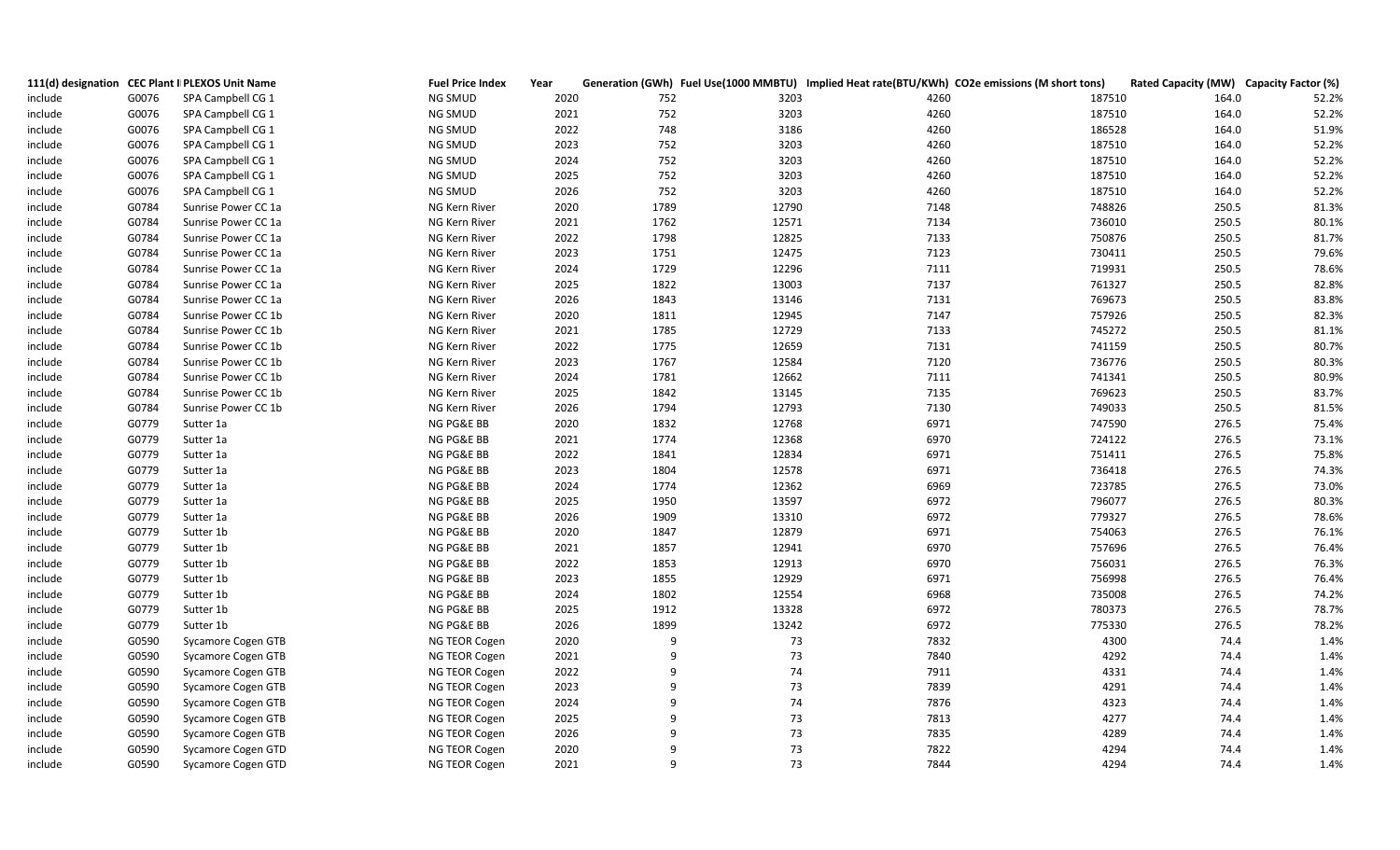|         |       | 111(d) designation CEC Plant II PLEXOS Unit Name | <b>Fuel Price Index</b> | Year |                |             |                | Generation (GWh) Fuel Use(1000 MMBTU) Implied Heat rate(BTU/KWh) CO2e emissions (M short tons) | Rated Capacity (MW) Capacity Factor (%) |       |
|---------|-------|--------------------------------------------------|-------------------------|------|----------------|-------------|----------------|------------------------------------------------------------------------------------------------|-----------------------------------------|-------|
| include | G0590 | Sycamore Cogen GTD                               | NG TEOR Cogen           | 2022 |                | 74          | 7915           | 4333                                                                                           | 74.4                                    | 1.4%  |
| include | G0590 | Sycamore Cogen GTD                               | NG TEOR Cogen           | 2023 | q              | 73          | 7838           | 4291                                                                                           | 74.4                                    | 1.4%  |
| include | G0590 | Sycamore Cogen GTD                               | NG TEOR Cogen           | 2024 | $\mathsf{q}$   | 74          | 7878           | 4325                                                                                           | 74.4                                    | 1.4%  |
| include | G0590 | Sycamore Cogen GTD                               | NG TEOR Cogen           | 2025 | q              | 73          | 7814           | 4278                                                                                           | 74.4                                    | 1.4%  |
| include | G0590 | Sycamore Cogen GTD                               | NG TEOR Cogen           | 2026 | 9              | 73          | 7827           | 4285                                                                                           | 74.4                                    | 1.4%  |
| include | G0838 | Tracy CC                                         | NG PG&E LT              | 2020 | 1225           | 9196        | 7507           | 538420                                                                                         | 314.0                                   | 44.4% |
| include | G0838 | Tracy CC                                         | NG PG&E LT              | 2021 | 842            | 6323        | 7506           | 370194                                                                                         | 314.0                                   | 30.5% |
| include | G0838 | Tracy CC                                         | NG PG&E LT              | 2022 | 1103           | 8288        | 7511           | 485252                                                                                         | 314.0                                   | 40.0% |
| include | G0838 | Tracy CC                                         | NG PG&E LT              | 2023 | 721            | 5416        | 7507           | 317086                                                                                         | 314.0                                   | 26.2% |
| include | G0838 | Tracy CC                                         | NG PG&E LT              | 2024 | 850            | 6387        | 7514           | 373931                                                                                         | 314.0                                   | 30.8% |
| include | G0838 | Tracy CC                                         | NG PG&E LT              | 2025 | 1590           | 11934       | 7505           | 698745                                                                                         | 314.0                                   | 57.7% |
| include | G0838 | Tracy CC                                         | NG PG&E LT              | 2026 | 1559           | 11698       | 7504           | 684892                                                                                         | 314.0                                   | 56.5% |
| include | G0648 | Valley (CA) 1A                                   | NG SCG                  | 2020 | $\mathbf 0$    | $\mathbf 0$ | $\mathbf 0$    | $\pmb{0}$                                                                                      | 240.0                                   | 0.0%  |
| include | G0648 | Valley (CA) 1A                                   | NG SCG                  | 2021 | $\overline{0}$ | $\mathbf 0$ | 7292           | $\overline{2}$                                                                                 | 240.0                                   | 0.0%  |
| include | G0648 | Valley (CA) 1A                                   | NG SCG                  | 2022 | 26             | 192         | 7324           | 11244                                                                                          | 240.0                                   | 1.2%  |
| include | G0648 | Valley (CA) 1A                                   | NG SCG                  | 2023 | $\overline{2}$ | 16          | 7328           | 963                                                                                            | 240.0                                   | 0.1%  |
| include | G0648 | Valley (CA) 1A                                   | NG SCG                  | 2024 | 6              | 43          | 7327           | 2541                                                                                           | 240.0                                   | 0.3%  |
| include | G0648 | Valley (CA) 1A                                   | NG SCG                  | 2025 | 74             | 542         | 7288           | 31718                                                                                          | 240.0                                   | 3.5%  |
| include | G0648 | Valley (CA) 1A                                   | NG SCG                  | 2026 | 106            | 775         | 7281           | 45376                                                                                          | 240.0                                   | 5.0%  |
| include | G0648 | Valley (CA) 1B                                   | NG SCG                  | 2020 | $\Omega$       | $\mathbf 0$ | $\pmb{0}$      | $\mathbf 0$                                                                                    | 240.0                                   | 0.0%  |
| include | G0648 | Valley (CA) 1B                                   | NG SCG                  | 2021 | 6              | 43          | 7400           | 2540                                                                                           | 240.0                                   | 0.3%  |
| include | G0648 | Valley (CA) 1B                                   | NG SCG                  | 2022 | 36             | 262         | 7305           | 15328                                                                                          | 240.0                                   | 1.7%  |
| include | G0648 | Valley (CA) 1B                                   | NG SCG                  | 2023 | 13             | 92          | 7320           | 5371                                                                                           | 240.0                                   | 0.6%  |
| include | G0648 | Valley (CA) 1B                                   | NG SCG                  | 2024 | $\overline{3}$ | 25          | 7335           | 1462                                                                                           | 240.0                                   | 0.2%  |
| include | G0648 | Valley (CA) 1B                                   | NG SCG                  | 2025 | 150            | 1089        | 7274           | 63732                                                                                          | 240.0                                   | 7.1%  |
| include | G0648 | Valley (CA) 1B                                   | NG SCG                  | 2026 | 148            | 1081        | 7282           | 63267                                                                                          | 240.0                                   | 7.0%  |
| include | G0648 | Valley (CA) 5                                    | NG SCG                  | 2020 | $\overline{0}$ | $\Omega$    | $\overline{0}$ | $\mathbf 0$                                                                                    | 60.5                                    | 0.0%  |
| include | G0648 | Valley (CA) 5                                    | NG SCG                  | 2021 | $\Omega$       | $\Omega$    | $\Omega$       | $\Omega$                                                                                       | 60.5                                    | 0.0%  |
| include | G0648 | Valley (CA) 5                                    | NG SCG                  | 2022 | $\Omega$       | $\Omega$    | $\Omega$       | $\mathbf 0$                                                                                    | 60.5                                    | 0.0%  |
| include | G0648 | Valley (CA) 5                                    | NG SCG                  | 2023 | $\Omega$       | $\Omega$    | $\Omega$       | $\mathbf 0$                                                                                    | 60.5                                    | 0.0%  |
| include | G0648 | Valley (CA) 5                                    | NG SCG                  | 2024 | $\Omega$       | $\Omega$    | $\Omega$       | $\Omega$                                                                                       | 60.5                                    | 0.0%  |
| include | G0648 | Valley (CA) 5                                    | NG SCG                  | 2025 | $\Omega$       | $\Omega$    | $\Omega$       | $\mathbf 0$                                                                                    | 60.5                                    | 0.0%  |
| include | G0648 | Valley (CA) 5                                    | NG SCG                  | 2026 | $\Omega$       | $\Omega$    | $\overline{0}$ | $\Omega$                                                                                       | 60.5                                    | 0.0%  |
| include | G0900 | Walnut Energy Center 1a                          | NG PG&E LT              | 2020 | 606            | 4802        | 7923           | 281178                                                                                         | 134.5                                   | 51.3% |
| include | G0900 | Walnut Energy Center 1a                          | NG PG&E LT              | 2021 | 586            | 4643        | 7922           | 271849                                                                                         | 134.5                                   | 49.6% |
| include | G0900 | Walnut Energy Center 1a                          | NG PG&E LT              | 2022 | 503            | 3986        | 7922           | 233402                                                                                         | 134.5                                   | 42.6% |
| include | G0900 | Walnut Energy Center 1a                          | NG PG&E LT              | 2023 | 408            | 3235        | 7922           | 189387                                                                                         | 134.5                                   | 34.6% |
| include | G0900 | Walnut Energy Center 1a                          | NG PG&E LT              | 2024 | 390            | 3089        | 7922           | 180838                                                                                         | 134.5                                   | 33.0% |
| include | G0900 | Walnut Energy Center 1a                          | NG PG&E LT              | 2025 | 648            | 5131        | 7923           | 300438                                                                                         | 134.5                                   | 54.8% |
| include | G0900 | Walnut Energy Center 1a                          | NG PG&E LT              | 2026 | 684            | 5418        | 7923           | 317239                                                                                         | 134.5                                   | 57.9% |
| include | G0900 | Walnut Energy Center 1b                          | NG PG&E LT              | 2020 | 576            | 4562        | 7923           | 267100                                                                                         | 134.5                                   | 48.7% |
| include | G0900 | Walnut Energy Center 1b                          | NG PG&E LT              | 2021 | 556            | 4409        | 7922           | 258119                                                                                         | 134.5                                   | 47.1% |
| include | G0900 | Walnut Energy Center 1b                          | NG PG&E LT              | 2022 | 517            | 4094        | 7922           | 239677                                                                                         | 134.5                                   | 43.7% |
| include | G0900 | Walnut Energy Center 1b                          | NG PG&E LT              | 2023 | 416            | 3297        | 7922           | 193014                                                                                         | 134.5                                   | 35.2% |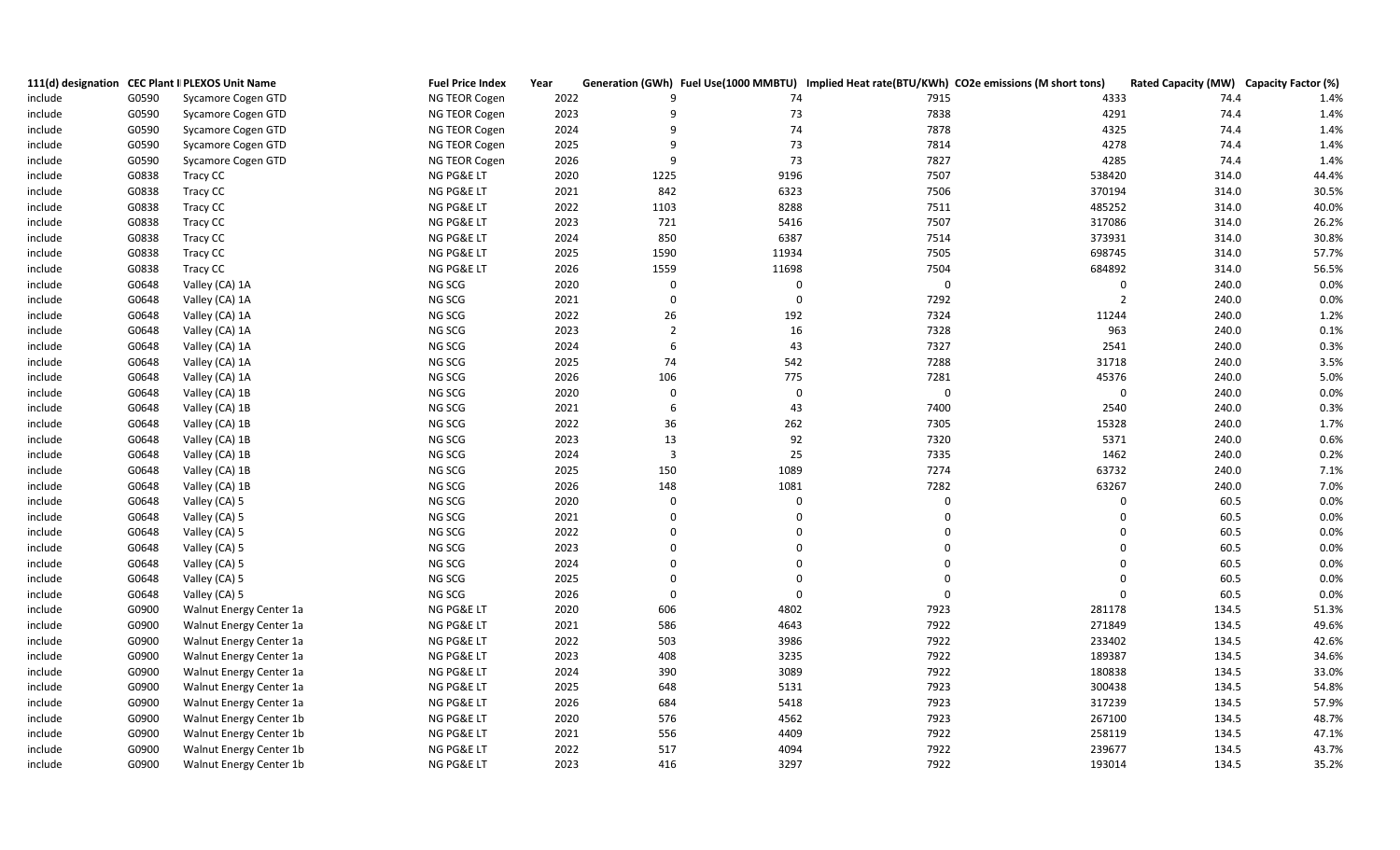|         |       | 111(d) designation CEC Plant II PLEXOS Unit Name | <b>Fuel Price Index</b> | Year | Generation (GWh) Fuel Use(1000 MMBTU) Implied Heat rate(BTU/KWh) CO2e emissions (M short tons) |                               |             | Rated Capacity (MW) Capacity Factor (%) |       |
|---------|-------|--------------------------------------------------|-------------------------|------|------------------------------------------------------------------------------------------------|-------------------------------|-------------|-----------------------------------------|-------|
| include | G0900 | Walnut Energy Center 1b                          | NG PG&E LT              | 2024 | 385<br>3053                                                                                    | 7921                          | 178775      | 134.5                                   | 32.6% |
| include | G0900 | Walnut Energy Center 1b                          | NG PG&E LT              | 2025 | 654<br>5178                                                                                    | 7923                          | 303201      | 134.5                                   | 55.3% |
| include | G0900 | Walnut Energy Center 1b                          | NG PG&E LT              | 2026 | 676<br>5358                                                                                    | 7923                          | 313685      | 134.5                                   | 57.2% |
| include | G0679 | Woodland CC 1                                    | NG PG&E LT              | 2020 | 343<br>2639                                                                                    | 7703                          | 154536      | 63.0                                    | 61.9% |
| include | G0679 | Woodland CC 1                                    | NG PG&E LT              | 2021 | 2633<br>342                                                                                    | 7700                          | 154145      | 63.0                                    | 61.8% |
| include | G0679 | Woodland CC 1                                    | NG PG&E LT              | 2022 | 317<br>2446                                                                                    | 7704                          | 143195      | 63.0                                    | 57.4% |
| include | G0679 | Woodland CC 1                                    | NG PG&E LT              | 2023 | 343<br>2636                                                                                    | 7686                          | 154349      | 63.0                                    | 62.0% |
| include | G0679 | Woodland CC 1                                    | NG PG&E LT              | 2024 | 294<br>2261                                                                                    | 7679                          | 132357      | 63.0                                    | 53.2% |
| include | G0679 | Woodland CC 1                                    | NG PG&E LT              | 2025 | 367<br>2822                                                                                    | 7694                          | 165241      | 63.0                                    | 66.3% |
| include | G0679 | Woodland CC 1                                    | NG PG&E LT              | 2026 | 2815<br>366                                                                                    | 7693                          | 164844      | 63.0                                    | 66.1% |
| include | G0221 | Agnews 1                                         | NG PG&E LT              | 2027 | 393<br>43                                                                                      | 9213                          | 22994       | 30.5                                    | 15.9% |
| include | G0040 | Badger Creek 1                                   | NG TEOR Cogen           | 2027 | 1276<br>135                                                                                    | 9433                          | 74738       | 47.0                                    | 32.8% |
| include | G0428 | Bear Mountain CG 1                               | NG TEOR Cogen           | 2027 | 174<br>1597                                                                                    | 9156                          | 93524       | 47.0                                    | 42.3% |
| include | G0787 | <b>Blythe ALS</b>                                | NG Blythe               | 2027 | 2029<br>13983                                                                                  | 6890                          | 818722      | 262.5                                   | 88.0% |
| include | G0787 | <b>Blythe BLS</b>                                | NG Blythe               | 2027 | 1896<br>13062                                                                                  | 6890                          | 764774      | 262.5                                   | 82.2% |
| include | G0084 | Carson Cogen Co. 1                               | NG SCG                  | 2027 | 17<br>164                                                                                      | 9458                          | 9629        | 48.0                                    | 4.1%  |
| include | G0085 | Carson Ice CG CC                                 | NG SMUD                 | 2027 | 197<br>1002                                                                                    | 5090                          | 58656       | 57.8                                    | 38.8% |
| include | G0085 | Carson Ice CG GT1                                | NG SMUD                 | 2027 | 994<br>150                                                                                     | 6647                          | 58200       | 43.2                                    | 39.4% |
| include | G0429 | Chalk Cliff CG 1                                 | NG TEOR Cogen           | 2027 | 131<br>1151                                                                                    | 8803                          | 67371       | 30.6                                    | 48.7% |
| include | G0923 | Clearwater Cogen 1                               | NG SCG                  | 2027 | 22<br>150                                                                                      | 6777                          | 8801        | 28.0                                    | 9.0%  |
| include | G0934 | Colusa Gener 1A                                  | NG PG&E LT              | 2027 | 17228<br>2427                                                                                  | 7097                          | 1008713     | 330.0                                   | 83.7% |
| include | G0934 | Colusa Gener 1B                                  | NG PG&E LT              | 2027 | 2355<br>16716                                                                                  | 7098                          | 978727      | 330.0                                   | 81.2% |
| Include | G0149 | Corona Cogen 1                                   | NG SCG                  | 2027 | 127<br>756                                                                                     | 5965                          | 44261       | 25.7                                    | 56.2% |
| include | G0889 | Cosumnes River 1a                                | NG SMUD                 | 2027 | 1897<br>13891                                                                                  | 7324                          | 813324      | 249.1                                   | 86.7% |
| include | G0889 | Cosumnes River 1b                                | NG SMUD                 | 2027 | 1872<br>13712                                                                                  | 7324                          | 802820      | 249.1                                   | 85.6% |
| include | G0161 | Crockett Cogen 1                                 | NG PG&E LT              | 2027 | 1755<br>9038                                                                                   | 5150                          | 529150      | 247.4                                   | 80.8% |
| include | G0783 | Delta Energy 1a                                  | NG PG&E BB              | 2027 | 6397<br>44744                                                                                  | 6995                          | 2619735     | 833.1                                   | 87.4% |
| include | G0169 | Donald Von Raesfeld 1a                           | NG PG&E BB              | 2027 | 234<br>1809                                                                                    | 7722                          | 105911      | 60.5                                    | 44.1% |
| include | G0169 | Donald Von Raesfeld 1b                           | NG PG&E BB              | 2027 | 1815<br>235                                                                                    | 7718                          | 106293      | 60.5                                    | 44.3% |
| include | G0190 | El Centro 4                                      | NG SCG                  | 2027 | $\mathbf 0$<br>$\overline{0}$                                                                  | $\boldsymbol{0}$              | $\mathbf 0$ | 73.9                                    | 0.0%  |
| include | G0190 | El Centro CC 2                                   | NG SCG                  | 2027 | 12<br>$\mathbf{1}$                                                                             | 9262                          | 685         | 115.0                                   | 0.1%  |
| include | G0190 | El Centro CC 3                                   | NG SCG                  | 2027 | 62<br>476                                                                                      | 7720                          | 27843       | 165.0                                   | 4.3%  |
| include | G0053 | El Segundo 5a                                    | NG SCG                  | 2027 | 2055<br>13849                                                                                  | 6738                          | 810864      | 275.0                                   | 85.1% |
| include | G0053 | El Segundo 5b                                    | NG SCG                  | 2027 | 2099<br>14147                                                                                  | 6739                          | 828296      | 275.0                                   | 86.9% |
| include | G0799 | Elk Hills CC 1                                   | NG S Cal Prod           | 2027 | 2332<br>15864                                                                                  | 6802                          | 928858      | 308.5                                   | 86.1% |
| include | G0799 | Elk Hills CC 2                                   | NG S Cal Prod           | 2027 | 2327<br>15822                                                                                  | 6801                          | 926405      | 308.5                                   | 85.9% |
| include | G0384 | Fresno Cogen 1b                                  | NG PG&E LT              | 2027 | 23<br>137                                                                                      | 5922                          | 8032        | 50.5                                    | 5.2%  |
| include | G0950 | Gateway Generating 8a                            | NG PG&E LT              | 2027 | 2065<br>14913                                                                                  | 7220                          | 873131      | 306.0                                   | 76.8% |
| include | G0950 | Gateway Generating 8b                            | NG PG&E LT              | 2027 | 2150<br>15522                                                                                  | 7220                          | 908825      | 306.0                                   | 80.0% |
| include | G0229 | Gilroy Power Plant 1                             | NG PG&E LT              | 2027 | 61<br>324                                                                                      | 5292                          | 18996       | 105.0                                   | 6.6%  |
| include | G0233 | Goal Line Cogen 1                                | NG SDG&E                | 2027 | 229<br>1197                                                                                    | 5224                          | 70091       | 34.8                                    | 75.0% |
| include | G0236 | Grayson 5                                        | NG SCG/Landfill Gas     | 2027 | $\Omega$                                                                                       | $\mathbf 0$<br>$\overline{0}$ | $\mathbf 0$ | 0.0                                     | 0.0%  |
| include | G0236 | Grayson CC A                                     | NG SCG                  | 2027 | $\mathbf 0$<br>$\mathbf 0$                                                                     | $\Omega$                      | $\Omega$    | 50.0                                    | 0.0%  |
| include | G0236 | Grayson CC BC                                    | NG SCG                  | 2027 | 11<br>$\overline{1}$                                                                           | 8847                          | 621         | 80.0                                    | 0.2%  |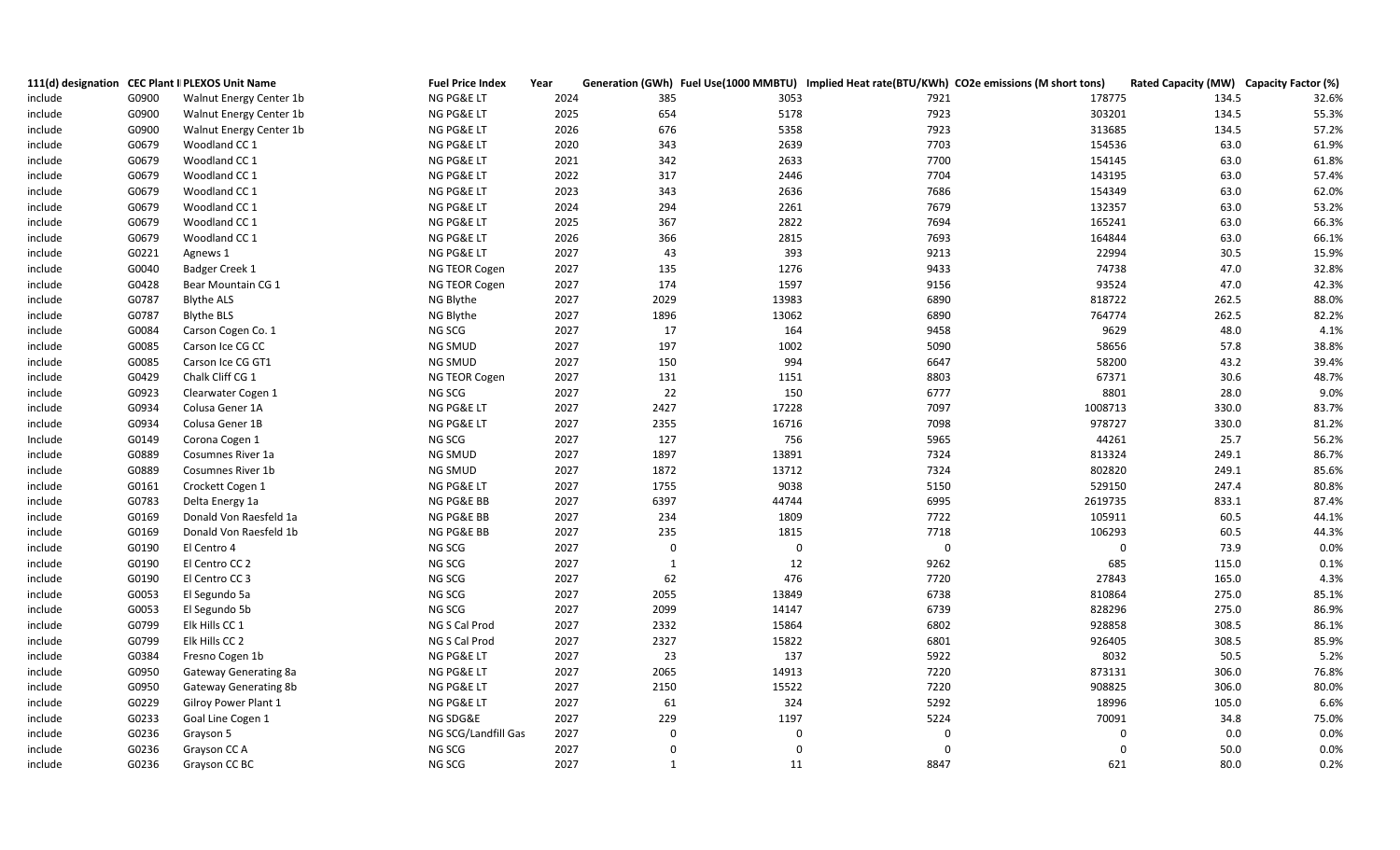|         |       | 111(d) designation CEC Plant II PLEXOS Unit Name | <b>Fuel Price Index</b> | Year |                |             |             | Generation (GWh) Fuel Use(1000 MMBTU) Implied Heat rate(BTU/KWh) CO2e emissions (M short tons) | Rated Capacity (MW) Capacity Factor (%) |       |
|---------|-------|--------------------------------------------------|-------------------------|------|----------------|-------------|-------------|------------------------------------------------------------------------------------------------|-----------------------------------------|-------|
| include | G0238 | Greenleaf 1                                      | NG PG&E LT              | 2027 | 25             | 230         | 9120        | 13447                                                                                          | 46.9                                    | 6.1%  |
| include | G0239 | Greenleaf 2                                      | NG PG&E LT              | 2027 | 263            | 1508        | 5731        | 88316                                                                                          | 40.0                                    | 75.0% |
| include | G0245 | Harbor CC 1                                      | NG SCG                  | 2027 | 757            | 4514        | 5966        | 264285                                                                                         | 122.8                                   | 70.1% |
| include | G0245 | Harbor CC 2                                      | NG SCG                  | 2027 | 769            | 4629        | 6016        | 271007                                                                                         | 122.8                                   | 71.3% |
| include | G0246 | Harbor CGCC 1                                    | NG SCG                  | 2027 | 24             | 228         | 9464        | 13349                                                                                          | 100.0                                   | 2.7%  |
| include | G0249 | Haynes 1                                         | NG SCG                  | 2027 | $\overline{2}$ | 21          | 12182       | 1213                                                                                           | 222.0                                   | 0.1%  |
| include | G0249 | Haynes 2                                         | NG SCG                  | 2027 | $\Omega$       | $\Omega$    | $\mathbf 0$ | $\Omega$                                                                                       | 222.0                                   | 0.0%  |
| include | G0249 | Haynes Rpwr 8-10a                                | NG SCG                  | 2027 | 128            | 916         | 7153        | 53628                                                                                          | 227.5                                   | 6.4%  |
| include | G0249 | Haynes Rpwr 8-10b                                | NG SCG                  | 2027 | 344            | 2453        | 7135        | 143611                                                                                         | 248.7                                   | 15.7% |
| include | G0778 | High Desert Power 1a                             | NG Kern River           | 2027 | 2013           | 14827       | 7367        | 868098                                                                                         | 288.0                                   | 79.6% |
| include | G0778 | High Desert Power 1b                             | NG Kern River           | 2027 | 1998           | 14720       | 7368        | 861849                                                                                         | 288.0                                   | 79.0% |
| include | G0778 | High Desert Power 1c                             | NG Kern River           | 2027 | 1965           | 14475       | 7367        | 847493                                                                                         | 288.0                                   | 77.7% |
| include | G0868 | Inland Empire Energy 1                           | NG SCG                  | 2027 | 2938           | 19564       | 6658        | 1145455                                                                                        | 405.0                                   | 82.6% |
| include | G0868 | Inland Empire Energy 2                           | NG SCG                  | 2027 | 2918           | 19432       | 6660        | 1137744                                                                                        | 405.0                                   | 82.0% |
| include | G0293 | Kern River CG TAG                                | NG TEOR Cogen           | 2027 | $\mathbf 0$    | $\Omega$    | $\mathbf 0$ | $\mathbf 0$                                                                                    | 0.0                                     | 0.0%  |
| include | G0293 | Kern River CG TBG                                | NG TEOR Cogen           | 2027 | $\mathbf 0$    | $\Omega$    | $\mathbf 0$ | $\mathbf 0$                                                                                    | 0.0                                     | 0.0%  |
| include | G0293 | Kern River CG TCG                                | NG TEOR Cogen           | 2027 | $\mathbf 0$    | $\Omega$    | $\mathbf 0$ | $\mathbf 0$                                                                                    | 0.0                                     | 0.0%  |
| include | G0019 | King City Cogen 1                                | NG PG&E LT              | 2027 | 475            | 1761        | 3705        | 103085                                                                                         | 89.2                                    | 60.7% |
| include | G0286 | Kingsburg Cogen 1                                | NG PG&E LT              | 2027 | $\overline{0}$ | $\mathbf 0$ | $\mathbf 0$ | $\mathbf 0$                                                                                    | 23.1                                    | 0.0%  |
| include | G0781 | La Paloma 1                                      | NG Kern River           | 2027 | 1827           | 13885       | 7599        | 812980                                                                                         | 256.2                                   | 81.2% |
| include | G0781 | La Paloma 2                                      | NG Kern River           | 2027 | 1877           | 14387       | 7665        | 842354                                                                                         | 260.2                                   | 82.1% |
| include | G0781 | La Paloma 3                                      | NG Kern River           | 2027 | 1823           | 14234       | 7806        | 833391                                                                                         | 259.8                                   | 79.9% |
| include | G0781 | La Paloma 4                                      | NG Kern River           | 2027 | 1822           | 14101       | 7742        | 825626                                                                                         | 259.8                                   | 79.8% |
| include | G0315 | Live Oak Limited 1                               | NG TEOR Cogen           | 2027 | 140            | 1312        | 9386        | 76832                                                                                          | 41.5                                    | 38.3% |
| include | G1009 | Lodi Energy Center                               | NG PG&E LT              | 2027 | 2049           | 14545       | 7099        | 851618                                                                                         | 280.0                                   | 83.3% |
| include | G0866 | Los Esteros CC                                   | NG PG&E LT              | 2027 | 1822           | 13638       | 7486        | 798509                                                                                         | 300.0                                   | 69.1% |
| include | G0780 | Los Medanos EC 1a                                | NG PG&E LT              | 2027 | 2013           | 14154       | 7030        | 828696                                                                                         | 297.0                                   | 77.2% |
| include | G0780 | Los Medanos EC 1b                                | NG PG&E LT              | 2027 | 2019           | 14198       | 7032        | 831300                                                                                         | 297.0                                   | 77.4% |
| include | G0329 | Magnolia Repower 1                               | NG SCG                  | 2027 | 632            | 4421        | 6994        | 258831                                                                                         | 316.0                                   | 22.8% |
| include | G0894 | Malburg 1a                                       | NG SCG                  | 2027 | 352            | 2714        | 7712        | 158890                                                                                         | 67.5                                    | 59.4% |
| include | G0894 | Malburg 1b                                       | NG SCG                  | 2027 | 353            | 2719        | 7713        | 159199                                                                                         | 67.5                                    | 59.5% |
| include | G0339 | McKittrick Ltd 1                                 | NG TEOR Cogen           | 2027 | 129            | 1186        | 9213        | 69462                                                                                          | 35.4                                    | 41.4% |
| include | G0794 | Metcalf Energy 1a                                | NG PG&E BB              | 2027 | 1748           | 13214       | 7559        | 773670                                                                                         | 282.9                                   | 70.3% |
| include | G0794 | Metcalf Energy 1b                                | NG PG&E BB              | 2027 | 1722           | 13016       | 7559        | 762103                                                                                         | 282.9                                   | 69.3% |
| include | G0358 | Midway Sunset A                                  | NG TEOR Cogen           | 2027 | 392            | 2779        | 7096        | 162684                                                                                         | 48.4                                    | 92.1% |
| include | G0358 | Midway Sunset B                                  | NG TEOR Cogen           | 2027 | 392            | 2779        | 7096        | 162684                                                                                         | 48.4                                    | 92.1% |
| include | G0358 | Midway Sunset C                                  | NG TEOR Cogen           | 2027 | 392            | 2779        | 7096        | 162684                                                                                         | 48.4                                    | 92.1% |
| include | G0372 | Moss Landing CC 1a                               | NG PG&E BB              | 2027 | 1445           | 10397       | 7196        | 608720                                                                                         | 255.0                                   | 64.5% |
| include | G0372 | Moss Landing CC 1b                               | NG PG&E BB              | 2027 | 1272           | 9151        | 7195        | 535765                                                                                         | 255.0                                   | 56.8% |
| include | G0372 | Moss Landing CC 2a                               | NG PG&E BB              | 2027 | 1500           | 10740       | 7162        | 628821                                                                                         | 255.0                                   | 66.9% |
| include | G0372 | Moss Landing CC 2b                               | NG PG&E BB              | 2027 | 1384           | 9915        | 7162        | 580500                                                                                         | 255.0                                   | 61.8% |
| include | G0795 | Mountainview CC 3a                               | NG SCG                  | 2027 | 1116           | 7964        | 7135        | 466280                                                                                         | 242.3                                   | 52.5% |
| include | G0795 | Mountainview CC 3b                               | NG SCG                  | 2027 | 1120           | 7988        | 7135        | 467699                                                                                         | 242.3                                   | 52.6% |
| include | G0795 | Mountainview CC 4a                               | NG SCG                  | 2027 | 698            | 4979        | 7131        | 291503                                                                                         | 242.3                                   | 32.8% |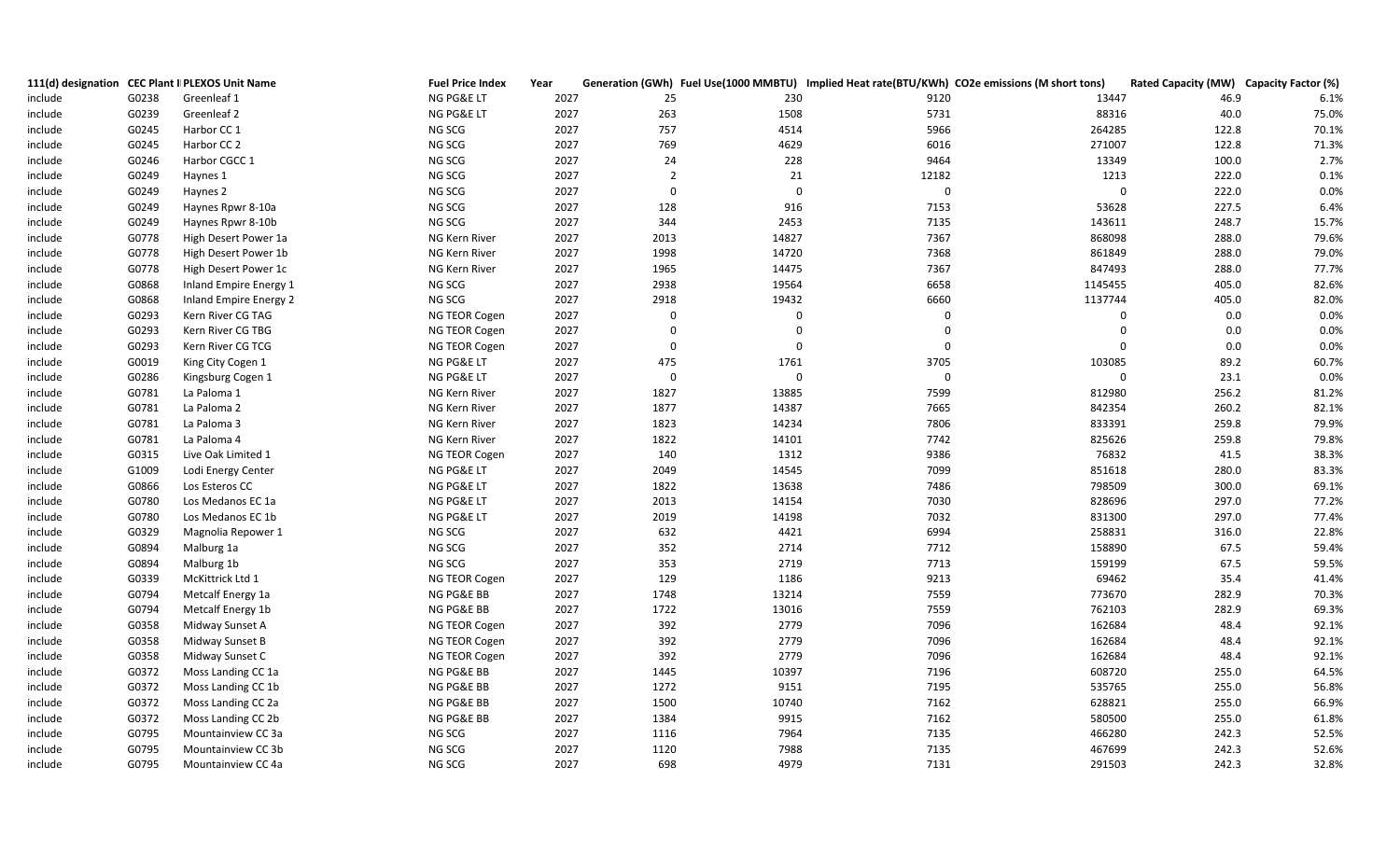|         |       | 111(d) designation CEC Plant II PLEXOS Unit Name | <b>Fuel Price Index</b> | Year | Generation (GWh) Fuel Use(1000 MMBTU) Implied Heat rate(BTU/KWh) CO2e emissions (M short tons) |              |                |             | Rated Capacity (MW) Capacity Factor (%) |       |
|---------|-------|--------------------------------------------------|-------------------------|------|------------------------------------------------------------------------------------------------|--------------|----------------|-------------|-----------------------------------------|-------|
| include | G0795 | Mountainview CC 4b                               | NG SCG                  | 2027 | 733                                                                                            | 5229         | 7133           | 306169      | 242.3                                   | 34.5% |
| include | G0626 | NavalStationCG 1                                 | NG SDG&E                | 2027 | 313                                                                                            | 1537         | 4911           | 89978       | 51.3                                    | 69.4% |
| include | G0399 | North Island EF CC                               | NG SDG&E                | 2027 | 248                                                                                            | 2319         | 9336           | 135799      | 37.0                                    | 76.4% |
| include | G0399 | North Island EF CC ST                            | NG SDG&E                | 2027 | 31                                                                                             | $\mathbf 0$  | $\mathbf 0$    | $\mathbf 0$ | 4.1                                     | 87.7% |
| include | G0403 | O L S Camarillo 1                                | NG SCG                  | 2027 | 197                                                                                            | 1018         | 5180           | 59627       | 27.3                                    | 82.0% |
| include | G0404 | OLS Chino 1                                      | NG SCG                  | 2027 | 215                                                                                            | 1146         | 5335           | 67120       | 25.9                                    | 94.4% |
| include | G0409 | Oildale Energy 1                                 | NG PG&E LT              | 2027 | $\overline{0}$                                                                                 | $\mathbf 0$  | $\Omega$       | $\mathbf 0$ | 0.0                                     | 0.0%  |
| include | G0410 | Olive 2                                          | NG SCG                  | 2027 | $\mathbf 0$                                                                                    | $\mathbf 0$  | $\mathbf 0$    | $\mathbf 0$ | 0.0                                     | 0.0%  |
| include | G0785 | Otay Mesa 1a                                     | NG Otay Mesa            | 2027 | 1600                                                                                           | 11282        | 7050           | 660583      | 255.0                                   | 71.4% |
| include | G0785 | Otay Mesa 1b                                     | NG Otay Mesa            | 2027 | 1605                                                                                           | 11318        | 7053           | 662656      | 255.0                                   | 71.6% |
| include | G0861 | Palomar Escondido 1a                             | NG SDG&E                | 2027 | 861                                                                                            | 6120         | 7107           | 358348      | 282.0                                   | 34.8% |
| include | G0861 | Palomar Escondido 1b                             | NG SDG&E                | 2027 | 765                                                                                            | 5440         | 7113           | 318485      | 282.0                                   | 30.9% |
| include | G0797 | Pastoria CC 1a                                   | NG Kern River           | 2027 | 1992                                                                                           | 14127        | 7092           | 827142      | 260.0                                   | 87.2% |
| include | G0797 | Pastoria CC 1b                                   | NG Kern River           | 2027 | 2015                                                                                           | 14282        | 7087           | 836204      | 260.0                                   | 88.2% |
| include | G0797 | Pastoria CC 1c                                   | NG Kern River           | 2027 | 2022                                                                                           | 14329        | 7087           | 838967      | 260.0                                   | 88.5% |
| include | G0487 | Redding CC 1                                     | NG PG&E BB              | 2027 | 543                                                                                            | 3884         | 7151           | 227415      | 70.0                                    | 88.3% |
| include | G0213 | Roseville Energy 1a                              | NG PG&E LT              | 2027 | 601                                                                                            | 4615         | 7679           | 270217      | 87.5                                    | 78.2% |
| include | G0213 | Roseville Energy 1b                              | NG PG&E LT              | 2027 | 607                                                                                            | 4660         | 7679           | 272863      | 87.5                                    | 79.0% |
| include | G0935 | Russell City 1a                                  | NG PG&E LT              | 2027 | 2137                                                                                           | 15208        | 7116           | 890439      | 310.0                                   | 78.5% |
| include | G0935 | Russell City 1b                                  | NG PG&E LT              | 2027 | 2184                                                                                           | 15543        | 7116           | 910069      | 310.0                                   | 80.2% |
| include | G0467 | SCA Cogen 2 a                                    | NG SMUD                 | 2027 | 388                                                                                            | 2266         | 5841           | 132690      | 66.3                                    | 66.6% |
| include | G0467 | SCA Cogen 2 b                                    | NG SMUD                 | 2027 | 388                                                                                            | 1324         | 3412           | 77511       | 68.0                                    | 65.0% |
| include | G0000 | Scattergood CC                                   | NG SCG                  | 2027 | 1294                                                                                           | 9089         | 7023           | 532180      | 300.0                                   | 49.1% |
| include | G0000 | Scattergood CT 1                                 | NG SCG                  | 2027 | $\mathbf 0$                                                                                    | $\mathbf 0$  | $\mathbf 0$    | $\mathbf 0$ | 100.0                                   | 0.0%  |
| include | G0000 | Scattergood CT 2                                 | NG SCG                  | 2027 | $\mathbf{1}$                                                                                   | 11           | 8869           | 623         | 100.0                                   | 0.1%  |
| include | S0071 | SEGS III                                         | Solar/NG SCG            | 2027 | 55                                                                                             | 109          | 2000           | 6411        | 22.6                                    | 27.6% |
| include | S0072 | SEGS IV                                          | Solar/NG SCG            | 2027 | 55                                                                                             | 128          | 2334           | 7480        | 22.6                                    | 27.6% |
| include | S0073 | <b>SEGS IX</b>                                   | Solar/NG SCG            | 2027 | 147                                                                                            | 128          | 867            | 7480        | 60.7                                    | 27.6% |
| include | S0074 | SEGS V                                           | Solar/NG SCG            | 2027 | 55                                                                                             | 109          | 2000           | 6411        | 22.6                                    | 27.6% |
| include | S0075 | <b>SEGS VI</b>                                   | Solar/NG SCG            | 2027 | 56                                                                                             | 128          | 2280           | 7480        | 23.1                                    | 27.6% |
| include | S0076 | <b>SEGS VII</b>                                  | Solar/NG SCG            | 2027 | 56                                                                                             | 109          | 1955           | 6411        | 23.1                                    | 27.6% |
| include | S0077 | <b>SEGS VIII</b>                                 | Solar/NG SCG            | 2027 | 147                                                                                            | 128          | 867            | 7480        | 60.7                                    | 27.6% |
| include | G0076 | SPA Campbell CG 1                                | NG SMUD                 | 2027 | 751                                                                                            | 3200         | 4260           | 187341      | 164.0                                   | 52.1% |
| include | G0784 | Sunrise Power CC 1a                              | NG Kern River           | 2027 | 1842                                                                                           | 13134        | 7131           | 768978      | 250.5                                   | 83.7% |
| include | G0784 | Sunrise Power CC 1b                              | NG Kern River           | 2027 | 1793                                                                                           | 12782        | 7130           | 748358      | 250.5                                   | 81.5% |
| include | G0779 | Sutter 1a                                        | NG PG&E BB              | 2027 | 1907                                                                                           | 13298        | 6972           | 778624      | 276.5                                   | 78.5% |
| include | G0779 | Sutter 1b                                        | NG PG&E BB              | 2027 | 1897                                                                                           | 13230        | 6972           | 774630      | 276.5                                   | 78.1% |
| include | G0590 | Sycamore Cogen GTB                               | NG TEOR Cogen           | 2027 | -9                                                                                             | 73           | 7835           | 4285        | 74.4                                    | 1.4%  |
| include | G0590 | Sycamore Cogen GTD                               | NG TEOR Cogen           | 2027 | -9                                                                                             | 73           | 7827           | 4281        | 74.4                                    | 1.4%  |
| include | G0838 | Tracy CC                                         | NG PG&E LT              | 2027 | 1557                                                                                           | 11687        | 7504           | 684274      | 314.0                                   | 56.5% |
| include | G0648 | Valley (CA) 1A                                   | NG SCG                  | 2027 | 106                                                                                            | 774          | 7281           | 45335       | 240.0                                   | 5.0%  |
| include | G0648 | Valley (CA) 1B                                   | NG SCG                  | 2027 | 148                                                                                            | 1080         | 7282           | 63210       | 240.0                                   | 7.0%  |
| include | G0648 | Valley (CA) 5                                    | NG SCG                  | 2027 | $\mathbf{0}$                                                                                   | $\mathbf{0}$ | $\overline{0}$ | $\Omega$    | 60.5                                    | 0.0%  |
| include | G0900 | Walnut Energy Center 1a                          | NG PG&E LT              | 2027 | 683                                                                                            | 5413         | 7923           | 316952      | 134.5                                   | 57.8% |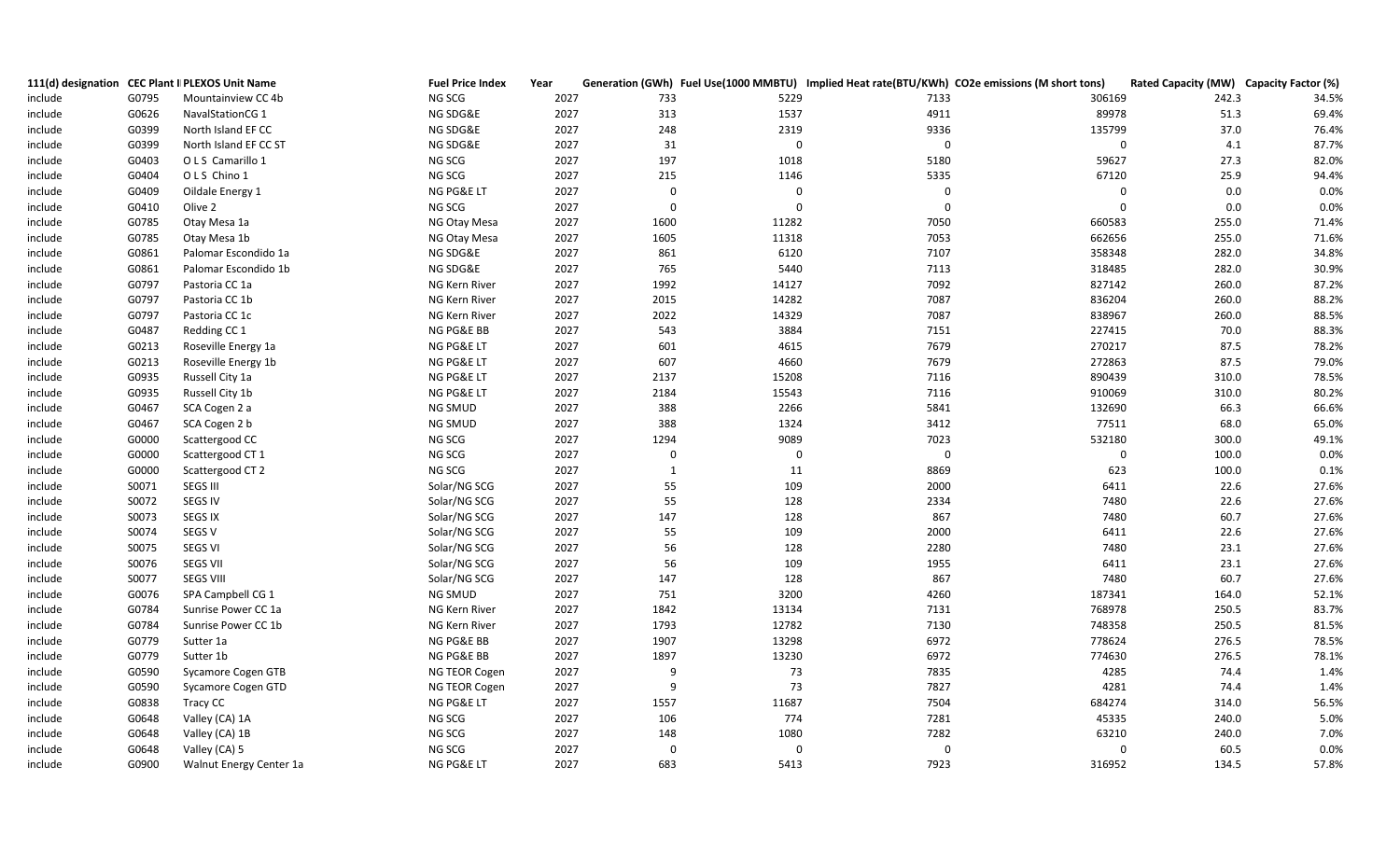|         |       | 111(d) designation CEC Plant II PLEXOS Unit Name | <b>Fuel Price Index</b> | Year |                |              |             | Generation (GWh) Fuel Use(1000 MMBTU) Implied Heat rate(BTU/KWh) CO2e emissions (M short tons) | Rated Capacity (MW) Capacity Factor (%) |       |
|---------|-------|--------------------------------------------------|-------------------------|------|----------------|--------------|-------------|------------------------------------------------------------------------------------------------|-----------------------------------------|-------|
| include | G0900 | Walnut Energy Center 1b                          | NG PG&E LT              | 2027 | 676            | 5353         | 7923        | 313402                                                                                         | 134.5                                   | 57.2% |
| include | G0679 | Woodland CC 1                                    | NG PG&E LT              | 2027 | 366            | 2813         | 7693        | 164695                                                                                         | 63.0                                    | 66.1% |
| include | G0221 | Agnews 1                                         | NG PG&E LT              | 2028 | 43             | 392          | 9213        | 22973                                                                                          | 30.5                                    | 15.9% |
| include | G0040 | Badger Creek 1                                   | NG TEOR Cogen           | 2028 | 135            | 1275         | 9433        | 74671                                                                                          | 47.0                                    | 32.7% |
| include | G0428 | Bear Mountain CG 1                               | NG TEOR Cogen           | 2028 | 174            | 1596         | 9156        | 93439                                                                                          | 47.0                                    | 42.2% |
| include | G0787 | <b>Blythe ALS</b>                                | NG Blythe               | 2028 | 2028           | 13971        | 6890        | 817984                                                                                         | 262.5                                   | 87.9% |
| include | G0787 | <b>Blythe BLS</b>                                | NG Blythe               | 2028 | 1894           | 13050        | 6890        | 764084                                                                                         | 262.5                                   | 82.1% |
| include | G0084 | Carson Cogen Co. 1                               | NG SCG                  | 2028 | 17             | 164          | 9458        | 9620                                                                                           | 48.0                                    | 4.1%  |
| include | G0085 | Carson Ice CG CC                                 | NG SMUD                 | 2028 | 197            | 1001         | 5090        | 58603                                                                                          | 57.8                                    | 38.7% |
| include | G0085 | Carson Ice CG GT1                                | NG SMUD                 | 2028 | 149            | 993          | 6647        | 58147                                                                                          | 43.2                                    | 39.4% |
| include | G0429 | Chalk Cliff CG 1                                 | NG TEOR Cogen           | 2028 | 131            | 1150         | 8803        | 67310                                                                                          | 30.6                                    | 48.6% |
| include | G0923 | Clearwater Cogen 1                               | NG SCG                  | 2028 | 22             | 150          | 6777        | 8793                                                                                           | 28.0                                    | 9.0%  |
| include | G0934 | Colusa Gener 1A                                  | NG PG&E LT              | 2028 | 2425           | 17213        | 7097        | 1007803                                                                                        | 330.0                                   | 83.7% |
| include | G0934 | Colusa Gener 1B                                  | NG PG&E LT              | 2028 | 2353           | 16701        | 7098        | 977844                                                                                         | 330.0                                   | 81.2% |
| Include | G0149 | Corona Cogen 1                                   | NG SCG                  | 2028 | 127            | 755          | 5965        | 44221                                                                                          | 25.7                                    | 56.2% |
| include | G0889 | Cosumnes River 1a                                | NG SMUD                 | 2028 | 1895           | 13879        | 7324        | 812591                                                                                         | 249.1                                   | 86.6% |
| include | G0889 | Cosumnes River 1b                                | NG SMUD                 | 2028 | 1870           | 13699        | 7324        | 802095                                                                                         | 249.1                                   | 85.5% |
| include | G0161 | Crockett Cogen 1                                 | NG PG&E LT              | 2028 | 1753           | 9029         | 5150        | 528673                                                                                         | 247.4                                   | 80.7% |
| include | G0783 | Delta Energy 1a                                  | NG PG&E BB              | 2028 | 6391           | 44703        | 6995        | 2617371                                                                                        | 833.1                                   | 87.3% |
| include | G0169 | Donald Von Raesfeld 1a                           | NG PG&E BB              | 2028 | 234            | 1807         | 7722        | 105815                                                                                         | 60.5                                    | 44.0% |
| include | G0169 | Donald Von Raesfeld 1b                           | NG PG&E BB              | 2028 | 235            | 1814         | 7718        | 106198                                                                                         | 60.5                                    | 44.2% |
| include | G0190 | El Centro 4                                      | NG SCG                  | 2028 | $\mathbf 0$    | $\mathbf 0$  | $\mathbf 0$ | $\mathbf 0$                                                                                    | 73.9                                    | 0.0%  |
| include | G0190 | El Centro CC 2                                   | NG SCG                  | 2028 | 1              | 12           | 9262        | 685                                                                                            | 115.0                                   | 0.1%  |
| include | G0190 | El Centro CC 3                                   | NG SCG                  | 2028 | 62             | 475          | 7720        | 27818                                                                                          | 165.0                                   | 4.2%  |
| include | G0053 | El Segundo 5a                                    | NG SCG                  | 2028 | 2054           | 13837        | 6738        | 810132                                                                                         | 275.0                                   | 85.0% |
| include | G0053 | El Segundo 5b                                    | NG SCG                  | 2028 | 2097           | 14134        | 6739        | 827549                                                                                         | 275.0                                   | 86.8% |
| include | G0799 | Elk Hills CC 1                                   | NG S Cal Prod           | 2028 | 2330           | 15850        | 6802        | 928019                                                                                         | 308.5                                   | 86.0% |
| include | G0799 | Elk Hills CC 2                                   | NG S Cal Prod           | 2028 | 2324           | 15808        | 6801        | 925570                                                                                         | 308.5                                   | 85.8% |
| include | G0384 | Fresno Cogen 1b                                  | NG PG&E LT              | 2028 | 23             | 137          | 5922        | 8025                                                                                           | 50.5                                    | 5.2%  |
| include | G0950 | <b>Gateway Generating 8a</b>                     | NG PG&E LT              | 2028 | 2063           | 14899        | 7220        | 872343                                                                                         | 306.0                                   | 76.8% |
| include | G0950 | <b>Gateway Generating 8b</b>                     | NG PG&E LT              | 2028 | 2148           | 15508        | 7220        | 908005                                                                                         | 306.0                                   | 79.9% |
| include | G0229 | Gilroy Power Plant 1                             | NG PG&E LT              | 2028 | 61             | 324          | 5292        | 18978                                                                                          | 105.0                                   | 6.6%  |
| include | G0233 | Goal Line Cogen 1                                | NG SDG&E                | 2028 | 229            | 1196         | 5224        | 70028                                                                                          | 34.8                                    | 74.9% |
| include | G0236 | Grayson 5                                        | NG SCG/Landfill Gas     | 2028 | $\mathbf 0$    | $\mathbf{0}$ | $\mathbf 0$ | $\mathbf 0$                                                                                    | 0.0                                     | 0.0%  |
| include | G0236 | Grayson CC A                                     | NG SCG                  | 2028 | $\Omega$       | $\mathbf 0$  | $\mathbf 0$ | $\Omega$                                                                                       | 50.0                                    | 0.0%  |
| include | G0236 | Grayson CC BC                                    | NG SCG                  | 2028 | 1              | 11           | 8847        | 620                                                                                            | 80.0                                    | 0.2%  |
| include | G0238 | Greenleaf 1                                      | NG PG&E LT              | 2028 | 25             | 229          | 9120        | 13435                                                                                          | 46.9                                    | 6.1%  |
| include | G0239 | Greenleaf 2                                      | NG PG&E LT              | 2028 | 263            | 1507         | 5731        | 88236                                                                                          | 40.0                                    | 74.9% |
| include | G0245 | Harbor CC 1                                      | NG SCG                  | 2028 | 756            | 4510         | 5966        | 264047                                                                                         | 122.8                                   | 70.1% |
| include | G0245 | Harbor CC 2                                      | NG SCG                  | 2028 | 769            | 4624         | 6016        | 270763                                                                                         | 122.8                                   | 71.2% |
| include | G0246 | Harbor CGCC 1                                    | NG SCG                  | 2028 | 24             | 228          | 9464        | 13337                                                                                          | 100.0                                   | 2.7%  |
| include | G0249 | Haynes 1                                         | NG SCG                  | 2028 | $\overline{2}$ | 21           | 12182       | 1212                                                                                           | 222.0                                   | 0.1%  |
| include | G0249 | Haynes 2                                         | NG SCG                  | 2028 | $\mathbf 0$    | $\mathbf{0}$ | $\mathbf 0$ | $\Omega$                                                                                       | 222.0                                   | 0.0%  |
| include | G0249 | Haynes Rpwr 8-10a                                | NG SCG                  | 2028 | 128            | 915          | 7153        | 53580                                                                                          | 227.5                                   | 6.4%  |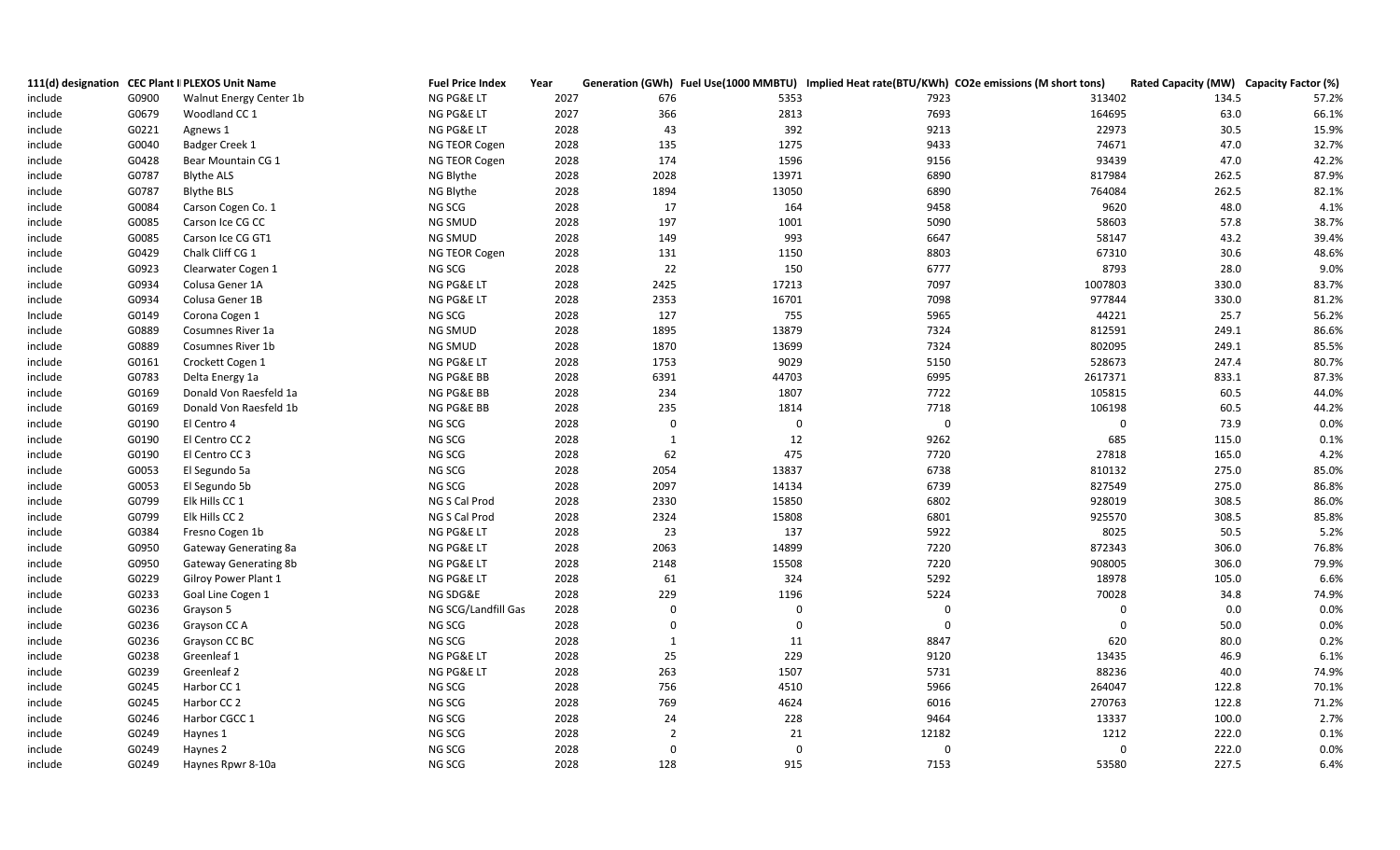|         |       | 111(d) designation CEC Plant II PLEXOS Unit Name | <b>Fuel Price Index</b> | Year | Generation (GWh) Fuel Use(1000 MMBTU) Implied Heat rate(BTU/KWh) CO2e emissions (M short tons) |              |                  |             | Rated Capacity (MW) Capacity Factor (%) |       |
|---------|-------|--------------------------------------------------|-------------------------|------|------------------------------------------------------------------------------------------------|--------------|------------------|-------------|-----------------------------------------|-------|
| include | G0249 | Haynes Rpwr 8-10b                                | NG SCG                  | 2028 | 343                                                                                            | 2451         | 7135             | 143481      | 248.7                                   | 15.7% |
| include | G0778 | High Desert Power 1a                             | NG Kern River           | 2028 | 2011                                                                                           | 14813        | 7367             | 867315      | 288.0                                   | 79.5% |
| include | G0778 | High Desert Power 1b                             | NG Kern River           | 2028 | 1996                                                                                           | 14707        | 7368             | 861071      | 288.0                                   | 78.9% |
| include | G0778 | High Desert Power 1c                             | NG Kern River           | 2028 | 1963                                                                                           | 14462        | 7367             | 846728      | 288.0                                   | 77.6% |
| include | G0868 | Inland Empire Energy 1                           | NG SCG                  | 2028 | 2936                                                                                           | 19546        | 6658             | 1144421     | 405.0                                   | 82.5% |
| include | G0868 | Inland Empire Energy 2                           | NG SCG                  | 2028 | 2915                                                                                           | 19414        | 6660             | 1136717     | 405.0                                   | 81.9% |
| include | G0293 | Kern River CG TAG                                | NG TEOR Cogen           | 2028 | $\overline{0}$                                                                                 | $\Omega$     | $\mathbf 0$      | $\mathbf 0$ | 0.0                                     | 0.0%  |
| include | G0293 | Kern River CG TBG                                | NG TEOR Cogen           | 2028 | $\overline{0}$                                                                                 | $\Omega$     | $\Omega$         | $\mathbf 0$ | 0.0                                     | 0.0%  |
| include | G0293 | Kern River CG TCG                                | NG TEOR Cogen           | 2028 | $\mathbf{0}$                                                                                   | $\Omega$     | $\overline{0}$   | $\mathbf 0$ | 0.0                                     | 0.0%  |
| include | G0019 | King City Cogen 1                                | NG PG&E LT              | 2028 | 475                                                                                            | 1759         | 3705             | 102992      | 89.2                                    | 60.6% |
| include | G0286 | Kingsburg Cogen 1                                | NG PG&E LT              | 2028 | $\mathbf{0}$                                                                                   | $\mathbf 0$  | $\boldsymbol{0}$ | $\mathbf 0$ | 23.1                                    | 0.0%  |
| include | G0781 | La Paloma 1                                      | NG Kern River           | 2028 | 1826                                                                                           | 13873        | 7599             | 812246      | 256.2                                   | 81.1% |
| include | G0781 | La Paloma 2                                      | NG Kern River           | 2028 | 1875                                                                                           | 14374        | 7665             | 841594      | 260.2                                   | 82.0% |
| include | G0781 | La Paloma 3                                      | NG Kern River           | 2028 | 1822                                                                                           | 14221        | 7806             | 832639      | 259.8                                   | 79.8% |
| include | G0781 | La Paloma 4                                      | NG Kern River           | 2028 | 1820                                                                                           | 14088        | 7742             | 824881      | 259.8                                   | 79.7% |
| include | G0315 | Live Oak Limited 1                               | NG TEOR Cogen           | 2028 | 140                                                                                            | 1311         | 9386             | 76763       | 41.5                                    | 38.3% |
| include | G1009 | Lodi Energy Center                               | NG PG&E LT              | 2028 | 2047                                                                                           | 14532        | 7099             | 850850      | 280.0                                   | 83.2% |
| include | G0866 | Los Esteros CC                                   | NG PG&E LT              | 2028 | 1820                                                                                           | 13626        | 7486             | 797788      | 300.0                                   | 69.1% |
| include | G0780 | Los Medanos EC 1a                                | NG PG&E LT              | 2028 | 2012                                                                                           | 14141        | 7030             | 827949      | 297.0                                   | 77.1% |
| include | G0780 | Los Medanos EC 1b                                | NG PG&E LT              | 2028 | 2017                                                                                           | 14185        | 7032             | 830550      | 297.0                                   | 77.3% |
| include | G0329 | Magnolia Repower 1                               | NG SCG                  | 2028 | 631                                                                                            | 4417         | 6994             | 258598      | 316.0                                   | 22.8% |
| include | G0894 | Malburg 1a                                       | NG SCG                  | 2028 | 352                                                                                            | 2711         | 7712             | 158746      | 67.5                                    | 59.3% |
| include | G0894 | Malburg 1b                                       | NG SCG                  | 2028 | 352                                                                                            | 2717         | 7713             | 159055      | 67.5                                    | 59.4% |
| include | G0339 | McKittrick Ltd 1                                 | NG TEOR Cogen           | 2028 | 129                                                                                            | 1185         | 9213             | 69400       | 35.4                                    | 41.3% |
| include | G0794 | Metcalf Energy 1a                                | NG PG&E BB              | 2028 | 1746                                                                                           | 13202        | 7559             | 772972      | 282.9                                   | 70.3% |
| include | G0794 | Metcalf Energy 1b                                | NG PG&E BB              | 2028 | 1720                                                                                           | 13005        | 7559             | 761416      | 282.9                                   | 69.2% |
| include | G0358 | Midway Sunset A                                  | NG TEOR Cogen           | 2028 | 391                                                                                            | 2776         | 7096             | 162537      | 48.4                                    | 92.0% |
| include | G0358 | Midway Sunset B                                  | NG TEOR Cogen           | 2028 | 391                                                                                            | 2776         | 7096             | 162537      | 48.4                                    | 92.0% |
| include | G0358 | Midway Sunset C                                  | NG TEOR Cogen           | 2028 | 391                                                                                            | 2776         | 7096             | 162537      | 48.4                                    | 92.0% |
| include | G0372 | Moss Landing CC 1a                               | NG PG&E BB              | 2028 | 1444                                                                                           | 10387        | 7196             | 608171      | 255.0                                   | 64.4% |
| include | G0372 | Moss Landing CC 1b                               | NG PG&E BB              | 2028 | 1271                                                                                           | 9142         | 7195             | 535282      | 255.0                                   | 56.7% |
| include | G0372 | Moss Landing CC 2a                               | NG PG&E BB              | 2028 | 1498                                                                                           | 10730        | 7162             | 628254      | 255.0                                   | 66.9% |
| include | G0372 | Moss Landing CC 2b                               | NG PG&E BB              | 2028 | 1383                                                                                           | 9906         | 7162             | 579976      | 255.0                                   | 61.7% |
| include | G0795 | Mountainview CC 3a                               | NG SCG                  | 2028 | 1115                                                                                           | 7957         | 7135             | 465859      | 242.3                                   | 52.4% |
| include | G0795 | Mountainview CC 3b                               | NG SCG                  | 2028 | 1118                                                                                           | 7981         | 7135             | 467277      | 242.3                                   | 52.6% |
| include | G0795 | Mountainview CC 4a                               | NG SCG                  | 2028 | 698                                                                                            | 4974         | 7131             | 291240      | 242.3                                   | 32.8% |
| include | G0795 | Mountainview CC 4b                               | NG SCG                  | 2028 | 732                                                                                            | 5224         | 7133             | 305893      | 242.3                                   | 34.4% |
| include | G0626 | NavalStationCG 1                                 | NG SDG&E                | 2028 | 313                                                                                            | 1535         | 4911             | 89897       | 51.3                                    | 69.4% |
| include | G0399 | North Island EF CC                               | NG SDG&E                | 2028 | 248                                                                                            | 2317         | 9336             | 135677      | 37.0                                    | 76.4% |
| include | G0399 | North Island EF CC ST                            | NG SDG&E                | 2028 | 31                                                                                             | $\mathbf 0$  | $\mathbf 0$      | $\mathbf 0$ | 4.1                                     | 87.6% |
| include | G0403 | O L S Camarillo 1                                | NG SCG                  | 2028 | 196                                                                                            | 1017         | 5180             | 59574       | 27.3                                    | 82.0% |
| include | G0404 | OLS Chino 1                                      | NG SCG                  | 2028 | 215                                                                                            | 1145         | 5335             | 67060       | 25.9                                    | 94.3% |
| include | G0409 | Oildale Energy 1                                 | NG PG&E LT              | 2028 | $\mathbf 0$                                                                                    | $\mathbf{0}$ | $\overline{0}$   | $\mathbf 0$ | 0.0                                     | 0.0%  |
| include | G0410 | Olive 2                                          | NG SCG                  | 2028 | $\Omega$                                                                                       | $\Omega$     | $\Omega$         | $\Omega$    | 0.0                                     | 0.0%  |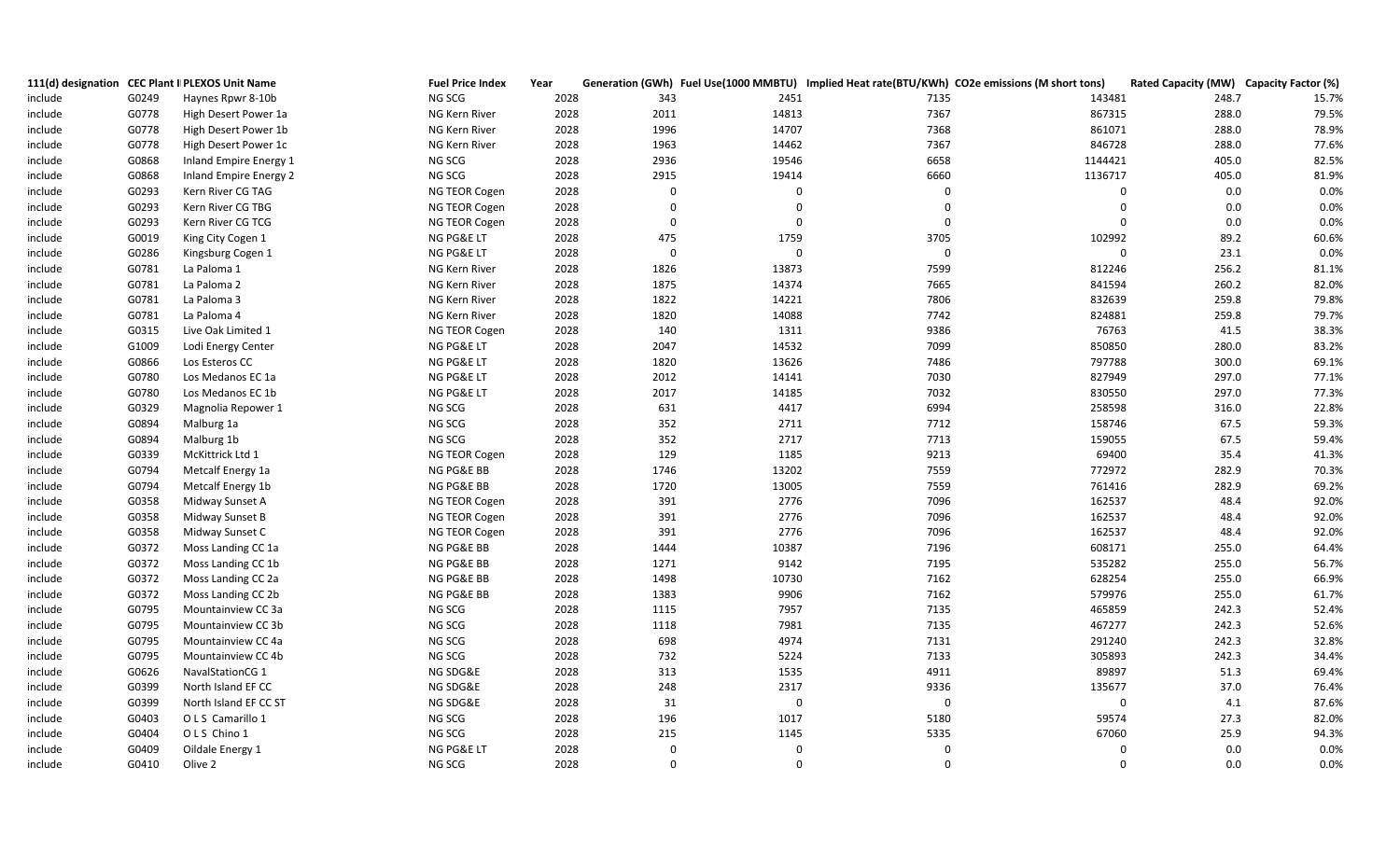|         |       | 111(d) designation CEC Plant II PLEXOS Unit Name | <b>Fuel Price Index</b> | Year | Generation (GWh) Fuel Use(1000 MMBTU) Implied Heat rate(BTU/KWh) CO2e emissions (M short tons) |                            |             | Rated Capacity (MW) Capacity Factor (%) |       |
|---------|-------|--------------------------------------------------|-------------------------|------|------------------------------------------------------------------------------------------------|----------------------------|-------------|-----------------------------------------|-------|
| include | G0785 | Otay Mesa 1a                                     | NG Otay Mesa            | 2028 | 1599<br>11272                                                                                  | 7050                       | 659987      | 255.0                                   | 71.4% |
| include | G0785 | Otay Mesa 1b                                     | NG Otay Mesa            | 2028 | 1603<br>11308                                                                                  | 7053                       | 662059      | 255.0                                   | 71.6% |
| include | G0861 | Palomar Escondido 1a                             | NG SDG&E                | 2028 | 860<br>6115                                                                                    | 7107                       | 358025      | 282.0                                   | 34.7% |
| include | G0861 | Palomar Escondido 1b                             | NG SDG&E                | 2028 | 5435<br>764                                                                                    | 7113                       | 318198      | 282.0                                   | 30.8% |
| include | G0797 | Pastoria CC 1a                                   | NG Kern River           | 2028 | 1990<br>14114                                                                                  | 7092                       | 826396      | 260.0                                   | 87.1% |
| include | G0797 | Pastoria CC 1b                                   | NG Kern River           | 2028 | 14269<br>2014                                                                                  | 7087                       | 835449      | 260.0                                   | 88.2% |
| include | G0797 | Pastoria CC 1c                                   | NG Kern River           | 2028 | 2020<br>14316                                                                                  | 7087                       | 838210      | 260.0                                   | 88.5% |
| include | G0487 | Redding CC 1                                     | NG PG&E BB              | 2028 | 543<br>3881                                                                                    | 7151                       | 227210      | 70.0                                    | 88.3% |
| include | G0213 | Roseville Energy 1a                              | NG PG&E LT              | 2028 | 600<br>4611                                                                                    | 7679                       | 269973      | 87.5                                    | 78.1% |
| include | G0213 | Roseville Energy 1b                              | NG PG&E LT              | 2028 | 606<br>4656                                                                                    | 7679                       | 272617      | 87.5                                    | 78.9% |
| include | G0935 | Russell City 1a                                  | NG PG&E LT              | 2028 | 15194<br>2135                                                                                  | 7116                       | 889635      | 310.0                                   | 78.4% |
| include | G0935 | Russell City 1b                                  | NG PG&E LT              | 2028 | 15529<br>2182                                                                                  | 7116                       | 909248      | 310.0                                   | 80.1% |
| include | G0467 | SCA Cogen 2 a                                    | NG SMUD                 | 2028 | 388<br>2264                                                                                    | 5841                       | 132571      | 66.3                                    | 66.6% |
| include | G0467 | SCA Cogen 2 b                                    | NG SMUD                 | 2028 | 388<br>1323                                                                                    | 3412                       | 77441       | 68.0                                    | 64.9% |
| include | G0000 | Scattergood CC                                   | NG SCG                  | 2028 | 1293<br>9081                                                                                   | 7023                       | 531700      | 300.0                                   | 49.1% |
| include | G0000 | Scattergood CT 1                                 | NG SCG                  | 2028 | $\mathbf 0$                                                                                    | $\mathbf 0$<br>$\mathbf 0$ | $\mathbf 0$ | 100.0                                   | 0.0%  |
| include | G0000 | Scattergood CT 2                                 | NG SCG                  | 2028 | $\mathbf{1}$                                                                                   | 8869<br>11                 | 622         | 100.0                                   | 0.1%  |
| include | S0071 | SEGS III                                         | Solar/NG SCG            | 2028 | 55<br>110                                                                                      | 2008                       | 6429        | 22.6                                    | 27.6% |
| include | S0072 | <b>SEGS IV</b>                                   | Solar/NG SCG            | 2028 | 55<br>128                                                                                      | 2342                       | 7500        | 22.6                                    | 27.6% |
| include | S0073 | <b>SEGS IX</b>                                   | Solar/NG SCG            | 2028 | 147<br>128                                                                                     | 871                        | 7500        | 60.7                                    | 27.6% |
| include | S0074 | SEGS V                                           | Solar/NG SCG            | 2028 | 55<br>110                                                                                      | 2008                       | 6429        | 22.6                                    | 27.6% |
| include | S0075 | <b>SEGS VI</b>                                   | Solar/NG SCG            | 2028 | 56<br>128                                                                                      | 2289                       | 7500        | 23.1                                    | 27.6% |
| include | S0076 | <b>SEGS VII</b>                                  | Solar/NG SCG            | 2028 | 56<br>110                                                                                      | 1962                       | 6429        | 23.1                                    | 27.6% |
| include | S0077 | <b>SEGS VIII</b>                                 | Solar/NG SCG            | 2028 | 147<br>128                                                                                     | 871                        | 7500        | 60.7                                    | 27.6% |
| include | G0076 | SPA Campbell CG 1                                | NG SMUD                 | 2028 | 750<br>3197                                                                                    | 4260                       | 187172      | 164.0                                   | 52.1% |
| include | G0784 | Sunrise Power CC 1a                              | NG Kern River           | 2028 | 13122<br>1840                                                                                  | 7131                       | 768285      | 250.5                                   | 83.6% |
| include | G0784 | Sunrise Power CC 1b                              | NG Kern River           | 2028 | 1791<br>12770                                                                                  | 7130                       | 747682      | 250.5                                   | 81.4% |
| include | G0779 | Sutter 1a                                        | NG PG&E BB              | 2028 | 1906<br>13286                                                                                  | 6972                       | 777921      | 276.5                                   | 78.5% |
| include | G0779 | Sutter 1b                                        | NG PG&E BB              | 2028 | 1896<br>13218                                                                                  | 6972                       | 773932      | 276.5                                   | 78.1% |
| include | G0590 | Sycamore Cogen GTB                               | NG TEOR Cogen           | 2028 | -9                                                                                             | 73<br>7835                 | 4281        | 74.4                                    | 1.4%  |
| include | G0590 | Sycamore Cogen GTD                               | NG TEOR Cogen           | 2028 | -9                                                                                             | 73<br>7827                 | 4277        | 74.4                                    | 1.4%  |
| include | G0838 | Tracy CC                                         | NG PG&E LT              | 2028 | 11676<br>1556                                                                                  | 7504                       | 683657      | 314.0                                   | 56.4% |
| include | G0648 | Valley (CA) 1A                                   | NG SCG                  | 2028 | 106<br>774                                                                                     | 7281                       | 45294       | 240.0                                   | 5.0%  |
| include | G0648 | Valley (CA) 1B                                   | NG SCG                  | 2028 | 148<br>1079                                                                                    | 7282                       | 63153       | 240.0                                   | 7.0%  |
| include | G0648 | Valley (CA) 5                                    | NG SCG                  | 2028 | $\mathbf 0$                                                                                    | $\mathbf 0$<br>$\mathbf 0$ | $\mathbf 0$ | 60.5                                    | 0.0%  |
| include | G0900 | Walnut Energy Center 1a                          | NG PG&E LT              | 2028 | 683<br>5408                                                                                    | 7923                       | 316667      | 134.5                                   | 57.8% |
| include | G0900 | Walnut Energy Center 1b                          | NG PG&E LT              | 2028 | 675<br>5348                                                                                    | 7923                       | 313119      | 134.5                                   | 57.1% |
| include | G0679 | Woodland CC 1                                    | NG PG&E LT              | 2028 | 365<br>2810                                                                                    | 7693                       | 164547      | 63.0                                    | 66.0% |
| include | G0221 | Agnews 1                                         | NG PG&E LT              | 2029 | 43<br>392                                                                                      | 9213                       | 22953       | 30.5                                    | 15.9% |
| include | G0040 | Badger Creek 1                                   | NG TEOR Cogen           | 2029 | 135<br>1274                                                                                    | 9433                       | 74604       | 47.0                                    | 32.7% |
| include | G0428 | Bear Mountain CG 1                               | NG TEOR Cogen           | 2029 | 174<br>1594                                                                                    | 9156                       | 93355       | 47.0                                    | 42.2% |
| include | G0787 | <b>Blythe ALS</b>                                | NG Blythe               | 2029 | 2026<br>13958                                                                                  | 6890                       | 817246      | 262.5                                   | 87.9% |
| include | G0787 | <b>Blythe BLS</b>                                | NG Blythe               | 2029 | 1892<br>13038                                                                                  | 6890                       | 763394      | 262.5                                   | 82.1% |
| include | G0084 | Carson Cogen Co. 1                               | NG SCG                  | 2029 | 17<br>164                                                                                      | 9458                       | 9611        | 48.0                                    | 4.1%  |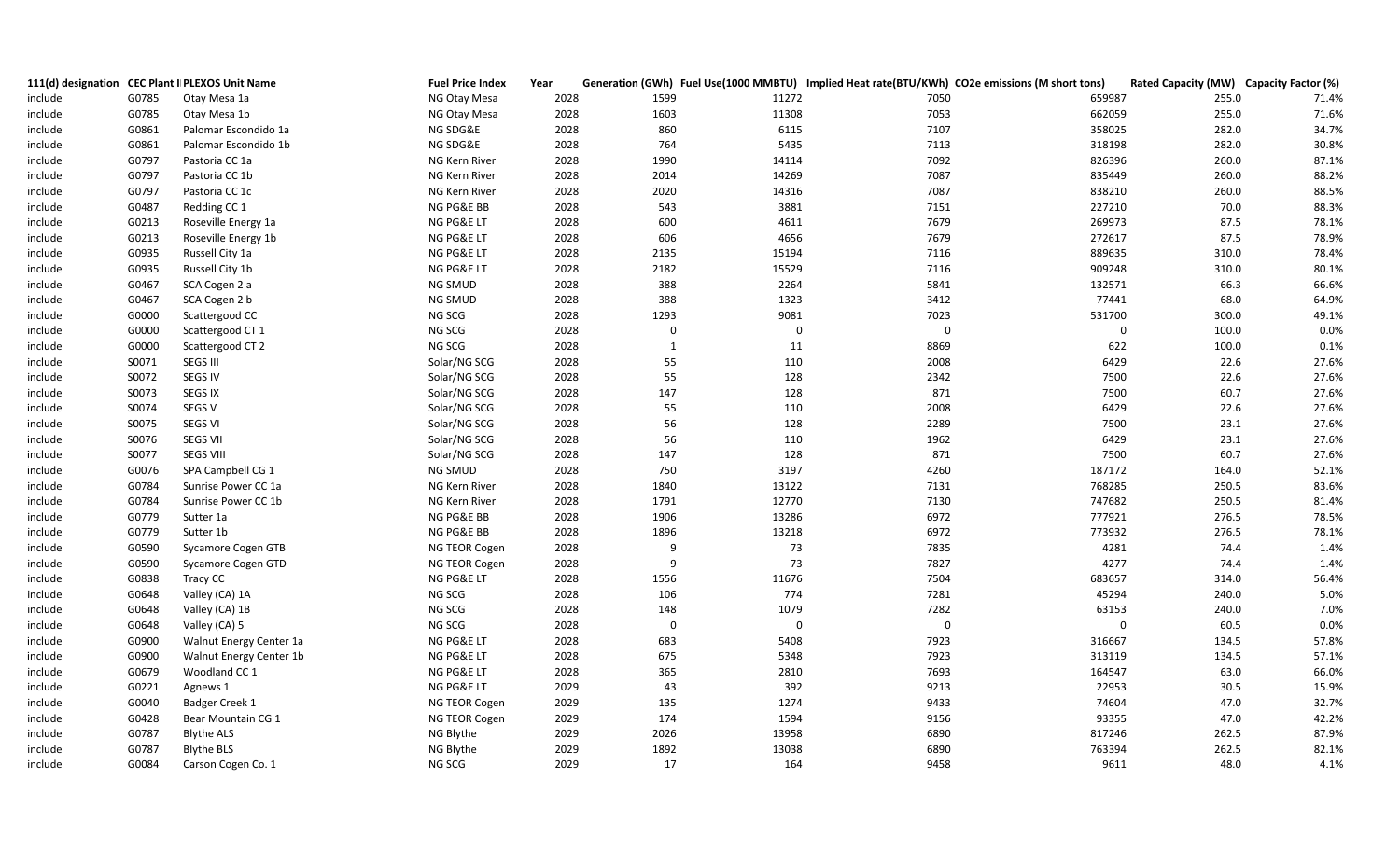|         |       | 111(d) designation CEC Plant II PLEXOS Unit Name | <b>Fuel Price Index</b> | Year | Generation (GWh) Fuel Use(1000 MMBTU) Implied Heat rate(BTU/KWh) CO2e emissions (M short tons) |                                |             | Rated Capacity (MW) Capacity Factor (%) |       |
|---------|-------|--------------------------------------------------|-------------------------|------|------------------------------------------------------------------------------------------------|--------------------------------|-------------|-----------------------------------------|-------|
| include | G0085 | Carson Ice CG CC                                 | NG SMUD                 | 2029 | 196<br>1000                                                                                    | 5090                           | 58550       | 57.8                                    | 38.7% |
| include | G0085 | Carson Ice CG GT1                                | NG SMUD                 | 2029 | 992<br>149                                                                                     | 6647                           | 58095       | 43.2                                    | 39.3% |
| include | G0429 | Chalk Cliff CG 1                                 | NG TEOR Cogen           | 2029 | 130<br>1149                                                                                    | 8803                           | 67250       | 30.6                                    | 48.6% |
| include | G0923 | Clearwater Cogen 1                               | NG SCG                  | 2029 | 22<br>150                                                                                      | 6777                           | 8785        | 28.0                                    | 9.0%  |
| include | G0934 | Colusa Gener 1A                                  | NG PG&E LT              | 2029 | 2423<br>17197                                                                                  | 7097                           | 1006894     | 330.0                                   | 83.6% |
| include | G0934 | Colusa Gener 1B                                  | NG PG&E LT              | 2029 | 2351<br>16686                                                                                  | 7098                           | 976962      | 330.0                                   | 81.1% |
| Include | G0149 | Corona Cogen 1                                   | NG SCG                  | 2029 | 126<br>755                                                                                     | 5965                           | 44181       | 25.7                                    | 56.1% |
| include | G0889 | Cosumnes River 1a                                | NG SMUD                 | 2029 | 1893<br>13866                                                                                  | 7324                           | 811858      | 249.1                                   | 86.5% |
| include | G0889 | Cosumnes River 1b                                | NG SMUD                 | 2029 | 1869<br>13687                                                                                  | 7324                           | 801372      | 249.1                                   | 85.4% |
| include | G0161 | Crockett Cogen 1                                 | NG PG&E LT              | 2029 | 1752<br>9021                                                                                   | 5150                           | 528196      | 247.4                                   | 80.6% |
| include | G0783 | Delta Energy 1a                                  | NG PG&E BB              | 2029 | 6385<br>44663                                                                                  | 6995                           | 2615010     | 833.1                                   | 87.3% |
| include | G0169 | Donald Von Raesfeld 1a                           | NG PG&E BB              | 2029 | 234<br>1806                                                                                    | 7722                           | 105720      | 60.5                                    | 44.0% |
| include | G0169 | Donald Von Raesfeld 1b                           | NG PG&E BB              | 2029 | 235<br>1812                                                                                    | 7718                           | 106102      | 60.5                                    | 44.2% |
| include | G0190 | El Centro 4                                      | NG SCG                  | 2029 | $\mathbf 0$                                                                                    | $\mathbf 0$<br>$\overline{0}$  | $\mathbf 0$ | 73.9                                    | 0.0%  |
| include | G0190 | El Centro CC 2                                   | NG SCG                  | 2029 | $\mathbf{1}$                                                                                   | 12<br>9262                     | 684         | 115.0                                   | 0.1%  |
| include | G0190 | El Centro CC 3                                   | NG SCG                  | 2029 | 61<br>475                                                                                      | 7720                           | 27793       | 165.0                                   | 4.2%  |
| include | G0053 | El Segundo 5a                                    | NG SCG                  | 2029 | 13824<br>2052                                                                                  | 6738                           | 809401      | 275.0                                   | 84.9% |
| include | G0053 | El Segundo 5b                                    | NG SCG                  | 2029 | 2095<br>14121                                                                                  | 6739                           | 826803      | 275.0                                   | 86.7% |
| include | G0799 | Elk Hills CC 1                                   | NG S Cal Prod           | 2029 | 2328<br>15836                                                                                  | 6802                           | 927182      | 308.5                                   | 85.9% |
| include | G0799 | Elk Hills CC 2                                   | NG S Cal Prod           | 2029 | 2322<br>15794                                                                                  | 6801                           | 924735      | 308.5                                   | 85.7% |
| include | G0384 | Fresno Cogen 1b                                  | NG PG&E LT              | 2029 | 23<br>137                                                                                      | 5922                           | 8018        | 50.5                                    | 5.2%  |
| include | G0950 | Gateway Generating 8a                            | NG PG&E LT              | 2029 | 14886<br>2062                                                                                  | 7220                           | 871556      | 306.0                                   | 76.7% |
| include | G0950 | Gateway Generating 8b                            | NG PG&E LT              | 2029 | 2146<br>15494                                                                                  | 7220                           | 907186      | 306.0                                   | 79.8% |
| include | G0229 | Gilroy Power Plant 1                             | NG PG&E LT              | 2029 | 61<br>324                                                                                      | 5292                           | 18961       | 105.0                                   | 6.6%  |
| include | G0233 | Goal Line Cogen 1                                | NG SDG&E                | 2029 | 229<br>1195                                                                                    | 5224                           | 69964       | 34.8                                    | 74.8% |
| include | G0236 | Grayson 5                                        | NG SCG/Landfill Gas     | 2029 | $\mathbf 0$                                                                                    | $\mathbf{0}$<br>$\overline{0}$ | 0           | 0.0                                     | 0.0%  |
| include | G0236 | Grayson CC A                                     | NG SCG                  | 2029 | $\mathbf 0$                                                                                    | $\overline{0}$<br>$\mathbf 0$  | $\mathbf 0$ | 50.0                                    | 0.0%  |
| include | G0236 | Grayson CC BC                                    | NG SCG                  | 2029 | $\mathbf{1}$                                                                                   | 11<br>8847                     | 620         | 80.0                                    | 0.2%  |
| include | G0238 | Greenleaf 1                                      | NG PG&E LT              | 2029 | 25<br>229                                                                                      | 9120                           | 13423       | 46.9                                    | 6.1%  |
| include | G0239 | Greenleaf 2                                      | NG PG&E LT              | 2029 | 263<br>1506                                                                                    | 5731                           | 88157       | 40.0                                    | 74.9% |
| include | G0245 | Harbor CC 1                                      | NG SCG                  | 2029 | 755<br>4506                                                                                    | 5966                           | 263808      | 122.8                                   | 70.0% |
| include | G0245 | Harbor CC 2                                      | NG SCG                  | 2029 | 768<br>4620                                                                                    | 6016                           | 270519      | 122.8                                   | 71.2% |
| include | G0246 | Harbor CGCC 1                                    | NG SCG                  | 2029 | 228<br>24                                                                                      | 9464                           | 13325       | 100.0                                   | 2.7%  |
| include | G0249 | Haynes 1                                         | NG SCG                  | 2029 | $\overline{2}$                                                                                 | 21<br>12182                    | 1211        | 222.0                                   | 0.1%  |
| include | G0249 | Haynes 2                                         | NG SCG                  | 2029 | $\overline{0}$                                                                                 | $\mathbf 0$<br>$\mathbf 0$     | $\mathbf 0$ | 222.0                                   | 0.0%  |
| include | G0249 | Haynes Rpwr 8-10a                                | NG SCG                  | 2029 | 128<br>914                                                                                     | 7153                           | 53532       | 227.5                                   | 6.4%  |
| include | G0249 | Haynes Rpwr 8-10b                                | NG SCG                  | 2029 | 343<br>2448                                                                                    | 7135                           | 143352      | 248.7                                   | 15.7% |
| include | G0778 | High Desert Power 1a                             | NG Kern River           | 2029 | 2009<br>14800                                                                                  | 7367                           | 866532      | 288.0                                   | 79.4% |
| include | G0778 | High Desert Power 1b                             | NG Kern River           | 2029 | 1994<br>14693                                                                                  | 7368                           | 860295      | 288.0                                   | 78.8% |
| include | G0778 | High Desert Power 1c                             | NG Kern River           | 2029 | 14449<br>1961                                                                                  | 7367                           | 845964      | 288.0                                   | 77.5% |
| include | G0868 | Inland Empire Energy 1                           | NG SCG                  | 2029 | 2933<br>19528                                                                                  | 6658                           | 1143389     | 405.0                                   | 82.4% |
| include | G0868 | <b>Inland Empire Energy 2</b>                    | NG SCG                  | 2029 | 19397<br>2912                                                                                  | 6660                           | 1135692     | 405.0                                   | 81.9% |
| include | G0293 | Kern River CG TAG                                | NG TEOR Cogen           | 2029 | $\mathbf 0$                                                                                    | $\overline{0}$<br>$\mathbf 0$  | $\mathbf 0$ | 0.0                                     | 0.0%  |
| include | G0293 | Kern River CG TBG                                | NG TEOR Cogen           | 2029 | $\Omega$                                                                                       | $\Omega$<br>$\Omega$           | $\Omega$    | 0.0                                     | 0.0%  |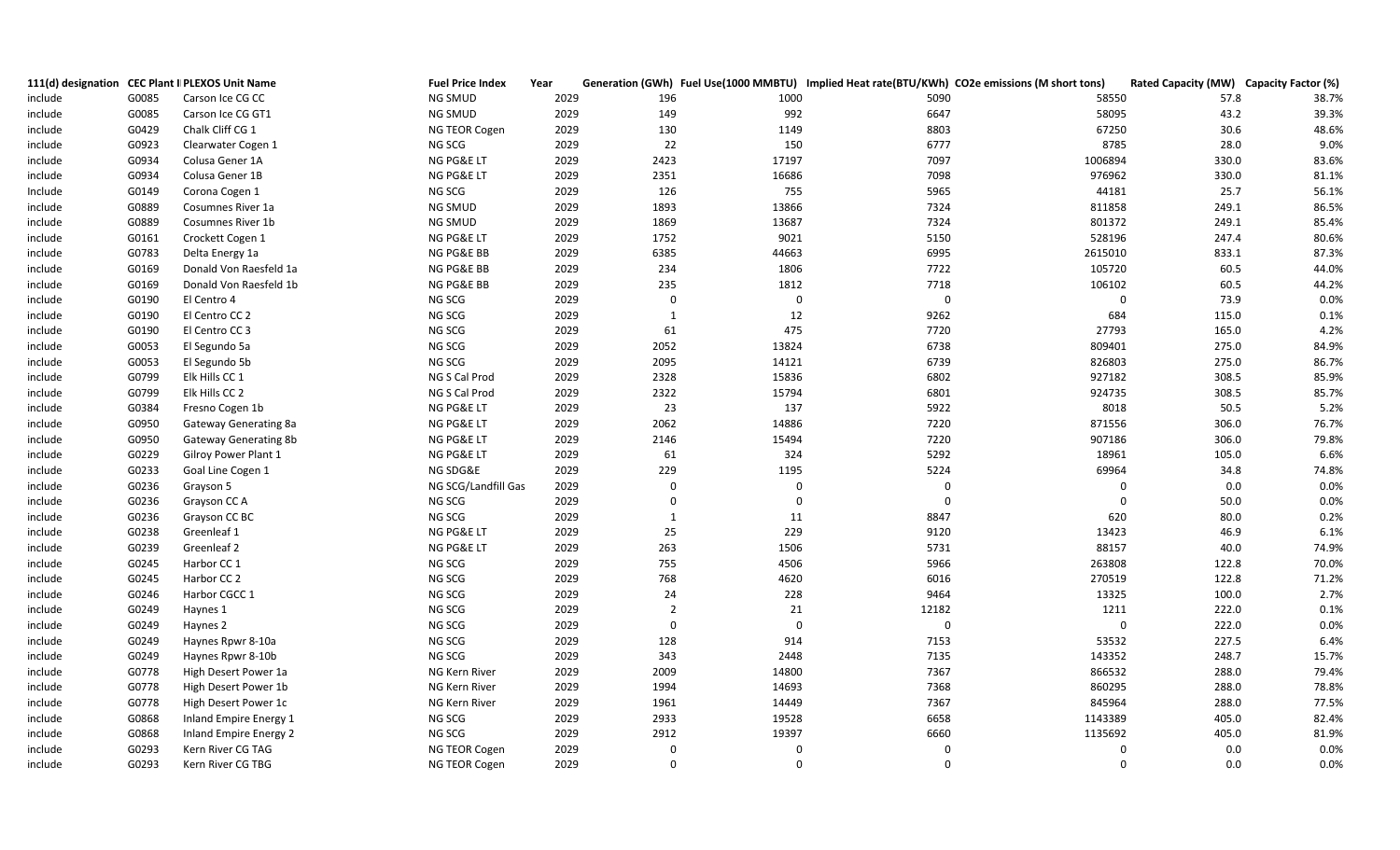|         |       | 111(d) designation CEC Plant II PLEXOS Unit Name | <b>Fuel Price Index</b> | Year |                |             |                | Generation (GWh) Fuel Use(1000 MMBTU) Implied Heat rate(BTU/KWh) CO2e emissions (M short tons) | Rated Capacity (MW) Capacity Factor (%) |       |
|---------|-------|--------------------------------------------------|-------------------------|------|----------------|-------------|----------------|------------------------------------------------------------------------------------------------|-----------------------------------------|-------|
| include | G0293 | Kern River CG TCG                                | NG TEOR Cogen           | 2029 | $\overline{0}$ | $\Omega$    | $\Omega$       | $\Omega$                                                                                       | 0.0                                     | 0.0%  |
| include | G0019 | King City Cogen 1                                | NG PG&E LT              | 2029 | 474            | 1757        | 3705           | 102899                                                                                         | 89.2                                    | 60.6% |
| include | G0286 | Kingsburg Cogen 1                                | NG PG&E LT              | 2029 | 0              | $\Omega$    | $\mathbf 0$    | $\pmb{0}$                                                                                      | 23.1                                    | 0.0%  |
| include | G0781 | La Paloma 1                                      | NG Kern River           | 2029 | 1824           | 13860       | 7599           | 811513                                                                                         | 256.2                                   | 81.0% |
| include | G0781 | La Paloma 2                                      | NG Kern River           | 2029 | 1874           | 14361       | 7665           | 840834                                                                                         | 260.2                                   | 82.0% |
| include | G0781 | La Paloma 3                                      | NG Kern River           | 2029 | 1820           | 14208       | 7806           | 831888                                                                                         | 259.8                                   | 79.8% |
| include | G0781 | La Paloma 4                                      | NG Kern River           | 2029 | 1818           | 14076       | 7742           | 824136                                                                                         | 259.8                                   | 79.7% |
| include | G0315 | Live Oak Limited 1                               | NG TEOR Cogen           | 2029 | 140            | 1310        | 9386           | 76694                                                                                          | 41.5                                    | 38.3% |
| include | G1009 | Lodi Energy Center                               | NG PG&E LT              | 2029 | 2045           | 14519       | 7099           | 850082                                                                                         | 280.0                                   | 83.2% |
| include | G0866 | Los Esteros CC                                   | NG PG&E LT              | 2029 | 1819           | 13613       | 7486           | 797069                                                                                         | 300.0                                   | 69.0% |
| include | G0780 | Los Medanos EC 1a                                | NG PG&E LT              | 2029 | 2010           | 14128       | 7030           | 827202                                                                                         | 297.0                                   | 77.0% |
| include | G0780 | Los Medanos EC 1b                                | NG PG&E LT              | 2029 | 2015           | 14173       | 7032           | 829801                                                                                         | 297.0                                   | 77.3% |
| include | G0329 | Magnolia Repower 1                               | NG SCG                  | 2029 | 631            | 4413        | 6994           | 258364                                                                                         | 316.0                                   | 22.7% |
| include | G0894 | Malburg 1a                                       | NG SCG                  | 2029 | 351            | 2709        | 7712           | 158603                                                                                         | 67.5                                    | 59.2% |
| include | G0894 | Malburg 1b                                       | NG SCG                  | 2029 | 352            | 2714        | 7713           | 158912                                                                                         | 67.5                                    | 59.3% |
| include | G0339 | McKittrick Ltd 1                                 | NG TEOR Cogen           | 2029 | 129            | 1184        | 9213           | 69337                                                                                          | 35.4                                    | 41.3% |
| include | G0794 | Metcalf Energy 1a                                | NG PG&E BB              | 2029 | 1745           | 13190       | 7559           | 772274                                                                                         | 282.9                                   | 70.2% |
| include | G0794 | Metcalf Energy 1b                                | NG PG&E BB              | 2029 | 1719           | 12993       | 7559           | 760729                                                                                         | 282.9                                   | 69.2% |
| include | G0358 | Midway Sunset A                                  | NG TEOR Cogen           | 2029 | 391            | 2774        | 7096           | 162390                                                                                         | 48.4                                    | 91.9% |
| include | G0358 | Midway Sunset B                                  | NG TEOR Cogen           | 2029 | 391            | 2774        | 7096           | 162390                                                                                         | 48.4                                    | 91.9% |
| include | G0358 | Midway Sunset C                                  | NG TEOR Cogen           | 2029 | 391            | 2774        | 7096           | 162390                                                                                         | 48.4                                    | 91.9% |
| include | G0372 | Moss Landing CC 1a                               | NG PG&E BB              | 2029 | 1442           | 10378       | 7196           | 607622                                                                                         | 255.0                                   | 64.4% |
| include | G0372 | Moss Landing CC 1b                               | NG PG&E BB              | 2029 | 1270           | 9134        | 7195           | 534799                                                                                         | 255.0                                   | 56.7% |
| include | G0372 | Moss Landing CC 2a                               | NG PG&E BB              | 2029 | 1497           | 10721       | 7162           | 627687                                                                                         | 255.0                                   | 66.8% |
| include | G0372 | Moss Landing CC 2b                               | NG PG&E BB              | 2029 | 1382           | 9897        | 7162           | 579453                                                                                         | 255.0                                   | 61.7% |
| include | G0795 | Mountainview CC 3a                               | NG SCG                  | 2029 | 1114           | 7949        | 7135           | 465439                                                                                         | 242.3                                   | 52.4% |
| include | G0795 | Mountainview CC 3b                               | NG SCG                  | 2029 | 1117           | 7974        | 7135           | 466855                                                                                         | 242.3                                   | 52.5% |
| include | G0795 | Mountainview CC 4a                               | NG SCG                  | 2029 | 697            | 4970        | 7131           | 290977                                                                                         | 242.3                                   | 32.8% |
| include | G0795 | Mountainview CC 4b                               | NG SCG                  | 2029 | 732            | 5220        | 7133           | 305617                                                                                         | 242.3                                   | 34.4% |
| include | G0626 | NavalStationCG 1                                 | NG SDG&E                | 2029 | 312            | 1534        | 4911           | 89816                                                                                          | 51.3                                    | 69.3% |
| include | G0399 | North Island EF CC                               | NG SDG&E                | 2029 | 248            | 2315        | 9336           | 135554                                                                                         | 37.0                                    | 76.3% |
| include | G0399 | North Island EF CC ST                            | NG SDG&E                | 2029 | 31             | $\mathbf 0$ | $\mathbf 0$    | $\mathbf 0$                                                                                    | 4.1                                     | 87.6% |
| include | G0403 | O L S Camarillo 1                                | NG SCG                  | 2029 | 196            | 1017        | 5180           | 59520                                                                                          | 27.3                                    | 81.9% |
| include | G0404 | OLS Chino 1                                      | NG SCG                  | 2029 | 214            | 1144        | 5335           | 66999                                                                                          | 25.9                                    | 94.2% |
| include | G0409 | Oildale Energy 1                                 | NG PG&E LT              | 2029 | $\Omega$       | $\Omega$    | $\Omega$       | $\mathbf 0$                                                                                    | 0.0                                     | 0.0%  |
| include | G0410 | Olive 2                                          | NG SCG                  | 2029 | 0              | $\mathbf 0$ | $\overline{0}$ | $\mathbf 0$                                                                                    | 0.0                                     | 0.0%  |
| include | G0785 | Otay Mesa 1a                                     | NG Otay Mesa            | 2029 | 1597           | 11262       | 7050           | 659391                                                                                         | 255.0                                   | 71.3% |
| include | G0785 | Otay Mesa 1b                                     | NG Otay Mesa            | 2029 | 1602           | 11297       | 7053           | 661461                                                                                         | 255.0                                   | 71.5% |
| include | G0861 | Palomar Escondido 1a                             | NG SDG&E                | 2029 | 860            | 6109        | 7107           | 357702                                                                                         | 282.0                                   | 34.7% |
| include | G0861 | Palomar Escondido 1b                             | NG SDG&E                | 2029 | 763            | 5430        | 7113           | 317911                                                                                         | 282.0                                   | 30.8% |
| include | G0797 | Pastoria CC 1a                                   | NG Kern River           | 2029 | 1988           | 14102       | 7092           | 825650                                                                                         | 260.0                                   | 87.1% |
| include | G0797 | Pastoria CC 1b                                   | NG Kern River           | 2029 | 2012           | 14256       | 7087           | 834696                                                                                         | 260.0                                   | 88.1% |
| include | G0797 | Pastoria CC 1c                                   | NG Kern River           | 2029 | 2018           | 14303       | 7087           | 837454                                                                                         | 260.0                                   | 88.4% |
| include | G0487 | Redding CC 1                                     | NG PG&E BB              | 2029 | 542            | 3877        | 7151           | 227005                                                                                         | 70.0                                    | 88.2% |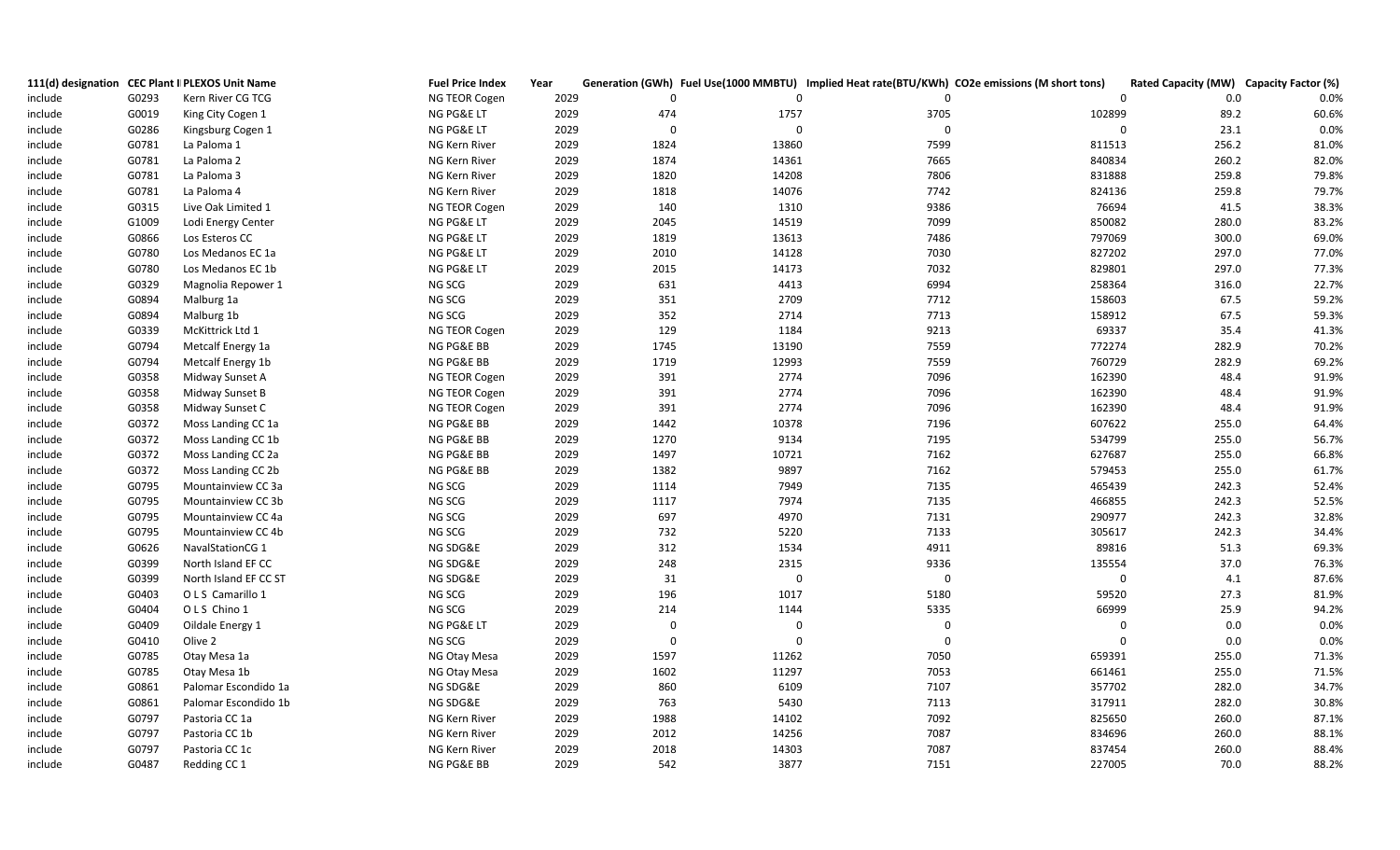|         |       | 111(d) designation CEC Plant II PLEXOS Unit Name | <b>Fuel Price Index</b> | Year |              |             |             | Generation (GWh) Fuel Use(1000 MMBTU) Implied Heat rate(BTU/KWh) CO2e emissions (M short tons) | Rated Capacity (MW) Capacity Factor (%) |       |
|---------|-------|--------------------------------------------------|-------------------------|------|--------------|-------------|-------------|------------------------------------------------------------------------------------------------|-----------------------------------------|-------|
| include | G0213 | Roseville Energy 1a                              | NG PG&E LT              | 2029 | 600          | 4607        | 7679        | 269730                                                                                         | 87.5                                    | 78.1% |
| include | G0213 | Roseville Energy 1b                              | NG PG&E LT              | 2029 | 606          | 4652        | 7679        | 272371                                                                                         | 87.5                                    | 78.8% |
| include | G0935 | Russell City 1a                                  | NG PG&E LT              | 2029 | 2133         | 15181       | 7116        | 888833                                                                                         | 310.0                                   | 78.3% |
| include | G0935 | Russell City 1b                                  | NG PG&E LT              | 2029 | 2180         | 15515       | 7116        | 908427                                                                                         | 310.0                                   | 80.1% |
| include | G0467 | SCA Cogen 2 a                                    | NG SMUD                 | 2029 | 387          | 2262        | 5841        | 132451                                                                                         | 66.3                                    | 66.5% |
| include | G0467 | SCA Cogen 2 b                                    | NG SMUD                 | 2029 | 387          | 1321        | 3412        | 77371                                                                                          | 68.0                                    | 64.8% |
| include | G0000 | Scattergood CC                                   | NG SCG                  | 2029 | 1292         | 9073        | 7023        | 531220                                                                                         | 300.0                                   | 49.0% |
| include | G0000 | Scattergood CT 1                                 | NG SCG                  | 2029 | $\mathbf 0$  | $\mathbf 0$ | $\mathbf 0$ | $\mathbf 0$                                                                                    | 100.0                                   | 0.0%  |
| include | G0000 | Scattergood CT 2                                 | NG SCG                  | 2029 | $\mathbf{1}$ | 11          | 8869        | 621                                                                                            | 100.0                                   | 0.1%  |
| include | S0071 | SEGS III                                         | Solar/NG SCG            | 2029 | 55           | 109         | 2004        | 6411                                                                                           | 22.6                                    | 27.5% |
| include | S0072 | SEGS IV                                          | Solar/NG SCG            | 2029 | 55           | 128         | 2338        | 7480                                                                                           | 22.6                                    | 27.5% |
| include | S0073 | <b>SEGS IX</b>                                   | Solar/NG SCG            | 2029 | 147          | 128         | 869         | 7480                                                                                           | 60.7                                    | 27.5% |
| include | S0074 | SEGS V                                           | Solar/NG SCG            | 2029 | 55           | 109         | 2004        | 6411                                                                                           | 22.6                                    | 27.5% |
| include | S0075 | <b>SEGS VI</b>                                   | Solar/NG SCG            | 2029 | 56           | 128         | 2284        | 7480                                                                                           | 23.1                                    | 27.5% |
| include | S0076 | <b>SEGS VII</b>                                  | Solar/NG SCG            | 2029 | 56           | 109         | 1958        | 6411                                                                                           | 23.1                                    | 27.5% |
| include | S0077 | <b>SEGS VIII</b>                                 | Solar/NG SCG            | 2029 | 147          | 128         | 869         | 7480                                                                                           | 60.7                                    | 27.5% |
| include | G0076 | SPA Campbell CG 1                                | NG SMUD                 | 2029 | 750          | 3194        | 4260        | 187003                                                                                         | 164.0                                   | 52.0% |
| include | G0784 | Sunrise Power CC 1a                              | NG Kern River           | 2029 | 1838         | 13110       | 7131        | 767591                                                                                         | 250.5                                   | 83.5% |
| include | G0784 | Sunrise Power CC 1b                              | NG Kern River           | 2029 | 1789         | 12758       | 7130        | 747008                                                                                         | 250.5                                   | 81.3% |
| include | G0779 | Sutter 1a                                        | NG PG&E BB              | 2029 | 1904         | 13274       | 6972        | 777219                                                                                         | 276.5                                   | 78.4% |
| include | G0779 | Sutter 1b                                        | NG PG&E BB              | 2029 | 1894         | 13206       | 6972        | 773233                                                                                         | 276.5                                   | 78.0% |
| include | G0590 | <b>Sycamore Cogen GTB</b>                        | NG TEOR Cogen           | 2029 | -9           | 73          | 7835        | 4277                                                                                           | 74.4                                    | 1.4%  |
| include | G0590 | Sycamore Cogen GTD                               | NG TEOR Cogen           | 2029 | -9           | 73          | 7827        | 4273                                                                                           | 74.4                                    | 1.4%  |
| include | G0838 | Tracy CC                                         | NG PG&E LT              | 2029 | 1555         | 11666       | 7504        | 683040                                                                                         | 314.0                                   | 56.4% |
| include | G0648 | Valley (CA) 1A                                   | NG SCG                  | 2029 | 106          | 773         | 7281        | 45253                                                                                          | 240.0                                   | 5.0%  |
| include | G0648 | Valley (CA) 1B                                   | NG SCG                  | 2029 | 148          | 1078        | 7282        | 63096                                                                                          | 240.0                                   | 7.0%  |
| include | G0648 | Valley (CA) 5                                    | NG SCG                  | 2029 | $\mathbf 0$  | $\mathbf 0$ | $\mathbf 0$ | $\mathbf 0$                                                                                    | 60.5                                    | 0.0%  |
| include | G0900 | Walnut Energy Center 1a                          | NG PG&E LT              | 2029 | 682          | 5404        | 7923        | 316381                                                                                         | 134.5                                   | 57.7% |
| include | G0900 | Walnut Energy Center 1b                          | NG PG&E LT              | 2029 | 674          | 5343        | 7923        | 312837                                                                                         | 134.5                                   | 57.1% |
| include | G0679 | Woodland CC 1                                    | NG PG&E LT              | 2029 | 365          | 2808        | 7693        | 164398                                                                                         | 63.0                                    | 66.0% |
| include | G0221 | Agnews 1                                         | NG PG&E LT              | 2030 | 43           | 392         | 9213        | 22932                                                                                          | 30.5                                    | 15.9% |
| include | G0040 | Badger Creek 1                                   | NG TEOR Cogen           | 2030 | 135          | 1273        | 9433        | 74536                                                                                          | 47.0                                    | 32.7% |
| include | G0428 | Bear Mountain CG 1                               | NG TEOR Cogen           | 2030 | 174          | 1593        | 9156        | 93271                                                                                          | 47.0                                    | 42.1% |
| include | G0787 | <b>Blythe ALS</b>                                | NG Blythe               | 2030 | 2024         | 13945       | 6890        | 816508                                                                                         | 262.5                                   | 87.8% |
| include | G0787 | <b>Blythe BLS</b>                                | NG Blythe               | 2030 | 1891         | 13027       | 6890        | 762706                                                                                         | 262.5                                   | 82.0% |
| include | G0084 | Carson Cogen Co. 1                               | NG SCG                  | 2030 | 17           | 164         | 9458        | 9603                                                                                           | 48.0                                    | 4.1%  |
| include | G0085 | Carson Ice CG CC                                 | NG SMUD                 | 2030 | 196          | 999         | 5090        | 58498                                                                                          | 57.8                                    | 38.7% |
| include | G0085 | Carson Ice CG GT1                                | NG SMUD                 | 2030 | 149          | 991         | 6647        | 58042                                                                                          | 43.2                                    | 39.3% |
| include | G0429 | Chalk Cliff CG 1                                 | NG TEOR Cogen           | 2030 | 130          | 1148        | 8803        | 67189                                                                                          | 30.6                                    | 48.5% |
| include | G0923 | Clearwater Cogen 1                               | NG SCG                  | 2030 | 22           | 150         | 6777        | 8777                                                                                           | 28.0                                    | 9.0%  |
| include | G0934 | Colusa Gener 1A                                  | NG PG&E LT              | 2030 | 2421         | 17182       | 7097        | 1005985                                                                                        | 330.0                                   | 83.5% |
| include | G0934 | Colusa Gener 1B                                  | NG PG&E LT              | 2030 | 2349         | 16671       | 7098        | 976081                                                                                         | 330.0                                   | 81.0% |
| Include | G0149 | Corona Cogen 1                                   | NG SCG                  | 2030 | 126          | 754         | 5965        | 44141                                                                                          | 25.7                                    | 56.0% |
| include | G0889 | Cosumnes River 1a                                | NG SMUD                 | 2030 | 1892         | 13854       | 7324        | 811125                                                                                         | 249.1                                   | 86.4% |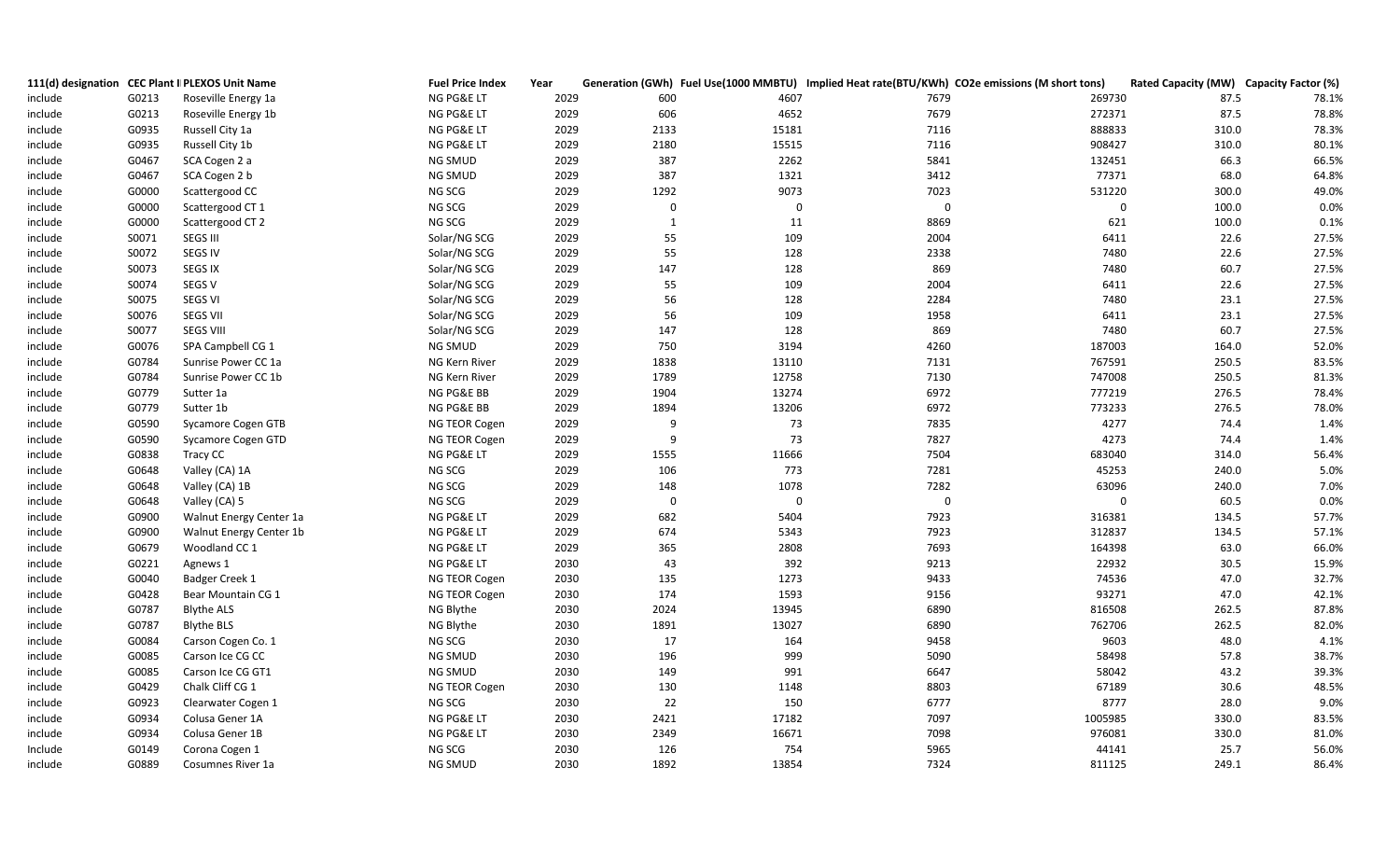|         |       | 111(d) designation CEC Plant II PLEXOS Unit Name | <b>Fuel Price Index</b> | Year |                |             | Generation (GWh) Fuel Use(1000 MMBTU) Implied Heat rate(BTU/KWh) CO2e emissions (M short tons) |             | Rated Capacity (MW) Capacity Factor (%) |       |
|---------|-------|--------------------------------------------------|-------------------------|------|----------------|-------------|------------------------------------------------------------------------------------------------|-------------|-----------------------------------------|-------|
| include | G0889 | Cosumnes River 1b                                | NG SMUD                 | 2030 | 1867           | 13675       | 7324                                                                                           | 800649      | 249.1                                   | 85.3% |
| include | G0161 | Crockett Cogen 1                                 | NG PG&E LT              | 2030 | 1750           | 9013        | 5150                                                                                           | 527719      | 247.4                                   | 80.5% |
| include | G0783 | Delta Energy 1a                                  | NG PG&E BB              | 2030 | 6380           | 44623       | 6995                                                                                           | 2612651     | 833.1                                   | 87.2% |
| include | G0169 | Donald Von Raesfeld 1a                           | NG PG&E BB              | 2030 | 234            | 1804        | 7722                                                                                           | 105624      | 60.5                                    | 44.0% |
| include | G0169 | Donald Von Raesfeld 1b                           | NG PG&E BB              | 2030 | 235            | 1811        | 7718                                                                                           | 106006      | 60.5                                    | 44.1% |
| include | G0190 | El Centro 4                                      | NG SCG                  | 2030 | $\Omega$       | $\mathbf 0$ | $\boldsymbol{0}$                                                                               | $\pmb{0}$   | 73.9                                    | 0.0%  |
| include | G0190 | El Centro CC 2                                   | NG SCG                  | 2030 | $\mathbf{1}$   | 12          | 9262                                                                                           | 684         | 115.0                                   | 0.1%  |
| include | G0190 | El Centro CC 3                                   | NG SCG                  | 2030 | 61             | 474         | 7720                                                                                           | 27768       | 165.0                                   | 4.2%  |
| include | G0053 | El Segundo 5a                                    | NG SCG                  | 2030 | 2050           | 13812       | 6738                                                                                           | 808671      | 275.0                                   | 84.9% |
| include | G0053 | El Segundo 5b                                    | NG SCG                  | 2030 | 2093           | 14109       | 6739                                                                                           | 826057      | 275.0                                   | 86.7% |
| include | G0799 | Elk Hills CC 1                                   | NG S Cal Prod           | 2030 | 2326           | 15821       | 6802                                                                                           | 926346      | 308.5                                   | 85.8% |
| include | G0799 | Elk Hills CC 2                                   | NG S Cal Prod           | 2030 | 2320           | 15780       | 6801                                                                                           | 923900      | 308.5                                   | 85.6% |
| include | G0384 | Fresno Cogen 1b                                  | NG PG&E LT              | 2030 | 23             | 137         | 5922                                                                                           | 8010        | 50.5                                    | 5.2%  |
| include | G0950 | Gateway Generating 8a                            | NG PG&E LT              | 2030 | 2060           | 14872       | 7220                                                                                           | 870769      | 306.0                                   | 76.6% |
| include | G0950 | Gateway Generating 8b                            | NG PG&E LT              | 2030 | 2144           | 15480       | 7220                                                                                           | 906367      | 306.0                                   | 79.8% |
| include | G0229 | Gilroy Power Plant 1                             | NG PG&E LT              | 2030 | 61             | 324         | 5292                                                                                           | 18944       | 105.0                                   | 6.6%  |
| include | G0233 | Goal Line Cogen 1                                | NG SDG&E                | 2030 | 229            | 1194        | 5224                                                                                           | 69901       | 34.8                                    | 74.8% |
| include | G0236 | Grayson 5                                        | NG SCG/Landfill Gas     | 2030 | $\overline{0}$ | $\mathbf 0$ | $\mathbf 0$                                                                                    | $\mathbf 0$ | 0.0                                     | 0.0%  |
| include | G0236 | Grayson CC A                                     | NG SCG                  | 2030 | $\Omega$       | $\mathbf 0$ | $\mathbf 0$                                                                                    | $\mathbf 0$ | 50.0                                    | 0.0%  |
| include | G0236 | Grayson CC BC                                    | NG SCG                  | 2030 | 1              | 11          | 8847                                                                                           | 619         | 80.0                                    | 0.2%  |
| include | G0238 | Greenleaf 1                                      | NG PG&E LT              | 2030 | 25             | 229         | 9120                                                                                           | 13411       | 46.9                                    | 6.1%  |
| include | G0239 | Greenleaf 2                                      | NG PG&E LT              | 2030 | 262            | 1504        | 5731                                                                                           | 88077       | 40.0                                    | 74.8% |
| include | G0245 | Harbor CC 1                                      | NG SCG                  | 2030 | 755            | 4502        | 5966                                                                                           | 263570      | 122.8                                   | 69.9% |
| include | G0245 | Harbor CC 2                                      | NG SCG                  | 2030 | 767            | 4616        | 6016                                                                                           | 270275      | 122.8                                   | 71.1% |
| include | G0246 | Harbor CGCC 1                                    | NG SCG                  | 2030 | 24             | 227         | 9464                                                                                           | 13313       | 100.0                                   | 2.7%  |
| include | G0249 | Haynes 1                                         | NG SCG                  | 2030 | $\overline{2}$ | 21          | 12182                                                                                          | 1209        | 222.0                                   | 0.1%  |
| include | G0249 | Haynes 2                                         | NG SCG                  | 2030 | $\Omega$       | $\mathbf 0$ | $\mathbf 0$                                                                                    | $\mathbf 0$ | 222.0                                   | 0.0%  |
| include | G0249 | Haynes Rpwr 8-10a                                | NG SCG                  | 2030 | 128            | 913         | 7153                                                                                           | 53483       | 227.5                                   | 6.4%  |
| include | G0249 | Haynes Rpwr 8-10b                                | NG SCG                  | 2030 | 343            | 2446        | 7135                                                                                           | 143222      | 248.7                                   | 15.7% |
| include | G0778 | High Desert Power 1a                             | NG Kern River           | 2030 | 2007           | 14787       | 7367                                                                                           | 865751      | 288.0                                   | 79.3% |
| include | G0778 | High Desert Power 1b                             | NG Kern River           | 2030 | 1993           | 14680       | 7368                                                                                           | 859518      | 288.0                                   | 78.8% |
| include | G0778 | High Desert Power 1c                             | NG Kern River           | 2030 | 1959           | 14436       | 7367                                                                                           | 845201      | 288.0                                   | 77.5% |
| include | G0868 | Inland Empire Energy 1                           | NG SCG                  | 2030 | 2930           | 19511       | 6658                                                                                           | 1142357     | 405.0                                   | 82.4% |
| include | G0868 | Inland Empire Energy 2                           | NG SCG                  | 2030 | 2910           | 19379       | 6660                                                                                           | 1134667     | 405.0                                   | 81.8% |
| include | G0293 | Kern River CG TAG                                | NG TEOR Cogen           | 2030 | $\Omega$       | $\Omega$    | $\Omega$                                                                                       | $\mathbf 0$ | 0.0                                     | 0.0%  |
| include | G0293 | Kern River CG TBG                                | NG TEOR Cogen           | 2030 | $\Omega$       | 0           | $\Omega$                                                                                       | $\mathbf 0$ | 0.0                                     | 0.0%  |
| include | G0293 | Kern River CG TCG                                | NG TEOR Cogen           | 2030 | $\Omega$       | 0           | $\Omega$                                                                                       | $\Omega$    | 0.0                                     | 0.0%  |
| include | G0019 | King City Cogen 1                                | NG PG&E LT              | 2030 | 474            | 1756        | 3705                                                                                           | 102806      | 89.2                                    | 60.5% |
| include | G0286 | Kingsburg Cogen 1                                | NG PG&E LT              | 2030 | $\Omega$       | $\Omega$    | $\mathbf 0$                                                                                    | $\mathbf 0$ | 23.1                                    | 0.0%  |
| include | G0781 | La Paloma 1                                      | NG Kern River           | 2030 | 1822           | 13848       | 7599                                                                                           | 810781      | 256.2                                   | 81.0% |
| include | G0781 | La Paloma 2                                      | NG Kern River           | 2030 | 1872           | 14348       | 7665                                                                                           | 840076      | 260.2                                   | 81.9% |
| include | G0781 | La Paloma 3                                      | NG Kern River           | 2030 | 1818           | 14195       | 7806                                                                                           | 831137      | 259.8                                   | 79.7% |
| include | G0781 | La Paloma 4                                      | NG Kern River           | 2030 | 1817           | 14063       | 7742                                                                                           | 823393      | 259.8                                   | 79.6% |
| include | G0315 | Live Oak Limited 1                               | NG TEOR Cogen           | 2030 | 139            | 1309        | 9386                                                                                           | 76625       | 41.5                                    | 38.2% |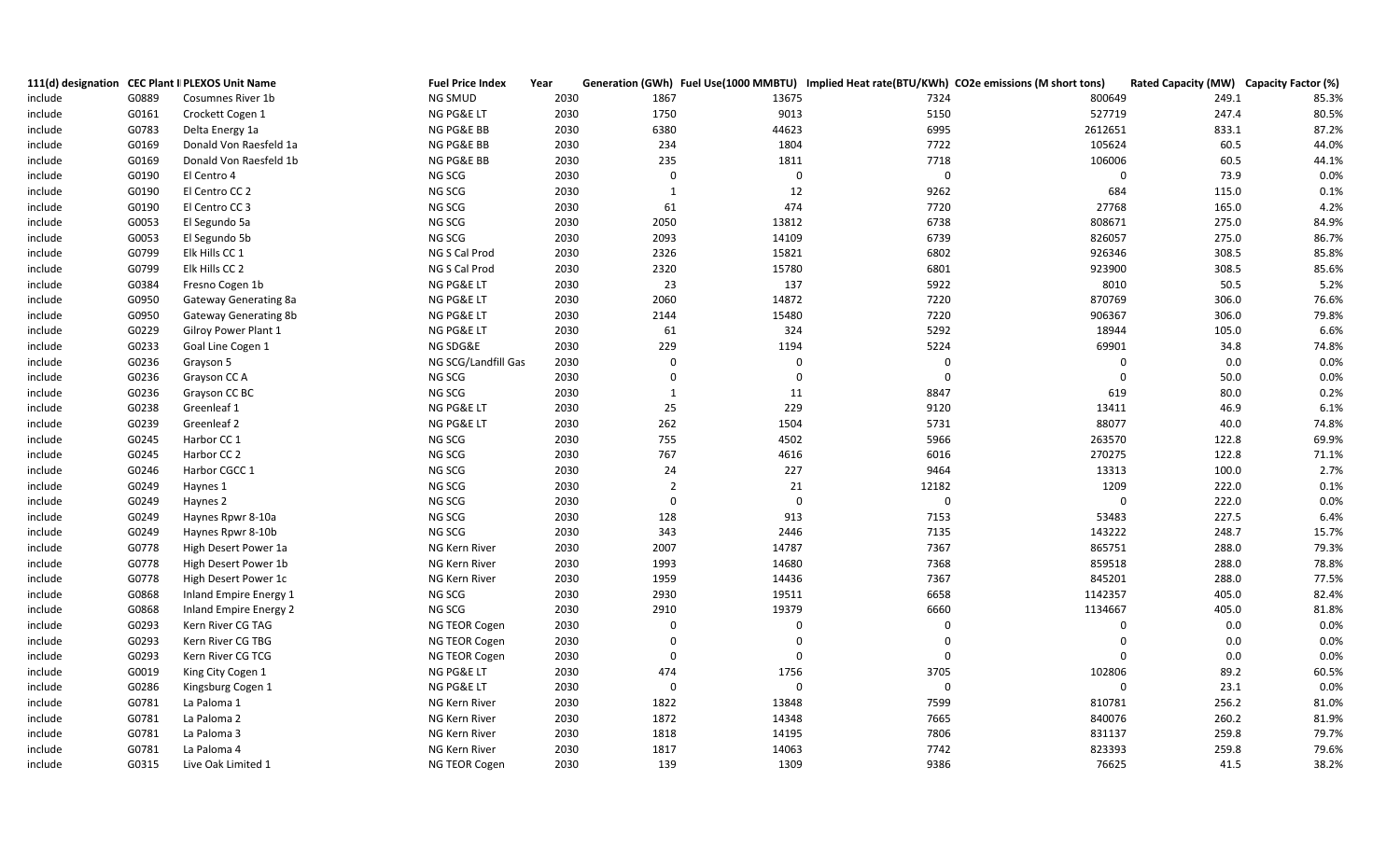|         |       | 111(d) designation CEC Plant II PLEXOS Unit Name | <b>Fuel Price Index</b> | Year |                |             | Generation (GWh) Fuel Use(1000 MMBTU) Implied Heat rate(BTU/KWh) CO2e emissions (M short tons) |             | Rated Capacity (MW) Capacity Factor (%) |       |
|---------|-------|--------------------------------------------------|-------------------------|------|----------------|-------------|------------------------------------------------------------------------------------------------|-------------|-----------------------------------------|-------|
| include | G1009 | Lodi Energy Center                               | NG PG&E LT              | 2030 | 2043           | 14506       | 7099                                                                                           | 849315      | 280.0                                   | 83.1% |
| include | G0866 | Los Esteros CC                                   | NG PG&E LT              | 2030 | 1817           | 13601       | 7486                                                                                           | 796350      | 300.0                                   | 69.0% |
| include | G0780 | Los Medanos EC 1a                                | NG PG&E LT              | 2030 | 2008           | 14115       | 7030                                                                                           | 826455      | 297.0                                   | 77.0% |
| include | G0780 | Los Medanos EC 1b                                | NG PG&E LT              | 2030 | 2014           | 14160       | 7032                                                                                           | 829052      | 297.0                                   | 77.2% |
| include | G0329 | Magnolia Repower 1                               | NG SCG                  | 2030 | 630            | 4409        | 6994                                                                                           | 258131      | 316.0                                   | 22.7% |
| include | G0894 | Malburg 1a                                       | NG SCG                  | 2030 | 351            | 2706        | 7712                                                                                           | 158460      | 67.5                                    | 59.2% |
| include | G0894 | Malburg 1b                                       | NG SCG                  | 2030 | 352            | 2712        | 7713                                                                                           | 158769      | 67.5                                    | 59.3% |
| include | G0339 | McKittrick Ltd 1                                 | NG TEOR Cogen           | 2030 | 128            | 1183        | 9213                                                                                           | 69275       | 35.4                                    | 41.3% |
| include | G0794 | Metcalf Energy 1a                                | NG PG&E BB              | 2030 | 1743           | 13178       | 7559                                                                                           | 771577      | 282.9                                   | 70.2% |
| include | G0794 | Metcalf Energy 1b                                | NG PG&E BB              | 2030 | 1717           | 12981       | 7559                                                                                           | 760042      | 282.9                                   | 69.1% |
| include | G0358 | Midway Sunset A                                  | NG TEOR Cogen           | 2030 | 391            | 2771        | 7096                                                                                           | 162244      | 48.4                                    | 91.9% |
| include | G0358 | Midway Sunset B                                  | NG TEOR Cogen           | 2030 | 391            | 2771        | 7096                                                                                           | 162244      | 48.4                                    | 91.9% |
| include | G0358 | Midway Sunset C                                  | NG TEOR Cogen           | 2030 | 391            | 2771        | 7096                                                                                           | 162244      | 48.4                                    | 91.9% |
| include | G0372 | Moss Landing CC 1a                               | NG PG&E BB              | 2030 | 1441           | 10368       | 7196                                                                                           | 607074      | 255.0                                   | 64.3% |
| include | G0372 | Moss Landing CC 1b                               | NG PG&E BB              | 2030 | 1268           | 9126        | 7195                                                                                           | 534317      | 255.0                                   | 56.6% |
| include | G0372 | Moss Landing CC 2a                               | NG PG&E BB              | 2030 | 1495           | 10711       | 7162                                                                                           | 627121      | 255.0                                   | 66.8% |
| include | G0372 | Moss Landing CC 2b                               | NG PG&E BB              | 2030 | 1381           | 9888        | 7162                                                                                           | 578930      | 255.0                                   | 61.6% |
| include | G0795 | Mountainview CC 3a                               | NG SCG                  | 2030 | 1113           | 7942        | 7135                                                                                           | 465019      | 242.3                                   | 52.3% |
| include | G0795 | Mountainview CC 3b                               | NG SCG                  | 2030 | 1116           | 7966        | 7135                                                                                           | 466434      | 242.3                                   | 52.5% |
| include | G0795 | Mountainview CC 4a                               | NG SCG                  | 2030 | 696            | 4965        | 7131                                                                                           | 290714      | 242.3                                   | 32.7% |
| include | G0795 | Mountainview CC 4b                               | NG SCG                  | 2030 | 731            | 5215        | 7133                                                                                           | 305341      | 242.3                                   | 34.4% |
| include | G0626 | NavalStationCG 1                                 | NG SDG&E                | 2030 | 312            | 1533        | 4911                                                                                           | 89735       | 51.3                                    | 69.3% |
| include | G0399 | North Island EF CC                               | NG SDG&E                | 2030 | 248            | 2313        | 9336                                                                                           | 135432      | 37.0                                    | 76.2% |
| include | G0399 | North Island EF CC ST                            | NG SDG&E                | 2030 | 31             | $\mathbf 0$ | $\mathbf 0$                                                                                    | $\pmb{0}$   | 4.1                                     | 87.5% |
| include | G0403 | OLS Camarillo 1                                  | NG SCG                  | 2030 | 196            | 1016        | 5180                                                                                           | 59466       | 27.3                                    | 81.8% |
| include | G0404 | OLS Chino 1                                      | NG SCG                  | 2030 | 214            | 1143        | 5335                                                                                           | 66939       | 25.9                                    | 94.1% |
| include | G0409 | Oildale Energy 1                                 | NG PG&E LT              | 2030 | $\overline{0}$ | $\mathbf 0$ | $\overline{0}$                                                                                 | 0           | 0.0                                     | 0.0%  |
| include | G0410 | Olive 2                                          | NG SCG                  | 2030 | $\overline{0}$ | $\mathbf 0$ | $\overline{0}$                                                                                 | $\mathbf 0$ | 0.0                                     | 0.0%  |
| include | G0785 | Otay Mesa 1a                                     | NG Otay Mesa            | 2030 | 1596           | 11252       | 7050                                                                                           | 658796      | 255.0                                   | 71.3% |
| include | G0785 | Otay Mesa 1b                                     | NG Otay Mesa            | 2030 | 1600           | 11287       | 7053                                                                                           | 660864      | 255.0                                   | 71.4% |
| include | G0861 | Palomar Escondido 1a                             | NG SDG&E                | 2030 | 859            | 6104        | 7107                                                                                           | 357379      | 282.0                                   | 34.7% |
| include | G0861 | Palomar Escondido 1b                             | NG SDG&E                | 2030 | 763            | 5425        | 7113                                                                                           | 317624      | 282.0                                   | 30.8% |
| include | G0797 | Pastoria CC 1a                                   | NG Kern River           | 2030 | 1987           | 14089       | 7092                                                                                           | 824905      | 260.0                                   | 87.0% |
| include | G0797 | Pastoria CC 1b                                   | NG Kern River           | 2030 | 2010           | 14243       | 7087                                                                                           | 833943      | 260.0                                   | 88.0% |
| include | G0797 | Pastoria CC 1c                                   | NG Kern River           | 2030 | 2016           | 14290       | 7087                                                                                           | 836698      | 260.0                                   | 88.3% |
| include | G0487 | Redding CC 1                                     | NG PG&E BB              | 2030 | 542            | 3874        | 7151                                                                                           | 226800      | 70.0                                    | 88.1% |
| include | G0213 | Roseville Energy 1a                              | NG PG&E LT              | 2030 | 599            | 4603        | 7679                                                                                           | 269487      | 87.5                                    | 78.0% |
| include | G0213 | Roseville Energy 1b                              | NG PG&E LT              | 2030 | 605            | 4648        | 7679                                                                                           | 272126      | 87.5                                    | 78.7% |
| include | G0935 | Russell City 1a                                  | NG PG&E LT              | 2030 | 2131           | 15167       | 7116                                                                                           | 888031      | 310.0                                   | 78.3% |
| include | G0935 | Russell City 1b                                  | NG PG&E LT              | 2030 | 2178           | 15501       | 7116                                                                                           | 907608      | 310.0                                   | 80.0% |
| include | G0467 | SCA Cogen 2 a                                    | NG SMUD                 | 2030 | 387            | 2260        | 5841                                                                                           | 132332      | 66.3                                    | 66.4% |
| include | G0467 | SCA Cogen 2 b                                    | NG SMUD                 | 2030 | 387            | 1320        | 3412                                                                                           | 77301       | 68.0                                    | 64.8% |
| include | G0000 | Scattergood CC                                   | NG SCG                  | 2030 | 1291           | 9065        | 7023                                                                                           | 530741      | 300.0                                   | 49.0% |
| include | G0000 | Scattergood CT 1                                 | NG SCG                  | 2030 | $\mathbf 0$    | $\Omega$    | $\Omega$                                                                                       | $\Omega$    | 100.0                                   | 0.0%  |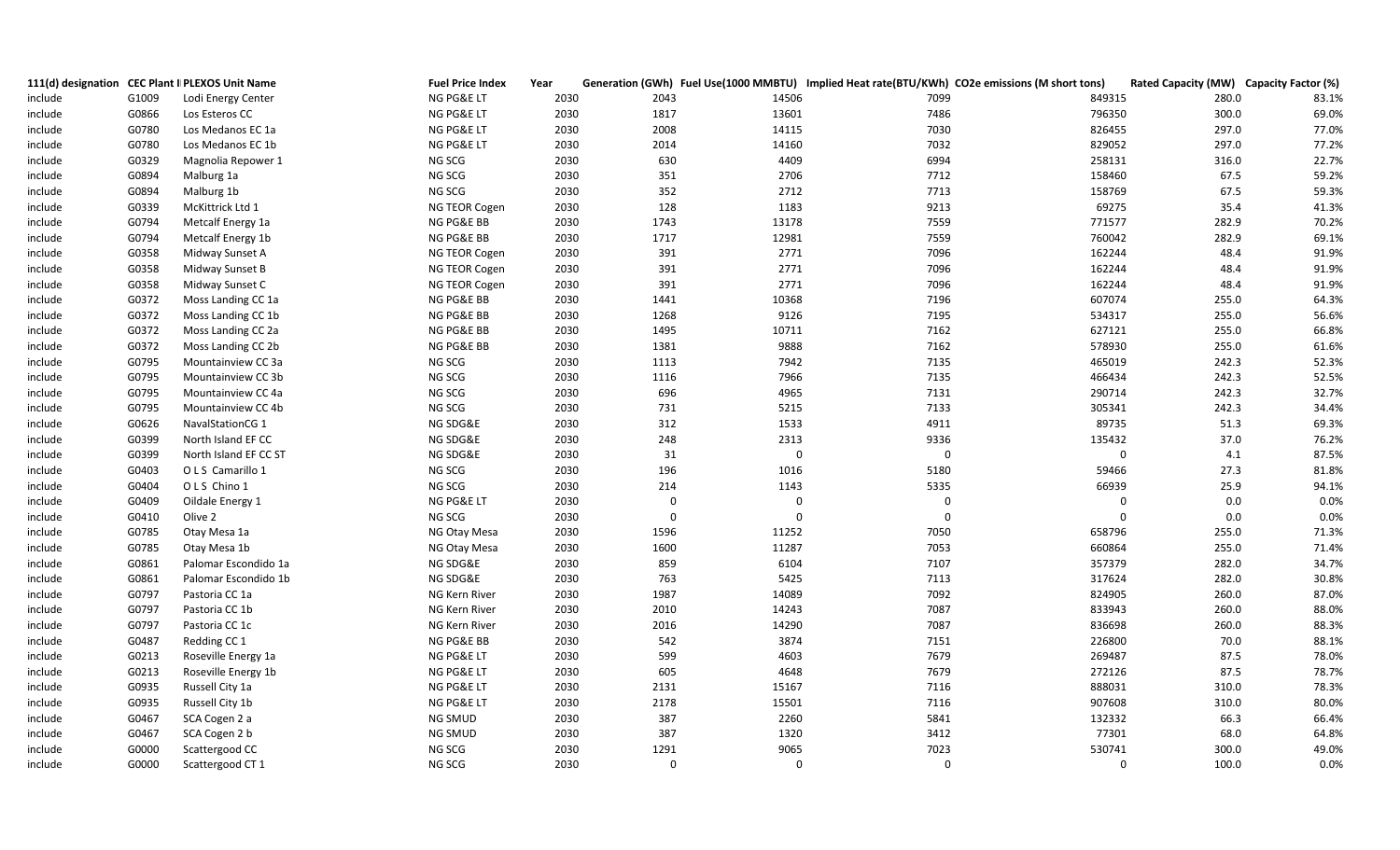|         |       | 111(d) designation CEC Plant II PLEXOS Unit Name | <b>Fuel Price Index</b> | Year |              |             |                  | Generation (GWh) Fuel Use(1000 MMBTU) Implied Heat rate(BTU/KWh) CO2e emissions (M short tons) | Rated Capacity (MW) Capacity Factor (%) |       |
|---------|-------|--------------------------------------------------|-------------------------|------|--------------|-------------|------------------|------------------------------------------------------------------------------------------------|-----------------------------------------|-------|
| include | G0000 | Scattergood CT 2                                 | NG SCG                  | 2030 | $\mathbf{1}$ | 11          | 8869             | 621                                                                                            | 100.0                                   | 0.1%  |
| include | S0071 | <b>SEGS III</b>                                  | Solar/NG SCG            | 2030 | 55           | 109         | 2006             | 6411                                                                                           | 22.6                                    | 27.5% |
| include | S0072 | SEGS IV                                          | Solar/NG SCG            | 2030 | 55           | 128         | 2340             | 7480                                                                                           | 22.6                                    | 27.5% |
| include | S0073 | <b>SEGS IX</b>                                   | Solar/NG SCG            | 2030 | 147          | 128         | 870              | 7480                                                                                           | 60.7                                    | 27.5% |
| include | S0074 | SEGS V                                           | Solar/NG SCG            | 2030 | 55           | 109         | 2006             | 6411                                                                                           | 22.6                                    | 27.5% |
| include | S0075 | <b>SEGS VI</b>                                   | Solar/NG SCG            | 2030 | 56           | 128         | 2286             | 7480                                                                                           | 23.1                                    | 27.5% |
| include | S0076 | <b>SEGS VII</b>                                  | Solar/NG SCG            | 2030 | 56           | 109         | 1960             | 6411                                                                                           | 23.1                                    | 27.5% |
| include | S0077 | <b>SEGS VIII</b>                                 | Solar/NG SCG            | 2030 | 147          | 128         | 870              | 7480                                                                                           | 60.7                                    | 27.5% |
| include | G0076 | SPA Campbell CG 1                                | NG SMUD                 | 2030 | 749          | 3191        | 4260             | 186834                                                                                         | 164.0                                   | 52.0% |
| include | G0784 | Sunrise Power CC 1a                              | NG Kern River           | 2030 | 1837         | 13098       | 7131             | 766899                                                                                         | 250.5                                   | 83.5% |
| include | G0784 | Sunrise Power CC 1b                              | NG Kern River           | 2030 | 1788         | 12747       | 7130             | 746334                                                                                         | 250.5                                   | 81.2% |
| include | G0779 | Sutter 1a                                        | NG PG&E BB              | 2030 | 1902         | 13262       | 6972             | 776518                                                                                         | 276.5                                   | 78.3% |
| include | G0779 | Sutter 1b                                        | NG PG&E BB              | 2030 | 1892         | 13194       | 6972             | 772536                                                                                         | 276.5                                   | 77.9% |
| include | G0590 | Sycamore Cogen GTB                               | NG TEOR Cogen           | 2030 | -9           | 73          | 7835             | 4274                                                                                           | 74.4                                    | 1.4%  |
| include | G0590 | Sycamore Cogen GTD                               | NG TEOR Cogen           | 2030 | 9            | 73          | 7827             | 4270                                                                                           | 74.4                                    | 1.4%  |
| include | G0838 | Tracy CC                                         | NG PG&E LT              | 2030 | 1553         | 11655       | 7504             | 682424                                                                                         | 314.0                                   | 56.3% |
| include | G0648 | Valley (CA) 1A                                   | NG SCG                  | 2030 | 106          | 772         | 7281             | 45213                                                                                          | 240.0                                   | 5.0%  |
| include | G0648 | Valley (CA) 1B                                   | NG SCG                  | 2030 | 148          | 1077        | 7282             | 63039                                                                                          | 240.0                                   | 7.0%  |
| include | G0648 | Valley (CA) 5                                    | NG SCG                  | 2030 | $\mathbf 0$  | $\mathbf 0$ | $\boldsymbol{0}$ | $\mathbf 0$                                                                                    | 60.5                                    | 0.0%  |
| include | G0900 | Walnut Energy Center 1a                          | NG PG&E LT              | 2030 | 681          | 5399        | 7923             | 316095                                                                                         | 134.5                                   | 57.7% |
| include | G0900 | Walnut Energy Center 1b                          | NG PG&E LT              | 2030 | 674          | 5338        | 7923             | 312555                                                                                         | 134.5                                   | 57.0% |
| include | G0679 | Woodland CC 1                                    | NG PG&E LT              | 2030 | 365          | 2805        | 7693             | 164250                                                                                         | 63.0                                    | 65.9% |
| include | G0221 | Agnews 1                                         | NG PG&E LT              | 2031 | 42           | 391         | 9213             | 22911                                                                                          | 30.5                                    | 15.9% |
| include | G0040 | Badger Creek 1                                   | NG TEOR Cogen           | 2031 | 135          | 1272        | 9433             | 74469                                                                                          | 47.0                                    | 32.7% |
| include | G0428 | Bear Mountain CG 1                               | NG TEOR Cogen           | 2031 | 174          | 1592        | 9156             | 93187                                                                                          | 47.0                                    | 42.1% |
| include | G0787 | <b>Blythe ALS</b>                                | NG Blythe               | 2031 | 2022         | 13933       | 6890             | 815772                                                                                         | 262.5                                   | 87.7% |
| include | G0787 | <b>Blythe BLS</b>                                | NG Blythe               | 2031 | 1889         | 13015       | 6890             | 762017                                                                                         | 262.5                                   | 81.9% |
| include | G0084 | Carson Cogen Co. 1                               | NG SCG                  | 2031 | 17           | 164         | 9458             | 9594                                                                                           | 48.0                                    | 4.1%  |
| include | G0085 | Carson Ice CG CC                                 | NG SMUD                 | 2031 | 196          | 998         | 5090             | 58445                                                                                          | 57.8                                    | 38.6% |
| include | G0085 | Carson Ice CG GT1                                | NG SMUD                 | 2031 | 149          | 990         | 6647             | 57990                                                                                          | 43.2                                    | 39.3% |
| include | G0429 | Chalk Cliff CG 1                                 | NG TEOR Cogen           | 2031 | 130          | 1147        | 8803             | 67128                                                                                          | 30.6                                    | 48.5% |
| include | G0923 | Clearwater Cogen 1                               | NG SCG                  | 2031 | 22           | 150         | 6777             | 8770                                                                                           | 28.0                                    | 9.0%  |
| include | G0934 | Colusa Gener 1A                                  | NG PG&E LT              | 2031 | 2419         | 17166       | 7097             | 1005077                                                                                        | 330.0                                   | 83.4% |
| include | G0934 | Colusa Gener 1B                                  | NG PG&E LT              | 2031 | 2347         | 16656       | 7098             | 975200                                                                                         | 330.0                                   | 81.0% |
| Include | G0149 | Corona Cogen 1                                   | NG SCG                  | 2031 | 126          | 753         | 5965             | 44102                                                                                          | 25.7                                    | 56.0% |
| include | G0889 | Cosumnes River 1a                                | NG SMUD                 | 2031 | 1890         | 13841       | 7324             | 810393                                                                                         | 249.1                                   | 86.4% |
| include | G0889 | Cosumnes River 1b                                | NG SMUD                 | 2031 | 1865         | 13662       | 7324             | 799926                                                                                         | 249.1                                   | 85.3% |
| include | G0161 | Crockett Cogen 1                                 | NG PG&E LT              | 2031 | 1749         | 9005        | 5150             | 527243                                                                                         | 247.4                                   | 80.5% |
| include | G0783 | Delta Energy 1a                                  | NG PG&E BB              | 2031 | 6374         | 44582       | 6995             | 2610293                                                                                        | 833.1                                   | 87.1% |
| include | G0169 | Donald Von Raesfeld 1a                           | NG PG&E BB              | 2031 | 233          | 1802        | 7722             | 105529                                                                                         | 60.5                                    | 43.9% |
| include | G0169 | Donald Von Raesfeld 1b                           | NG PG&E BB              | 2031 | 234          | 1809        | 7718             | 105910                                                                                         | 60.5                                    | 44.1% |
| include | G0190 | El Centro 4                                      | NG SCG                  | 2031 | $\Omega$     | $\mathbf 0$ | $\mathbf 0$      | $\mathbf 0$                                                                                    | 73.9                                    | 0.0%  |
| include | G0190 | El Centro CC 2                                   | NG SCG                  | 2031 | 1            | 12          | 9262             | 683                                                                                            | 115.0                                   | 0.1%  |
| include | G0190 | El Centro CC 3                                   | NG SCG                  | 2031 | 61           | 474         | 7720             | 27743                                                                                          | 165.0                                   | 4.2%  |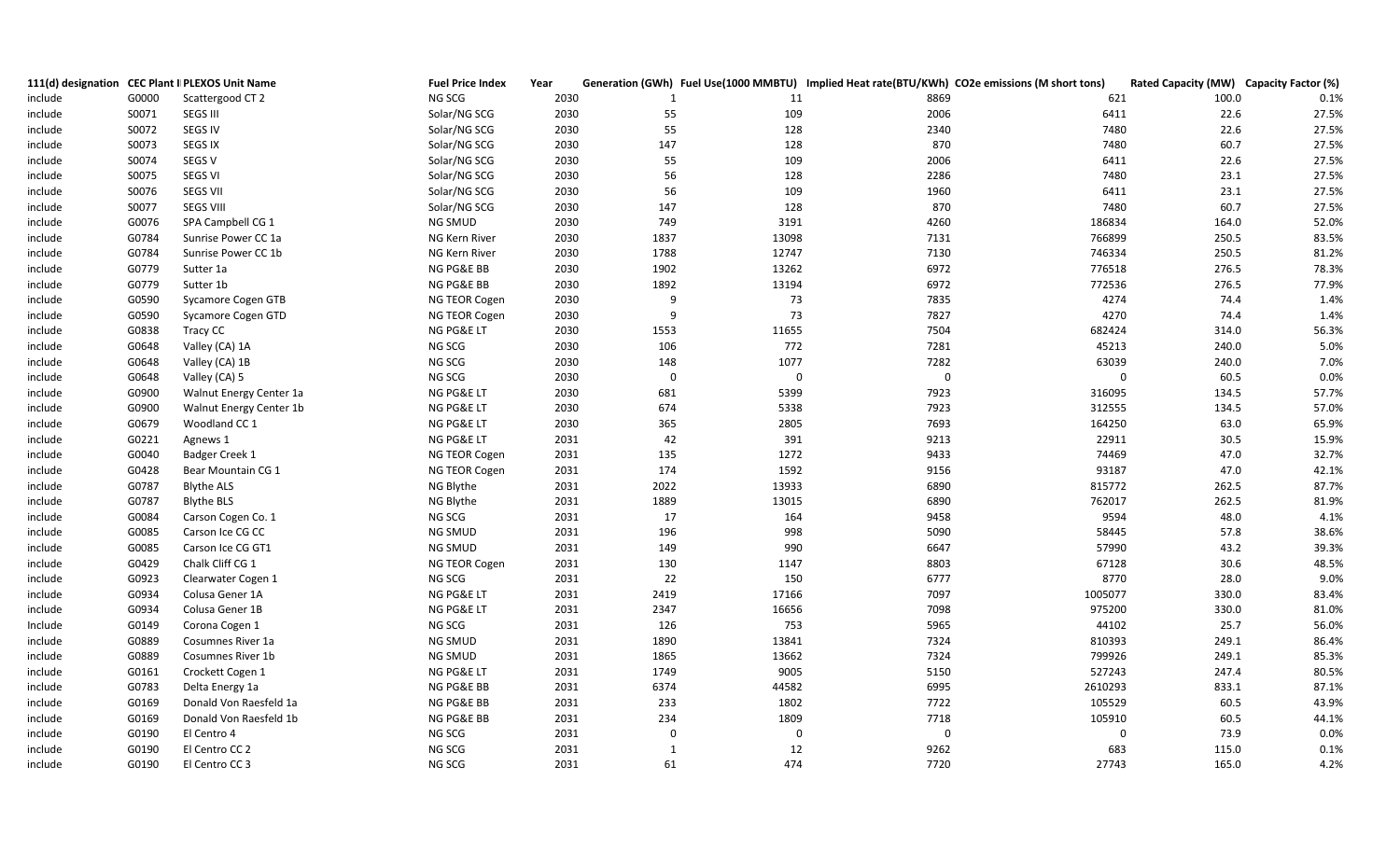|         |       | 111(d) designation CEC Plant II PLEXOS Unit Name | <b>Fuel Price Index</b> | Year |                |             |                | Generation (GWh) Fuel Use(1000 MMBTU) Implied Heat rate(BTU/KWh) CO2e emissions (M short tons) | Rated Capacity (MW) Capacity Factor (%) |       |
|---------|-------|--------------------------------------------------|-------------------------|------|----------------|-------------|----------------|------------------------------------------------------------------------------------------------|-----------------------------------------|-------|
| include | G0053 | El Segundo 5a                                    | NG SCG                  | 2031 | 2048           | 13799       | 6738           | 807941                                                                                         | 275.0                                   | 84.8% |
| include | G0053 | El Segundo 5b                                    | NG SCG                  | 2031 | 2092           | 14096       | 6739           | 825311                                                                                         | 275.0                                   | 86.6% |
| include | G0799 | Elk Hills CC 1                                   | NG S Cal Prod           | 2031 | 2324           | 15807       | 6802           | 925510                                                                                         | 308.5                                   | 85.8% |
| include | G0799 | Elk Hills CC 2                                   | NG S Cal Prod           | 2031 | 2318           | 15765       | 6801           | 923067                                                                                         | 308.5                                   | 85.5% |
| include | G0384 | Fresno Cogen 1b                                  | NG PG&E LT              | 2031 | 23             | 137         | 5922           | 8003                                                                                           | 50.5                                    | 5.2%  |
| include | G0950 | <b>Gateway Generating 8a</b>                     | NG PG&E LT              | 2031 | 2058           | 14859       | 7220           | 869984                                                                                         | 306.0                                   | 76.6% |
| include | G0950 | Gateway Generating 8b                            | NG PG&E LT              | 2031 | 2142           | 15466       | 7220           | 905550                                                                                         | 306.0                                   | 79.7% |
| include | G0229 | Gilroy Power Plant 1                             | NG PG&E LT              | 2031 | 61             | 323         | 5292           | 18927                                                                                          | 105.0                                   | 6.6%  |
| include | G0233 | Goal Line Cogen 1                                | NG SDG&E                | 2031 | 228            | 1193        | 5224           | 69838                                                                                          | 34.8                                    | 74.7% |
| include | G0236 | Grayson 5                                        | NG SCG/Landfill Gas     | 2031 | $\mathbf{0}$   | $\Omega$    | $\overline{0}$ | $\mathbf 0$                                                                                    | 0.0                                     | 0.0%  |
| include | G0236 | Grayson CC A                                     | NG SCG                  | 2031 | $\mathbf 0$    | $\mathbf 0$ | $\mathbf 0$    | $\mathbf 0$                                                                                    | 50.0                                    | 0.0%  |
| include | G0236 | Grayson CC BC                                    | NG SCG                  | 2031 | $\mathbf{1}$   | 11          | 8847           | 619                                                                                            | 80.0                                    | 0.2%  |
| include | G0238 | Greenleaf 1                                      | NG PG&E LT              | 2031 | 25             | 229         | 9120           | 13399                                                                                          | 46.9                                    | 6.1%  |
| include | G0239 | Greenleaf 2                                      | NG PG&E LT              | 2031 | 262            | 1503        | 5731           | 87998                                                                                          | 40.0                                    | 74.7% |
| include | G0245 | Harbor CC 1                                      | NG SCG                  | 2031 | 754            | 4498        | 5966           | 263333                                                                                         | 122.8                                   | 69.9% |
| include | G0245 | Harbor CC 2                                      | NG SCG                  | 2031 | 767            | 4612        | 6016           | 270031                                                                                         | 122.8                                   | 71.0% |
| include | G0246 | Harbor CGCC 1                                    | NG SCG                  | 2031 | 24             | 227         | 9464           | 13301                                                                                          | 100.0                                   | 2.7%  |
| include | G0249 | Haynes 1                                         | NG SCG                  | 2031 | $\overline{2}$ | 21          | 12182          | 1208                                                                                           | 222.0                                   | 0.1%  |
| include | G0249 | Haynes 2                                         | NG SCG                  | 2031 | 0              | $\Omega$    | $\mathbf 0$    | $\Omega$                                                                                       | 222.0                                   | 0.0%  |
| include | G0249 | Haynes Rpwr 8-10a                                | NG SCG                  | 2031 | 128            | 913         | 7153           | 53435                                                                                          | 227.5                                   | 6.4%  |
| include | G0249 | Haynes Rpwr 8-10b                                | NG SCG                  | 2031 | 343            | 2444        | 7135           | 143093                                                                                         | 248.7                                   | 15.7% |
| include | G0778 | High Desert Power 1a                             | NG Kern River           | 2031 | 2005           | 14773       | 7367           | 864969                                                                                         | 288.0                                   | 79.3% |
| include | G0778 | High Desert Power 1b                             | NG Kern River           | 2031 | 1991           | 14667       | 7368           | 858743                                                                                         | 288.0                                   | 78.7% |
| include | G0778 | High Desert Power 1c                             | NG Kern River           | 2031 | 1958           | 14423       | 7367           | 844438                                                                                         | 288.0                                   | 77.4% |
| include | G0868 | Inland Empire Energy 1                           | NG SCG                  | 2031 | 2928           | 19493       | 6658           | 1141326                                                                                        | 405.0                                   | 82.3% |
| include | G0868 | Inland Empire Energy 2                           | NG SCG                  | 2031 | 2907           | 19362       | 6660           | 1133643                                                                                        | 405.0                                   | 81.7% |
| include | G0293 | Kern River CG TAG                                | NG TEOR Cogen           | 2031 | $\mathbf 0$    | $\Omega$    | $\Omega$       | $\mathbf 0$                                                                                    | 0.0                                     | 0.0%  |
| include | G0293 | Kern River CG TBG                                | NG TEOR Cogen           | 2031 | $\mathbf 0$    | $\Omega$    | $\Omega$       | $\mathbf 0$                                                                                    | 0.0                                     | 0.0%  |
| include | G0293 | Kern River CG TCG                                | NG TEOR Cogen           | 2031 | $\Omega$       | $\Omega$    | $\overline{0}$ | $\mathbf 0$                                                                                    | 0.0                                     | 0.0%  |
| include | G0019 | King City Cogen 1                                | NG PG&E LT              | 2031 | 473            | 1754        | 3705           | 102714                                                                                         | 89.2                                    | 60.4% |
| include | G0286 | Kingsburg Cogen 1                                | NG PG&E LT              | 2031 | $\overline{0}$ | $\mathbf 0$ | $\mathbf 0$    | $\mathbf 0$                                                                                    | 23.1                                    | 0.0%  |
| include | G0781 | La Paloma 1                                      | NG Kern River           | 2031 | 1821           | 13835       | 7599           | 810050                                                                                         | 256.2                                   | 80.9% |
| include | G0781 | La Paloma 2                                      | NG Kern River           | 2031 | 1870           | 14335       | 7665           | 839318                                                                                         | 260.2                                   | 81.8% |
| include | G0781 | La Paloma 3                                      | NG Kern River           | 2031 | 1817           | 14183       | 7806           | 830387                                                                                         | 259.8                                   | 79.6% |
| include | G0781 | La Paloma 4                                      | NG Kern River           | 2031 | 1815           | 14050       | 7742           | 822650                                                                                         | 259.8                                   | 79.5% |
| include | G0315 | Live Oak Limited 1                               | NG TEOR Cogen           | 2031 | 139            | 1308        | 9386           | 76555                                                                                          | 41.5                                    | 38.2% |
| include | G1009 | Lodi Energy Center                               | NG PG&E LT              | 2031 | 2041           | 14493       | 7099           | 848549                                                                                         | 280.0                                   | 83.0% |
| include | G0866 | Los Esteros CC                                   | NG PG&E LT              | 2031 | 1815           | 13589       | 7486           | 795631                                                                                         | 300.0                                   | 68.9% |
| include | G0780 | Los Medanos EC 1a                                | NG PG&E LT              | 2031 | 2006           | 14103       | 7030           | 825710                                                                                         | 297.0                                   | 76.9% |
| include | G0780 | Los Medanos EC 1b                                | NG PG&E LT              | 2031 | 2012           | 14147       | 7032           | 828304                                                                                         | 297.0                                   | 77.1% |
| include | G0329 | Magnolia Repower 1                               | NG SCG                  | 2031 | 630            | 4405        | 6994           | 257898                                                                                         | 316.0                                   | 22.7% |
| include | G0894 | Malburg 1a                                       | NG SCG                  | 2031 | 351            | 2704        | 7712           | 158317                                                                                         | 67.5                                    | 59.1% |
| include | G0894 | Malburg 1b                                       | NG SCG                  | 2031 | 351            | 2709        | 7713           | 158625                                                                                         | 67.5                                    | 59.2% |
| include | G0339 | McKittrick Ltd 1                                 | NG TEOR Cogen           | 2031 | 128            | 1182        | 9213           | 69212                                                                                          | 35.4                                    | 41.2% |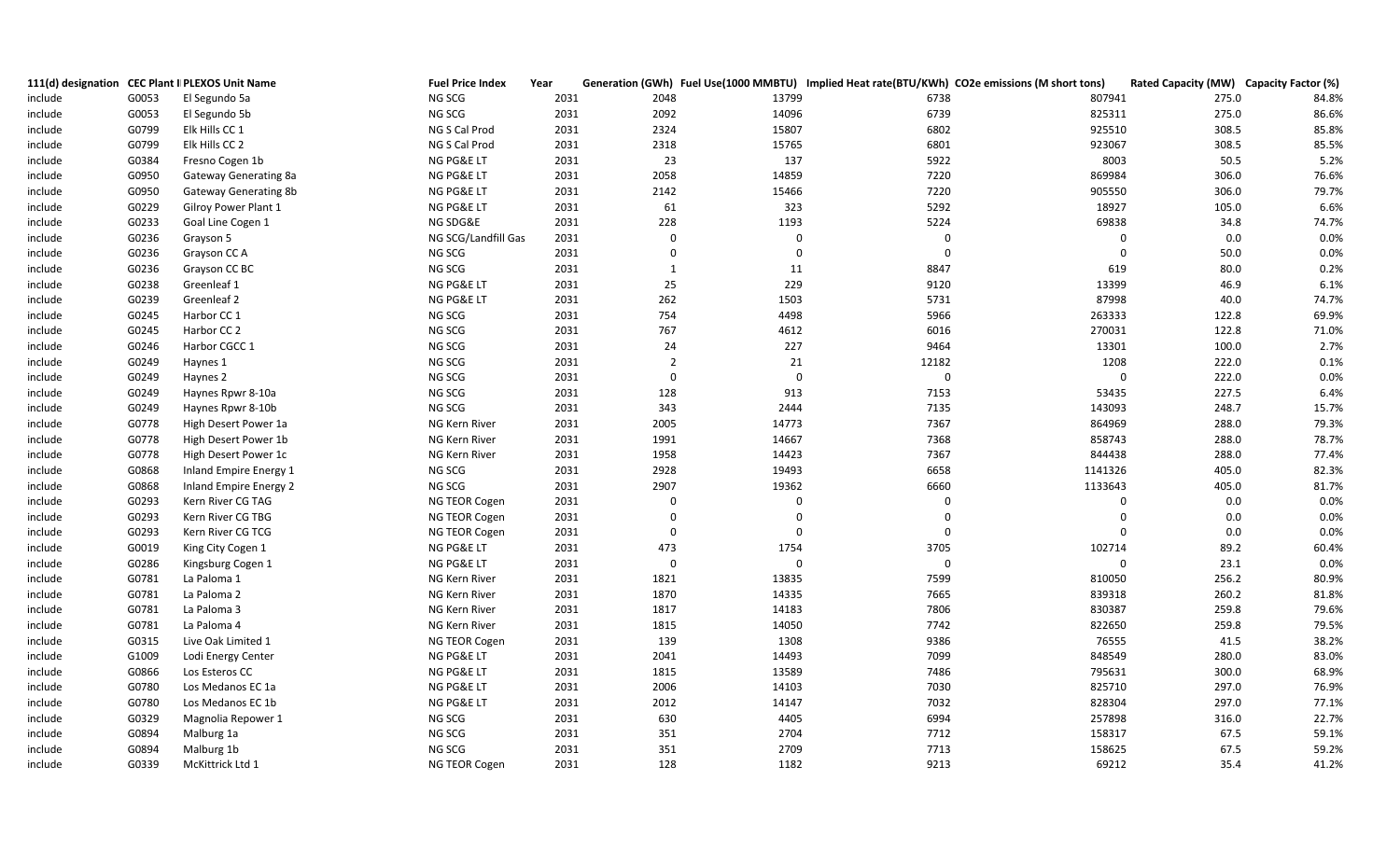|         |       | 111(d) designation CEC Plant II PLEXOS Unit Name | <b>Fuel Price Index</b> | Year |                |             | Generation (GWh) Fuel Use(1000 MMBTU) Implied Heat rate(BTU/KWh) CO2e emissions (M short tons) |                  | Rated Capacity (MW) Capacity Factor (%) |       |
|---------|-------|--------------------------------------------------|-------------------------|------|----------------|-------------|------------------------------------------------------------------------------------------------|------------------|-----------------------------------------|-------|
| include | G0794 | Metcalf Energy 1a                                | NG PG&E BB              | 2031 | 1742           | 13166       | 7559                                                                                           | 770881           | 282.9                                   | 70.1% |
| include | G0794 | Metcalf Energy 1b                                | NG PG&E BB              | 2031 | 1716           | 12969       | 7559                                                                                           | 759357           | 282.9                                   | 69.0% |
| include | G0358 | Midway Sunset A                                  | NG TEOR Cogen           | 2031 | 390            | 2769        | 7096                                                                                           | 162097           | 48.4                                    | 91.8% |
| include | G0358 | Midway Sunset B                                  | NG TEOR Cogen           | 2031 | 390            | 2769        | 7096                                                                                           | 162097           | 48.4                                    | 91.8% |
| include | G0358 | Midway Sunset C                                  | NG TEOR Cogen           | 2031 | 390            | 2769        | 7096                                                                                           | 162097           | 48.4                                    | 91.8% |
| include | G0372 | Moss Landing CC 1a                               | NG PG&E BB              | 2031 | 1440           | 10359       | 7196                                                                                           | 606526           | 255.0                                   | 64.3% |
| include | G0372 | Moss Landing CC 1b                               | NG PG&E BB              | 2031 | 1267           | 9118        | 7195                                                                                           | 533834           | 255.0                                   | 56.6% |
| include | G0372 | Moss Landing CC 2a                               | NG PG&E BB              | 2031 | 1494           | 10701       | 7162                                                                                           | 626555           | 255.0                                   | 66.7% |
| include | G0372 | Moss Landing CC 2b                               | NG PG&E BB              | 2031 | 1379           | 9879        | 7162                                                                                           | 578407           | 255.0                                   | 61.6% |
| include | G0795 | Mountainview CC 3a                               | NG SCG                  | 2031 | 1112           | 7935        | 7135                                                                                           | 464600           | 242.3                                   | 52.3% |
| include | G0795 | Mountainview CC 3b                               | NG SCG                  | 2031 | 1115           | 7959        | 7135                                                                                           | 466013           | 242.3                                   | 52.4% |
| include | G0795 | Mountainview CC 4a                               | NG SCG                  | 2031 | 696            | 4961        | 7131                                                                                           | 290452           | 242.3                                   | 32.7% |
| include | G0795 | Mountainview CC 4b                               | NG SCG                  | 2031 | 730            | 5210        | 7133                                                                                           | 305065           | 242.3                                   | 34.3% |
| include | G0626 | NavalStationCG 1                                 | NG SDG&E                | 2031 | 312            | 1531        | 4911                                                                                           | 89654            | 51.3                                    | 69.2% |
| include | G0399 | North Island EF CC                               | NG SDG&E                | 2031 | 248            | 2311        | 9336                                                                                           | 135310           | 37.0                                    | 76.2% |
| include | G0399 | North Island EF CC ST                            | NG SDG&E                | 2031 | 31             | $\mathbf 0$ | $\mathbf 0$                                                                                    | $\mathbf 0$      | 4.1                                     | 87.4% |
| include | G0403 | O L S Camarillo 1                                | NG SCG                  | 2031 | 196            | 1015        | 5180                                                                                           | 59412            | 27.3                                    | 81.7% |
| include | G0404 | OLS Chino 1                                      | NG SCG                  | 2031 | 214            | 1142        | 5335                                                                                           | 66878            | 25.9                                    | 94.0% |
| include | G0409 | Oildale Energy 1                                 | NG PG&E LT              | 2031 | $\overline{0}$ | $\mathbf 0$ | $\mathbf 0$                                                                                    | $\mathbf 0$      | $0.0\,$                                 | 0.0%  |
| include | G0410 | Olive 2                                          | NG SCG                  | 2031 | $\mathbf 0$    | $\mathbf 0$ | $\mathbf 0$                                                                                    | $\mathbf 0$      | $0.0\,$                                 | 0.0%  |
| include | G0785 | Otay Mesa 1a                                     | NG Otay Mesa            | 2031 | 1595           | 11242       | 7050                                                                                           | 658202           | 255.0                                   | 71.2% |
| include | G0785 | Otay Mesa 1b                                     | NG Otay Mesa            | 2031 | 1599           | 11277       | 7053                                                                                           | 660268           | 255.0                                   | 71.4% |
| include | G0861 | Palomar Escondido 1a                             | NG SDG&E                | 2031 | 858            | 6098        | 7107                                                                                           | 357056           | 282.0                                   | 34.6% |
| include | G0861 | Palomar Escondido 1b                             | NG SDG&E                | 2031 | 762            | 5420        | 7113                                                                                           | 317338           | 282.0                                   | 30.8% |
| include | G0797 | Pastoria CC 1a                                   | NG Kern River           | 2031 | 1985           | 14076       | 7092                                                                                           | 824161           | 260.0                                   | 86.9% |
| include | G0797 | Pastoria CC 1b                                   | NG Kern River           | 2031 | 2008           | 14230       | 7087                                                                                           | 833190           | 260.0                                   | 87.9% |
| include | G0797 | Pastoria CC 1c                                   | NG Kern River           | 2031 | 2015           | 14277       | 7087                                                                                           | 835943           | 260.0                                   | 88.2% |
| include | G0487 | Redding CC 1                                     | NG PG&E BB              | 2031 | 541            | 3870        | 7151                                                                                           | 226596           | 70.0                                    | 88.0% |
| include | G0213 | Roseville Energy 1a                              | NG PG&E LT              | 2031 | 599            | 4599        | 7679                                                                                           | 269243           | 87.5                                    | 77.9% |
| include | G0213 | Roseville Energy 1b                              | NG PG&E LT              | 2031 | 605            | 4644        | 7679                                                                                           | 271880           | 87.5                                    | 78.7% |
| include | G0935 | Russell City 1a                                  | NG PG&E LT              | 2031 | 2130           | 15153       | 7116                                                                                           | 887230           | 310.0                                   | 78.2% |
| include | G0935 | Russell City 1b                                  | NG PG&E LT              | 2031 | 2176           | 15487       | 7116                                                                                           | 906789           | 310.0                                   | 79.9% |
| include | G0467 | SCA Cogen 2 a                                    | NG SMUD                 | 2031 | 387            | 2258        | 5841                                                                                           | 132212           | 66.3                                    | 66.4% |
| include | G0467 | SCA Cogen 2 b                                    | NG SMUD                 | 2031 | 387            | 1319        | 3412                                                                                           | 77231            | 68.0                                    | 64.7% |
| include | G0000 | Scattergood CC                                   | NG SCG                  | 2031 | 1290           | 9057        | 7023                                                                                           | 530262           | 300.0                                   | 48.9% |
| include | G0000 | Scattergood CT 1                                 | NG SCG                  | 2031 | $\mathbf 0$    | $\mathbf 0$ | $\mathbf 0$                                                                                    | $\boldsymbol{0}$ | 100.0                                   | 0.0%  |
| include | G0000 | Scattergood CT 2                                 | NG SCG                  | 2031 | $\mathbf{1}$   | 11          | 8869                                                                                           | 620              | 100.0                                   | 0.1%  |
| include | S0071 | SEGS III                                         | Solar/NG SCG            | 2031 | 55             | 109         | 2007                                                                                           | 6411             | 22.6                                    | 27.5% |
| include | S0072 | SEGS IV                                          | Solar/NG SCG            | 2031 | 55             | 128         | 2342                                                                                           | 7480             | 22.6                                    | 27.5% |
| include | S0073 | SEGS IX                                          | Solar/NG SCG            | 2031 | 147            | 128         | 871                                                                                            | 7480             | 60.7                                    | 27.5% |
| include | S0074 | SEGS V                                           | Solar/NG SCG            | 2031 | 55             | 109         | 2007                                                                                           | 6411             | 22.6                                    | 27.5% |
| include | S0075 | <b>SEGS VI</b>                                   | Solar/NG SCG            | 2031 | 56             | 128         | 2289                                                                                           | 7480             | 23.1                                    | 27.5% |
| include | S0076 | <b>SEGS VII</b>                                  | Solar/NG SCG            | 2031 | 56             | 109         | 1962                                                                                           | 6411             | 23.1                                    | 27.5% |
| include | S0077 | <b>SEGS VIII</b>                                 | Solar/NG SCG            | 2031 | 147            | 128         | 871                                                                                            | 7480             | 60.7                                    | 27.5% |